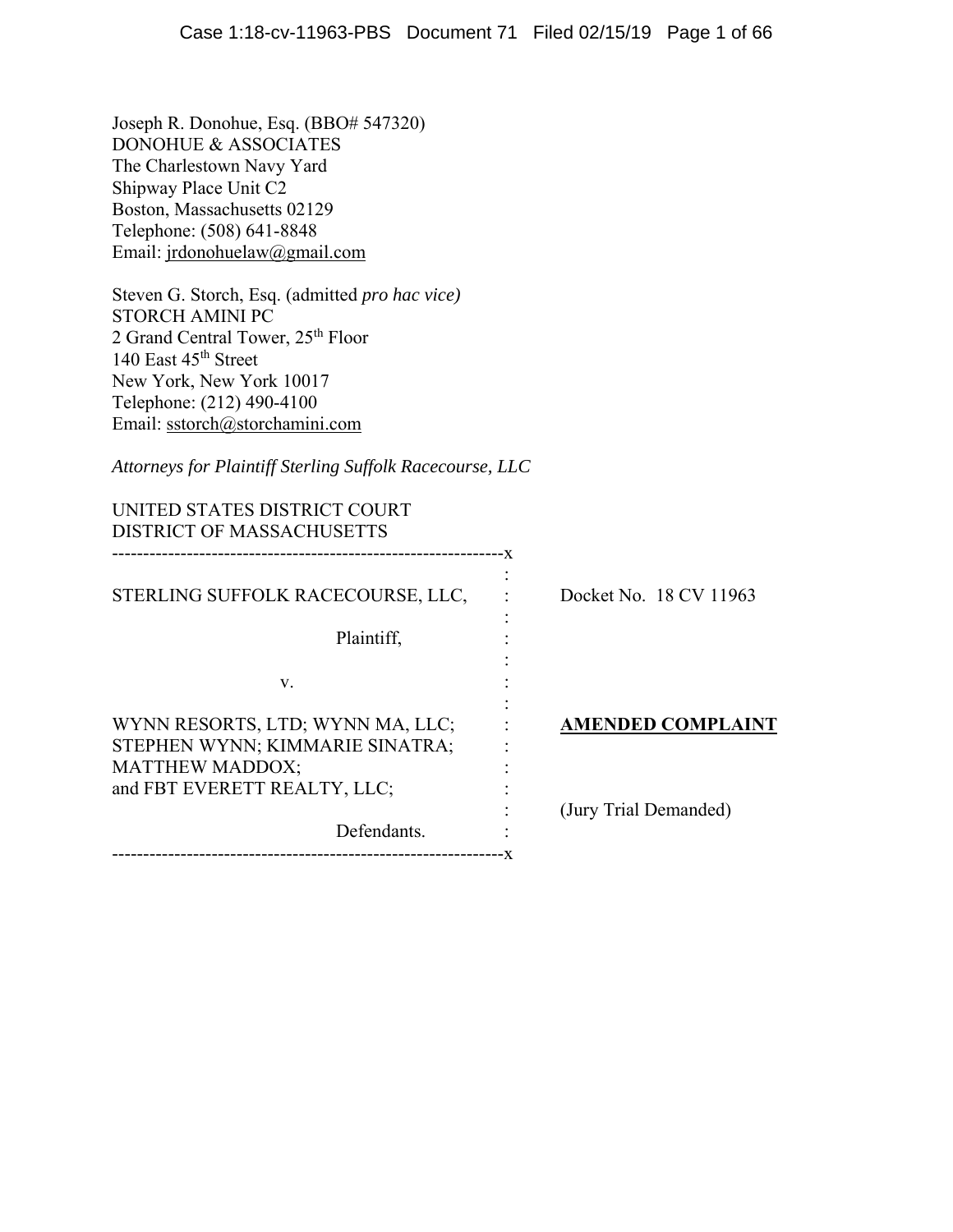#### Case 1:18-cv-11963-PBS Document 71 Filed 02/15/19 Page 2 of 66

Plaintiff Sterling Suffolk Racecourse, LLC ("SSR"), by and through its undersigned counsel, as and for its Amended Complaint against Defendants herein, alleges as follows, on personal knowledge as to its own actions and on information and belief as to all other matters:

#### **Summary of the Case**

1. This action is brought pursuant to the Racketeer Influenced Corrupt Organization Act ("RICO") (19 U.S.C. § 1961, *et seq*.) arising from the Defendants' illegal corruption of the application process for a Region A Gaming License (the "Gaming License") overseen by the Massachusetts Gaming Commission (the "Gaming Commission"). Additionally, the claims herein arise under Mass. G.L. 93A, section 11 and the common law. As set forth in detail below, by fraud, kickbacks, political cronyism crossing the line of legality and other unlawful methods, the Defendants conspired to fix the application process, circumvent laws and regulations in place to prevent the infiltration of mob elements and protect the public at large, all with the goal of profiting at SSR's expense by fraudulently obtaining a valuable monopoly, and the revenue flowing from it, that would have, in a fair and untainted process, been awarded to SSR and its business partner.

2. The Suffolk Downs Racetrack, a property owned by SSR, was by far the best suited location for a casino to operate under the single Region A Category  $1<sup>1</sup>$  Gaming License to be awarded under the recently enacted Massachusetts Gaming Act (Mass. G.L. 23K, the "Gaming Act"). Among other things, Suffolk Downs had more than adequate acreage, already had an existing and operating racetrack and was uniquely situated close to public transportation with ready access from downtown Boston.

 $\overline{a}$ 

 $1$  Region A covered the metropolitan Boston area, including Suffolk, Middlesex, Essex, Norfolk, and Worcester Counties; Category 1 permitted operation of a casino. Only one such Category 1 "license" was to be permitted in each Region.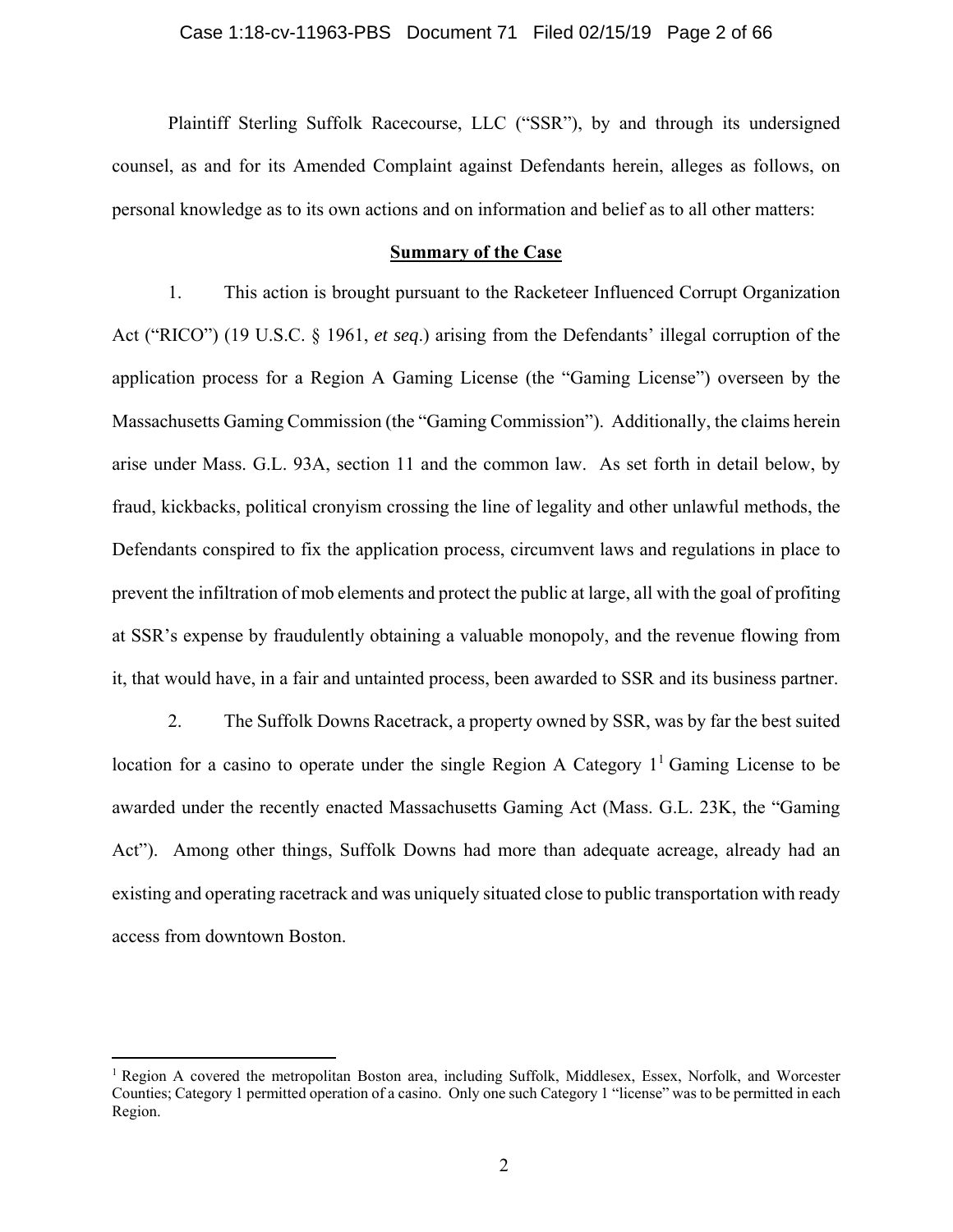#### Case 1:18-cv-11963-PBS Document 71 Filed 02/15/19 Page 3 of 66

3. A major investor in SSR was Coastal Development, LLC ("Coastal"), a company headed by Richard Fields ("Fields") who had developed the extremely profitable Seminole Hard Rock Hotel & Casino in Fort Lauderdale, Florida, in conjunction with the Seminole Tribe. Fields spearheaded the effort to save horseracing at Suffolk Downs by being the driving force behind enactment of the Gaming Act. One purpose of the Gaming Act, which recognized the importance of maintaining existing horseracing, was to encourage the continuation of horseracing. That is why the statute expressly provides that an applicant for a live racing license (like SSR) could receive a gaming license only if live racing would continue and, in fact, increase. *See* M.G.L. c. 23K §§ 19(e), 24. The award of a license to Suffolk Downs would have fulfilled a key object of the Gaming Act to increase revenue to the historic racetrack and enable it to survive.

4. In addition to having the best site, SSR had initially put together a team which consisted of the investors in SSR and Caesar's Entertainment Corp. ("Caesar's") as gaming operator, to apply for the single "Region A" license that would be awarded.<sup>2</sup>

5. SSR and its business partners also had the strong endorsement of the Mayor of Boston, among many others, to site a casino at Suffolk Downs.

6. The Region A Gaming License was not awarded to SSR or its business partner. Instead, it was awarded to the Wynn Defendants (defined below). In a split vote resulting from an irremediably tainted and fraudulent process, the Wynn Defendants as a direct result of multiple criminal acts that collectively constituted "racketeering activity" as defined in the federal RICO statute, (19 U.S.C. § 1961, *et seq*.) were granted a license to operate their casino on a toxic waste site loaded with levels of arsenic still so high that a child day care center would not be permitted to be housed there, even after the site was remediated and the regulations amended to countenance

<u>.</u>

<sup>&</sup>lt;sup>2</sup> As explained below, Caesar's was ultimately unfairly driven out of the process, but SSR was able to replace it with a new and equally-qualified business partner Mohegan Sun Massachusetts ("MSM").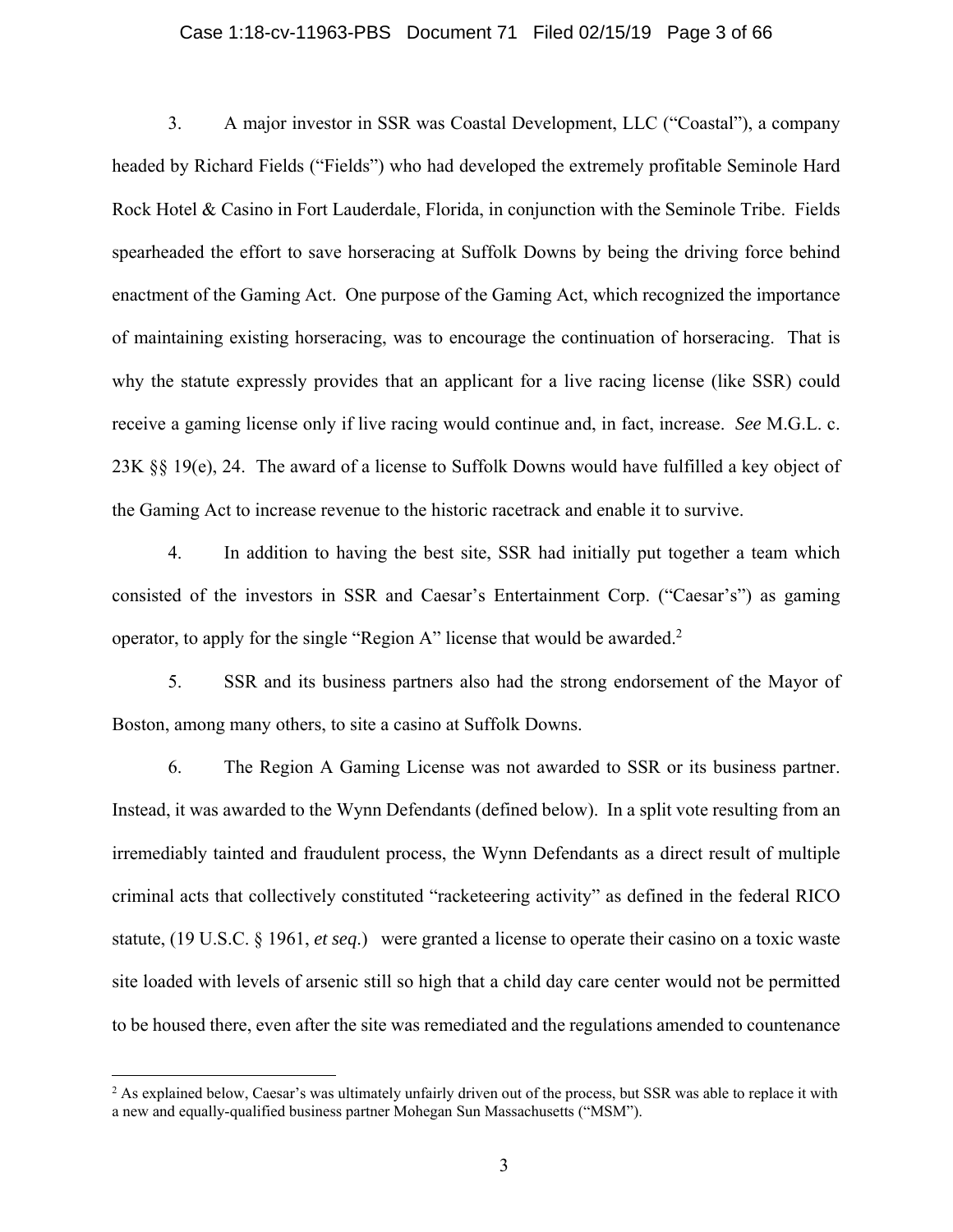#### Case 1:18-cv-11963-PBS Document 71 Filed 02/15/19 Page 4 of 66

higher levels. Added to that was the lack of adequate and safe access to the site and the resultant threat of traffic and environmental harm to the residents of both Everett and the City of Boston.

7. The irony is that this was exactly the situation that the legislature feared when it considered legalized gambling. Casino gambling has long been viewed as an industry particularly vulnerable to criminal influence as well as unusually likely to encourage political corruption. When Massachusetts decided to legalize casino gambling in 2011 after decades of discussion and debate, the enabling legislation contained numerous safeguards against those risks. In complete disregard of those restrictions, the Wynn Defendants knowingly purchased the toxic site from defendant FBT Everett Realty, LLC ("FBT"), an entity owned jointly by associates of La Cosa Nostra and a friend and former business partner of the then Chairman of the Gaming Commission, Stephen Crosby ("Crosby"). Not only did this sale run afoul of the Gaming Act, but the criminallytainted FBT was actually brought on to provide services to the Wynn Defendants and paid \$100,000 per month per the terms of an Option Agreement prior to the Wynn Defendants' acquisition of the property. At least one of those "service providers" used threats and physical violence to further the Wynn Defendants' pursuit of the Gaming License. Moreover, FBT's principal owner, told at least some of his dubious partners (who questioned the suitability of the site for a casino) that the Wynn Defendants would get the license and purchase the property because Crosby owed him. And, in fact, Crosby kept his relationship secret until he was forced to partially disclose the relationship after being tipped off that the FBI was investigating FBT's ownership interests. The rules of the Gaming Act were unlawfully applied differently, and more harshly, against SSR and in favor of Wynn. Covering all bases, FBT had even arranged for a kickback to the Mayor of Everett, a fact not disclosed to the Gaming Commission. This was exactly the situation that the Gaming Act sought to prevent.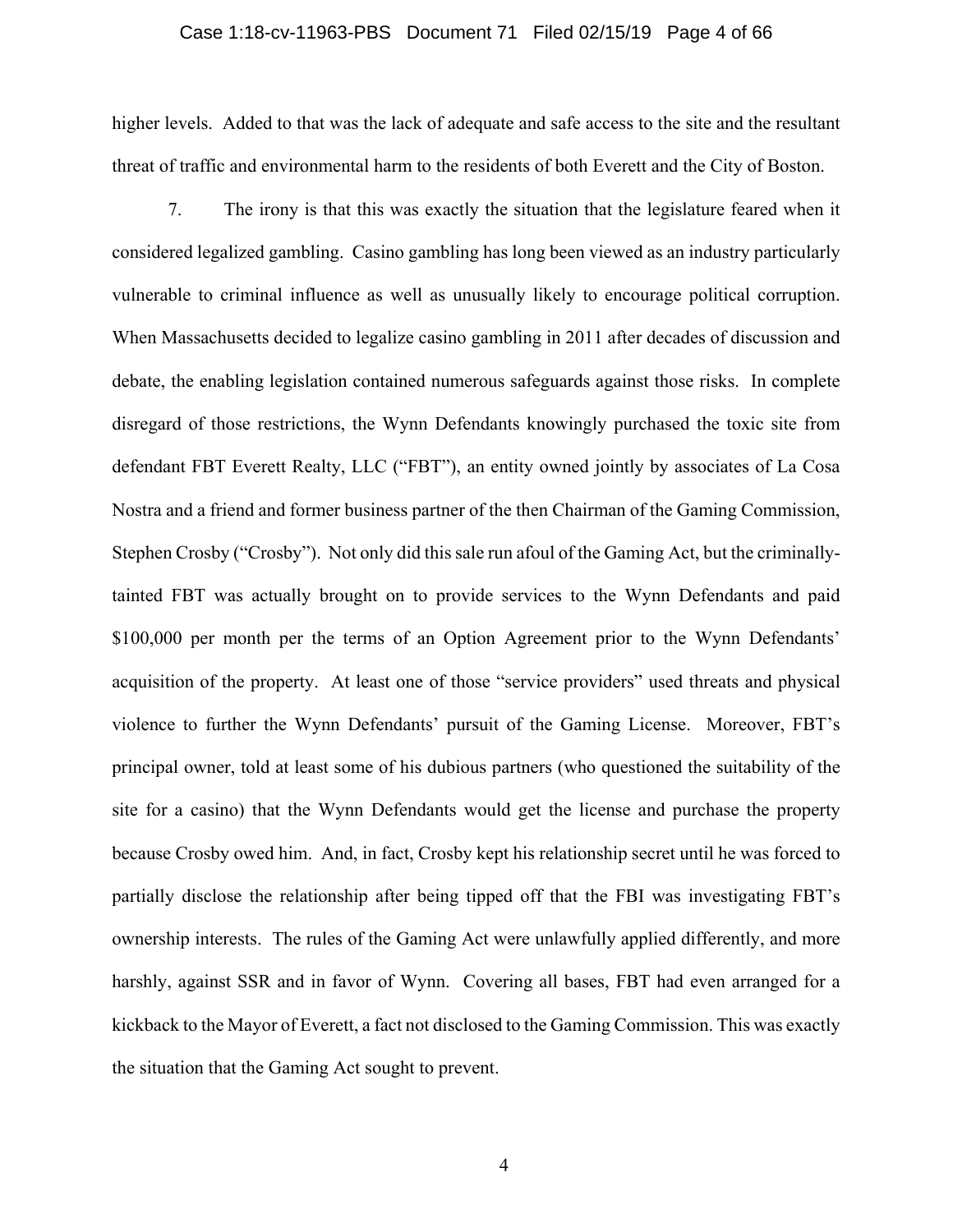#### Case 1:18-cv-11963-PBS Document 71 Filed 02/15/19 Page 5 of 66

8. The Defendants herein conspired to, and did in fact, circumvent the safeguards and protections that the Gaming Act was intended to provide. Thus, in order to unlawfully acquire the Gaming License, the Defendants and other persons acting in concert with them each committed, or agreed to commit, at least two of a series of unlawful acts, including;

a. Submitting false and/or fraudulently omissive applications to the Gaming Commission;

b. Making false statements and/or fraudulently omissive statements to the Gaming Commission and/or its agents and/or commissioners about the true ownership of the Everett Site (defined below) and/or generating false and/or fraudulently omissive documents to be used in support of such false statements;

c. Making false statements and/or fraudulently omissive statements to the Gaming Commission and/or its agents and/or commissioners about the Wynn Defendants systematic violation of Nevada gaming regulations in connection with Steve Wynn's sexual predation as well as their systematic involvement with organized crime figures in Macau and the purchase of property with concealed and undocumented ownership interests.

d. Improper *ex parte* contacts with members of the Commission to pressure them into voting for Wynn;

e. Making illegal campaign contributions in violation of the Gaming Act;

f. Misleading the untainted members of the Gaming Commission about the relationship between FBT and Crosby;

g. Arranging for the Mayor to receive a concealed percentage in the casino project; and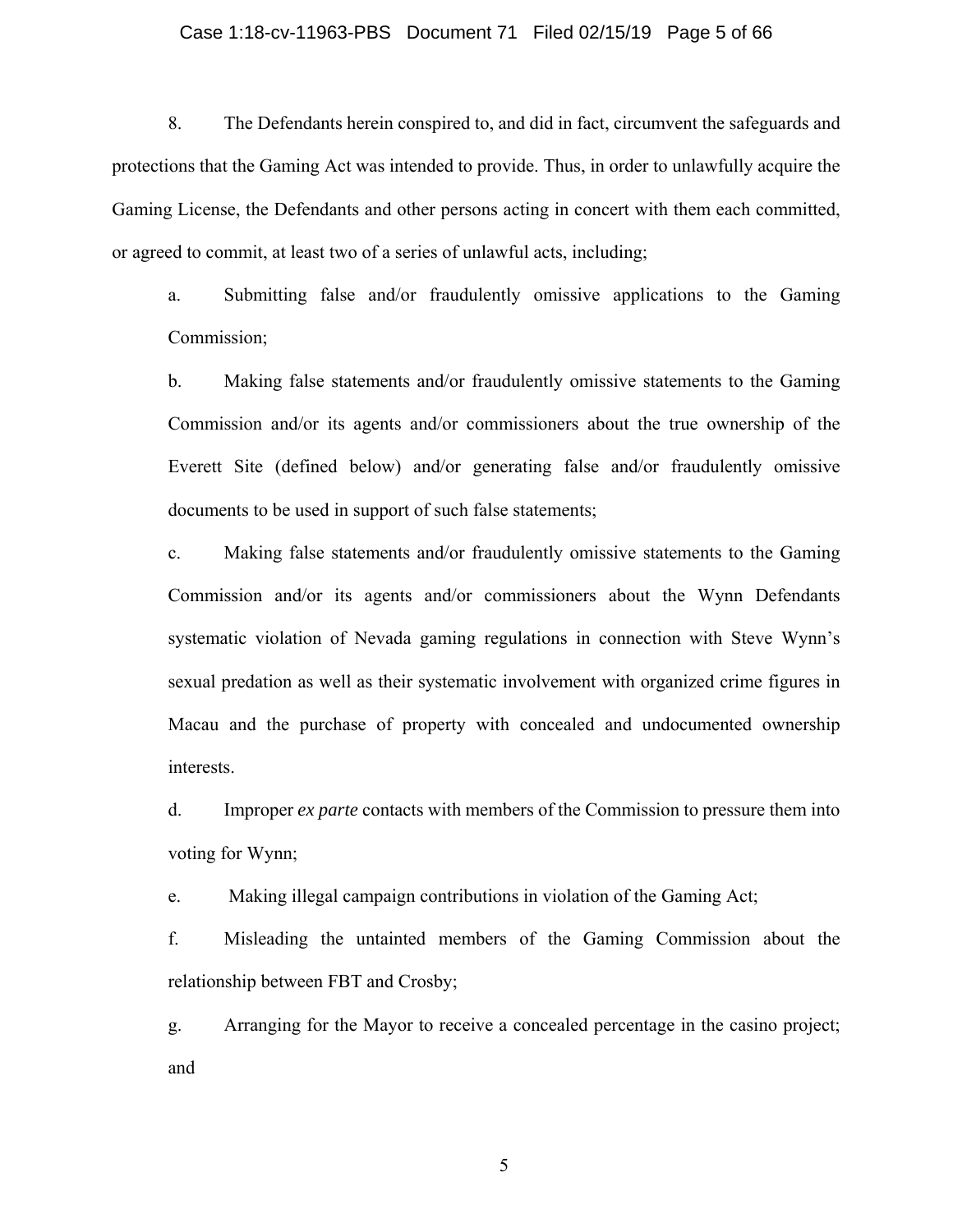#### Case 1:18-cv-11963-PBS Document 71 Filed 02/15/19 Page 6 of 66

h. Committing violations of, or facilitating exceptions to, the gaming laws and regulations for the Defendants' benefit.

9. It was only because of these acts, which collectively formed a pattern of numerous RICO predicate crimes as explained in detail below, that the Wynn Defendants were able to acquire the Gaming License and to prevail over SSR's proposal, and the owners of the criminally tainted FBT Everett were able to sell this land at a windfall profit in the tens of millions of dollars. Because only one Gaming License would be awarded in Region A, the Defendants could only prevail at SSR's expense. They knew that, and they knew that their illegal acts would cause SSR hundreds of millions of dollars in damages. This case thus presents the very situation the RICO statute was adopted to address: a criminal enterprise "competing" unfairly with, and injuring, legitimate businesses through a pattern of racketeering.

10. Subsequent public disclosures have revealed just how unsuited the Wynn Defendants were. Defendants Steve Wynn, Kimmarie Sinatra, and others were recently compelled to step down or were fired when Steve Wynn's long and sordid history of inappropriate and at times criminal sexual conduct was finally disclosed, together with their pattern of concealment through lies, omissions and pay-offs. Over half a dozen other senior members of Wynn Resorts management, now fired or otherwise separated, also participated in the cover-up of these incidents. Wynn Resorts has now publicly admitted that it, as a corporation, repeatedly violated Nevada's gaming regulations (both due to the acts of its then-CEO Steve Wynn and the acts of others in failing to respond appropriately when they became aware of those incidents) during the period from 2006 through and including 2013-14 when the Wynn Defendants were actively seeking and obtaining the Gaming License in Massachusetts from the Gaming Commission, and indeed continued to violate Nevada's suitability regulations in more recent years as well. These are the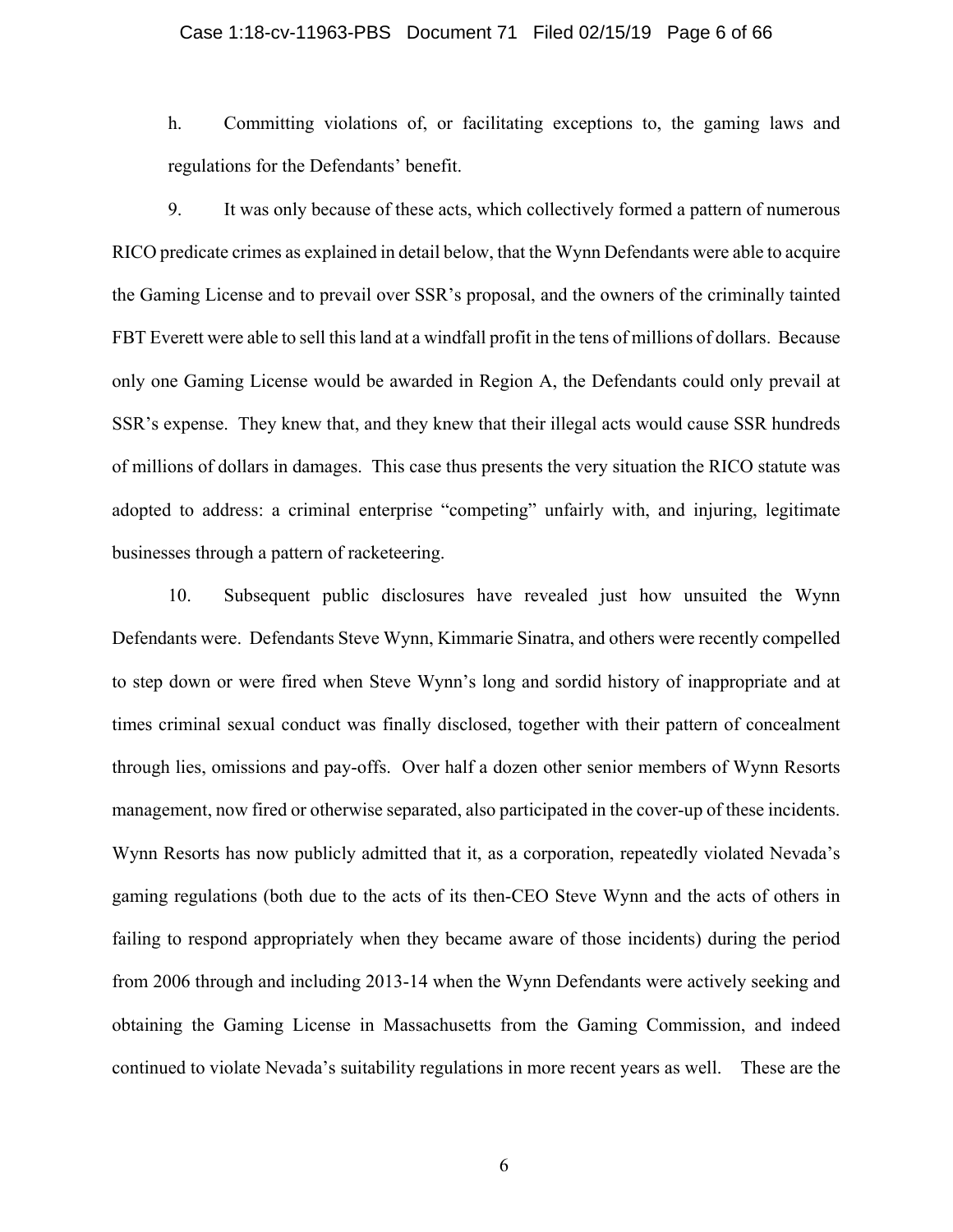#### Case 1:18-cv-11963-PBS Document 71 Filed 02/15/19 Page 7 of 66

very same actors involved in the conspiracy to obtain the Gaming License. Defendant Matthew Maddox, who remains employed and indeed has been promoted, is no less culpable and has in effect become the face of the "new" Wynn Resorts.

11. Separately, the Wynn Defendants' behavior in Massachusetts was no novelty, because they had followed the exact same modus operandi in the lucrative Far Eastern gaming destination of Macau, where they built casinos on property obtained from highly questionable sellers with connections both to organized crime and influential local politicians, as well as continuing to consort with organized crime figures as part of their ongoing business model in Macau. They both lied to the Gaming Commission in Massachusetts about their Macau activities and fixed the process to ensure that any further inquiry into those activities would be so cursory as to avoid revealing the truth.

12. SSR was injured by the Defendants' RICO violations to the tune of well over a billion dollars, and is entitled to receive treble its actual losses, in an amount to be proven at trial, plus attorneys' fees and costs. The Defendants have also damaged SSR by violating Mass. G.L. 93A, proscribing unfair methods of competition and unfair business practices as well, and SSR is additionally entitled to all appropriate and available relief under that statute as well.

#### **Jurisdiction and Venue**

13. This Court has subject matter jurisdiction pursuant to 28 U.S.C. § 1331 because this action arises under RICO. This Court has supplemental jurisdiction under 28 U.S.C. § 1367 over the state law claims as they arise out of the same case or controversy.

14. Defendants are subject to personal jurisdiction in this District as they reside in, have transacted and continue to transact business in, or have had more than minimum contacts with Massachusetts in connection with the acts and transactions alleged herein.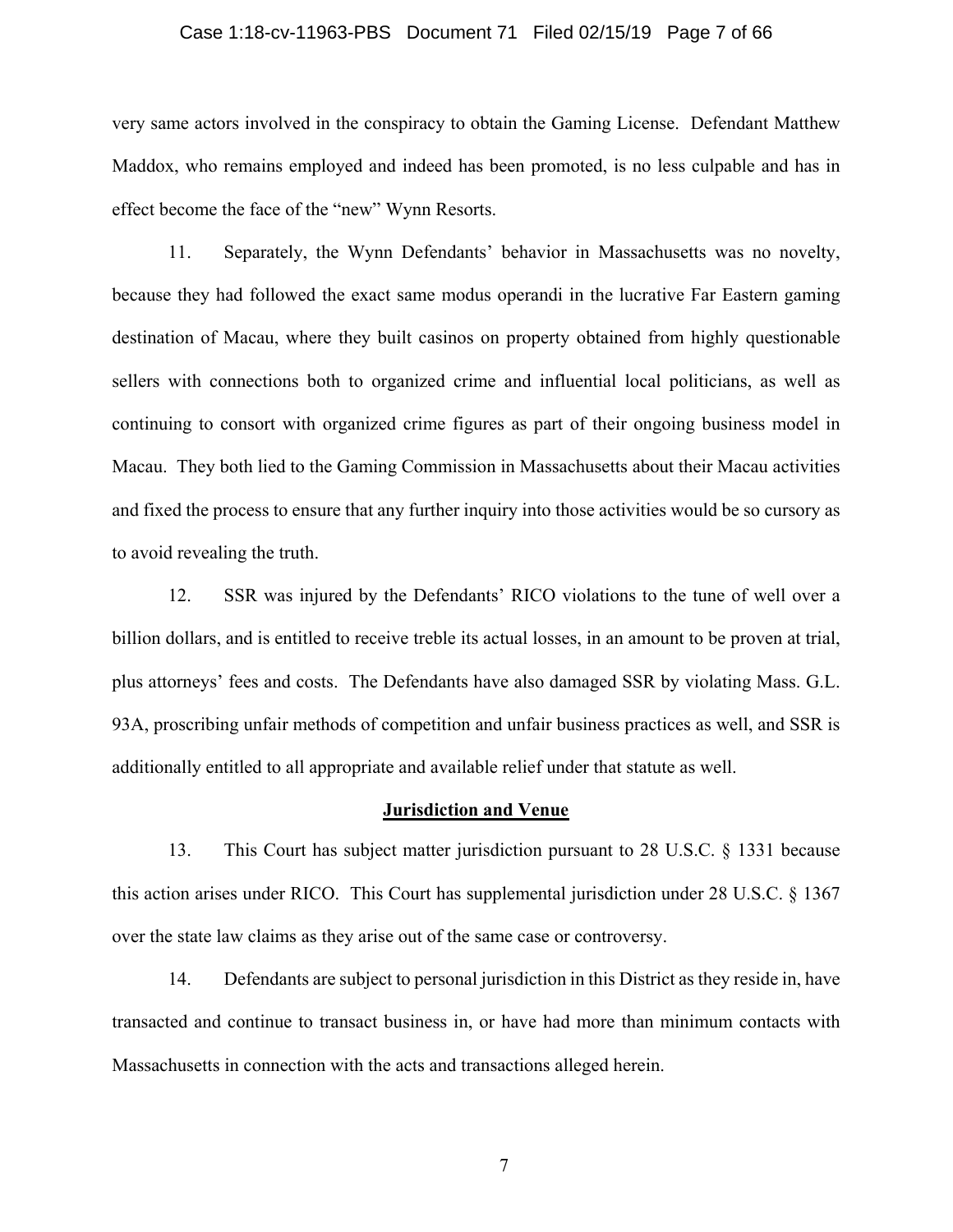### Case 1:18-cv-11963-PBS Document 71 Filed 02/15/19 Page 8 of 66

15. Venue is appropriate in this district pursuant to 28 USC § 1391(b), because the events giving rise to these claims occurred in this district.

#### **The Parties**

16. SSR is a Massachusetts limited liability company with its principal place of business in East Boston. SSR owned at all relevant times the historic Suffolk Downs Racecourse, which straddled East Boston and Revere and was at all relevant times an appropriate site for the building of a casino.

#### The Wynn Defendants

17. Wynn Resorts, Ltd. ("Wynn Resorts") is a Nevada corporation with its principal place of business at 3131 Las Vegas Blvd. South, Las Vegas, Nevada, which directly or through subsidiaries operates casinos in both Nevada and Macau.

18. Wynn MA, LLC ("Wynn MA") is a wholly owned subsidiary of Wynn Resorts, formed for the purpose of applying for a Category 1 Gaming License in Massachusetts, with its headquarters at 3131 Las Vegas Blvd. South, Las Vegas, Nevada. During the period complained of, Wynn Resorts was not a passive owner of Wynn MA, which had no autonomous management team of its own given decision making discretion. Rather, all significant decisions of Wynn MA, including without limitation its decisions to engage in the criminal and/or tortious acts set forth herein, were made for it by Wynn Resorts and Wynn Resorts' own senior management team, including the individual defendants herein. Accordingly, all acts and omissions of Wynn MA complained of herein were acts and omissions of Wynn Resorts for which Wynn Resorts is fully accountable.

19. Stephen Wynn, often known as Steve Wynn ("Wynn"), is a resident of Nevada and was CEO of Wynn Resorts until his February 2018 forced resignation due to his exposure as a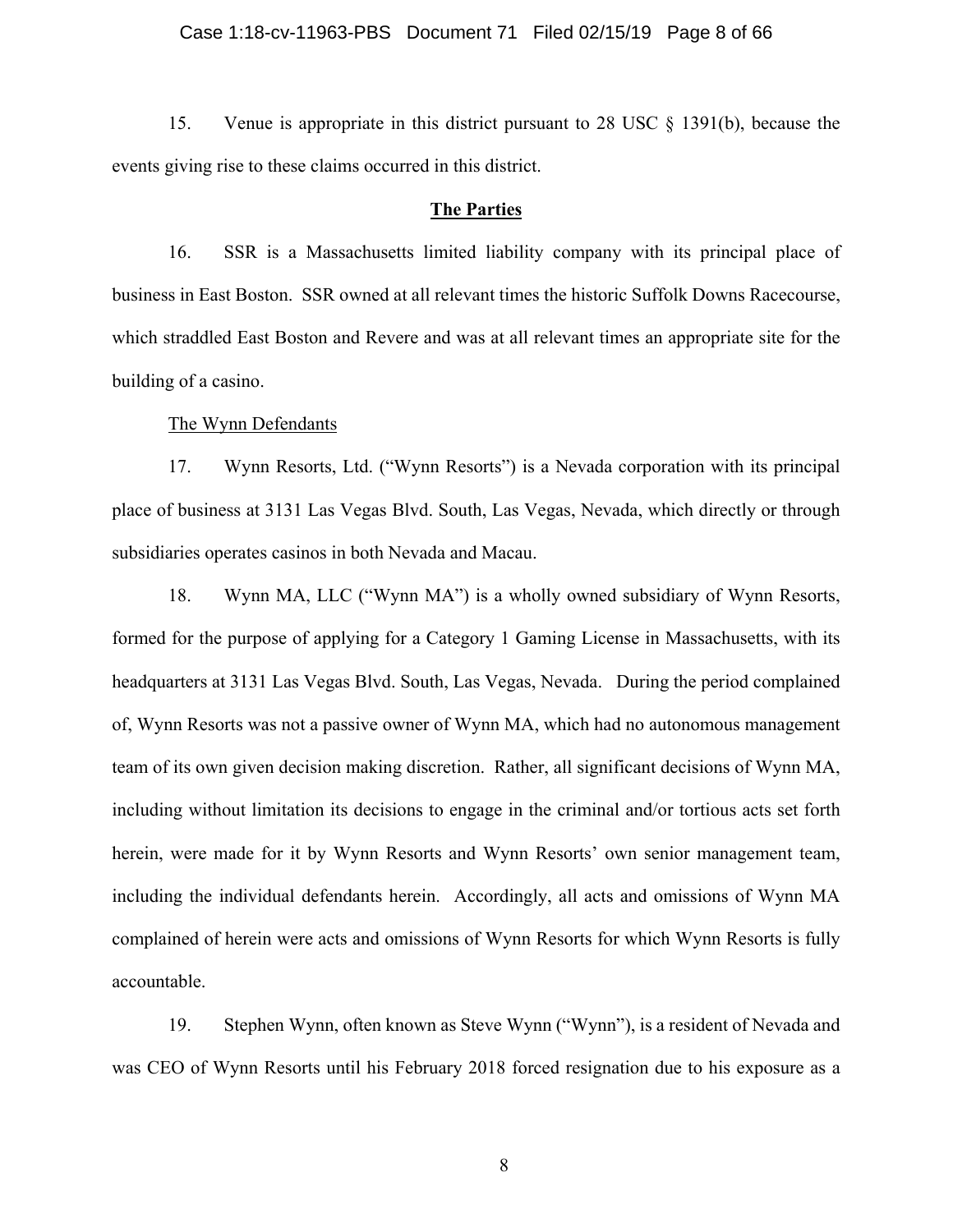#### Case 1:18-cv-11963-PBS Document 71 Filed 02/15/19 Page 9 of 66

serial sexual predator. He did not delegate the pursuit of the Gaming License in Massachusetts to subordinates but played an active and hand on role throughout the process, traveling to Massachusetts on multiple occasions, personally (and improperly) demanding special treatment and accommodations from the Gaming Commission, and making knowingly false statements both orally and in writing to the Gaming Commission. Wynn also served as CEO of Wynn Macau, Limited ("Wynn Macau, Ltd."), a majority owned subsidiary of Wynn Resorts, from September 2009 until his resignation in February 2018.

20. Matthew or "Matt" Maddox ("Maddox") is a resident of Nevada, has been the President and Chief Financial Officer of Wynn Resorts since 2013, and became the Chairman in 2018 after Wynn's resignation. At relevant times, Maddox was also President and Treasurer of Wynn MA and intimately involved in the pursuit of the Gaming License, including by making knowingly false statements both orally and in writing to the Gaming Commission. Before Wynn MA was formed to pursue the Gaming License in Massachusetts, Maddox was intimately involved in Wynn Resorts' Macau operations and fully familiar with (indeed, complicit in) its shady dealings with organized crime figures in that jurisdiction. Maddox served as a non-executive director at Wynn Macau, Ltd. from March 2013 until his appointment as CEO of Wynn Macau, Ltd in February 2018, when he assumed a role as an executive director. From March 2003 to June 2005, Maddox served as Chief Financial Officer of Wynn Macau, Ltd.'s wholly-owned subsidiary Wynn Resorts (Macau), S.A. ("Wynn Macau SA"), which owns and operates two casinos in Macau.

21. Kimmarie Sinatra ("Sinatra") is a resident of Nevada and was, until fired in July 2018, the General Counsel and Executive Vice President of Wynn Resorts. She was functionally the second most senior member of the Wynn Resorts management team after Steve Wynn himself,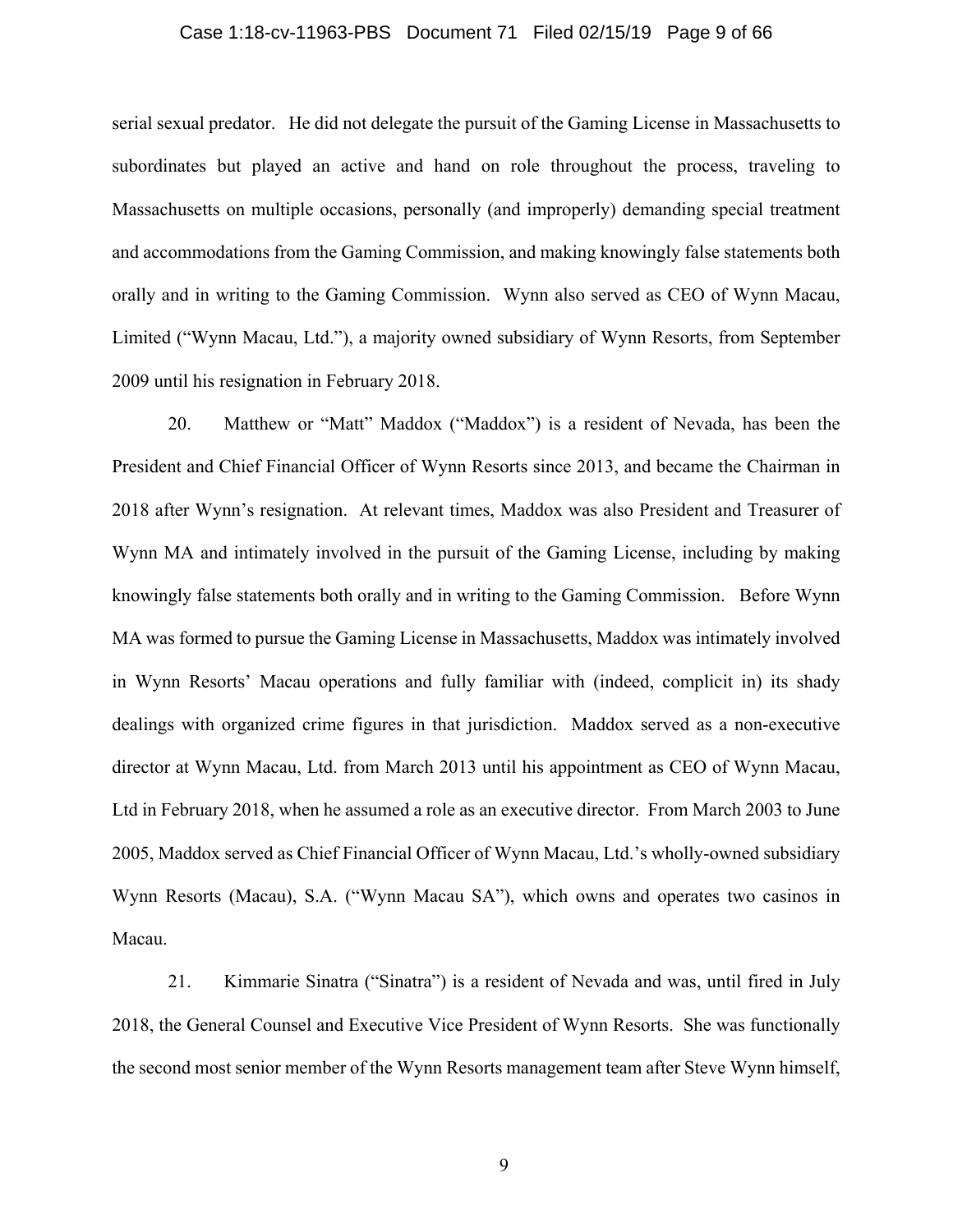#### Case 1:18-cv-11963-PBS Document 71 Filed 02/15/19 Page 10 of 66

and had much broader power and responsibilities than is typical for a public-company general counsel. She was heavily involved in the pursuit of the Gaming License, including by making knowingly false statements both orally and in writing to the Gaming Commission. Sinatra served as a director of Wynn Macau, Ltd. until her termination in July 2018. Wynn Resorts, Wynn MA, Wynn, Maddox and Sinatra, are sometimes referred to collectively herein as the "Wynn Defendants."

22. All of the Wynn Defendants had substantial contacts with Massachusetts through the process of obtaining a casino license and the meetings and transactions relating to the same.

FBT

23. Defendant FBT is a Massachusetts LLC which owned highly contaminated property in Everett, Massachusetts, the former location of a munitions facility and a Monsanto Chemical facility (the "Everett Site"), which is where the Wynn casino, currently renamed the "Encore Boston Harbor" is being built today. According to the online database maintained by the Secretary of the Commonwealth of Massachusetts, the address of FBT is c/o The DeNunzio Group LLC, 305 Cambridge Street, Cambridge, Massachusetts. At times relevant hereto, FBT was owned by Paul Lohnes, with a 50% interest, and by Gary DeCicco ("DeCicco') with a 19.5% interest, Anthony Gattineri ("Gattineri") with a 15% interest, Charles Lightbody ("Lightbody") with a 12.5% interest, and Dustin DeNunzio ("DeNunzio") with a 3% interest (all percentages approximate). Jamie Russo ("Russo"), while apparently technically not an equity owner, was also given a percentage interest in any proceeds FBT might receive from a sale of the Everett Site in return for providing nebulous and corrupt "consulting services." Russo in fact was a close confidant of, and front for, the mayor of Everett, who reportedly expected a "cut" of the proceeds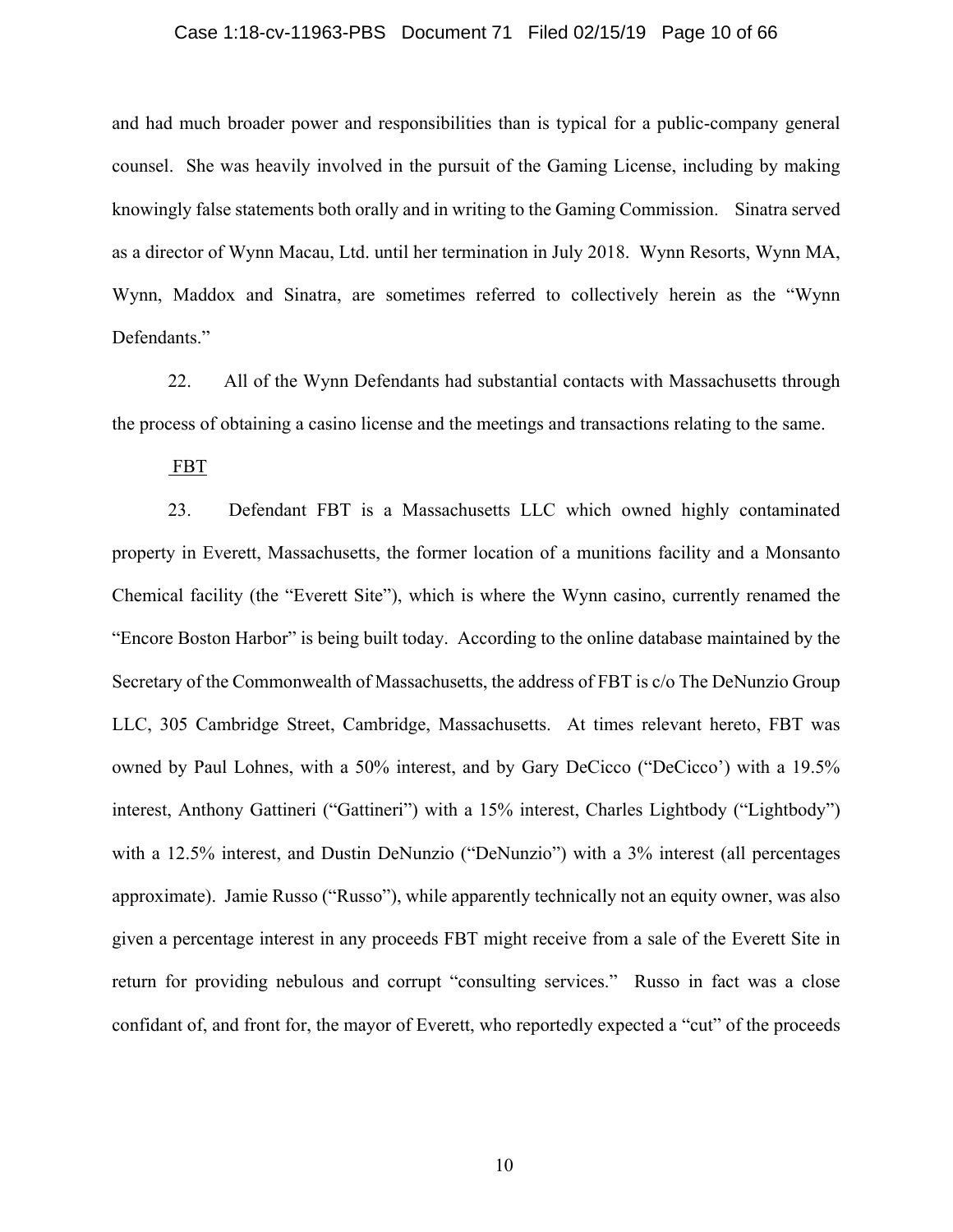#### Case 1:18-cv-11963-PBS Document 71 Filed 02/15/19 Page 11 of 66

via Russo's supposed percentage interest, as well as a long-time associate of Lightbody. DeCicco, Lightbody, and Russo are all convicted criminals.

#### **FACTS COMMON TO ALL CAUSES OF ACTION**

#### Massachusetts Gaming Act

24. On November 22, 2011, Governor Deval Patrick signed into law the Gaming Act, Chapter 194 of the Acts of 2011, codified at M.G.L. c. 23K. The Gaming Act established a process to allow the development of three destination resort casinos in Massachusetts, one in each of each of three geographic regions. Region A, covering the Boston area, included Suffolk, Middlesex, Essex, Norfolk and Worcester Counties, with Norfolk County being a last-minute addition. To be able to operate a casino, a prospective operator was required to apply for and obtain a "Category 1 License," only one of which could be granted in each region. M.G.L. c. 23K  $\S$  19(a)(1).

25. The Gaming Act was the fruition of more than two decades of intense political debate in Massachusetts and contains numerous provisions aimed at fighting organized crime and preventing its infiltration into Massachusetts casinos. Among those provisions intended to prevent criminals from profiting from any casino business, is the requirement that applicants disclose "… **the location of the proposed gaming establishment** … and **ownership interests over the past 20 years, including all interests, options, agreements in property**." M.G.L. c. 23K § 9(a)(15) (emphasis added).

26. Applicants were to be pristine in their relationships. The Gaming Act requires that "**In evaluating the suitability of the applicant, the commission shall consider** the overall reputation of the applicant including, without limitation … (6) **the suitability of all parties in interest** to the gaming license, **including affiliates and close associates** and the financial resources of the applicant." M.G.L. c. 23K  $\S$  12(a)(6) (emphasis added).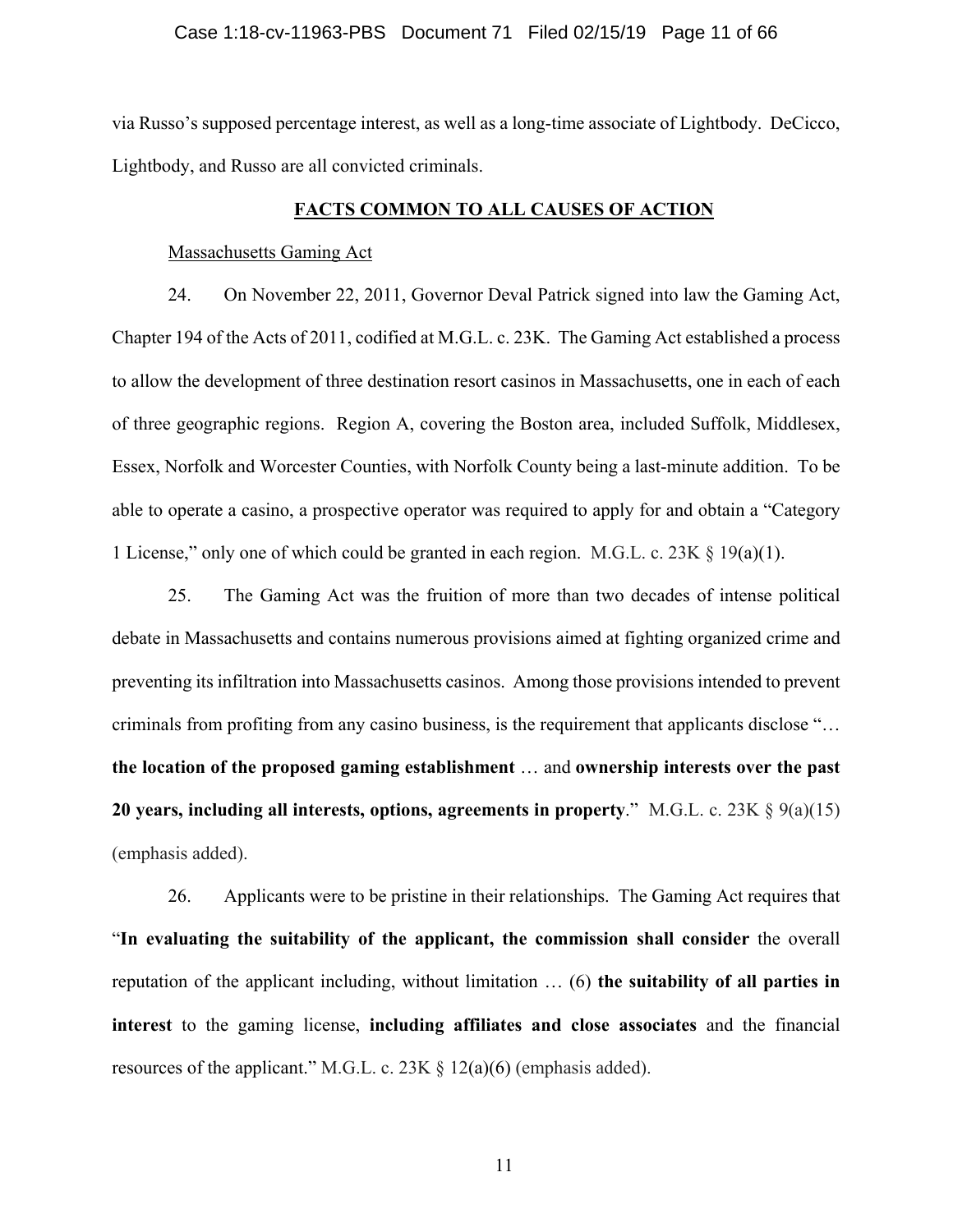#### Case 1:18-cv-11963-PBS Document 71 Filed 02/15/19 Page 12 of 66

27. Pursuant to **Section 12(b),** "If the [Commission's Investigations and Enforcement] bureau determines during its investigation that an **applicant has failed to: (i) establish the applicant's integrity or the integrity of any affiliate, close associate,** …, **the bureau shall cease any further review and recommend that the commission deny the application.**" M.G.L. c.  $23K \t S 12(b)(i)$  (emphasis added).

28. Moreover, "**the commission shall deny an application** for a gaming license or a license for a key gaming employee issued under this chapter, if the applicant: (i) **has been convicted of a felony or other crime involving embezzlement, theft, fraud or perjury;** (ii) **submitted an application for a license under this chapter that contains false or misleading information;** (iii) **committed prior acts which have not been prosecuted** or in which the applicant was not **convicted** but form a pattern of misconduct that makes the applicant unsuitable for a license under this chapter; … or (iv) **has affiliates or close associates that would not qualify** for a license or whose relationship with the applicant may pose an injurious threat to the interests of the commonwealth in awarding a gaming license to the applicant." M.G.L. c. 23K § 16(a) (emphasis added).

29. Finally, in making sure that the Gaming Commission is able to properly evaluate applications, the Gaming Act provides: "**Whoever willfully resists, prevents, impedes, interferes with or makes any false, fictitious or fraudulent statement or representation to the bureau, commission** or division or to agents or employees of the bureau, commission or division in the lawful performance of the agent's or employee's duties under this chapter **shall be punished by imprisonment in the state prison for not more than 5 years or in the house of correction for not more than 2 1/2 years or by a fine not to exceed \$25,000, or both**." M.G.L. c. 23K § 38 (emphasis added).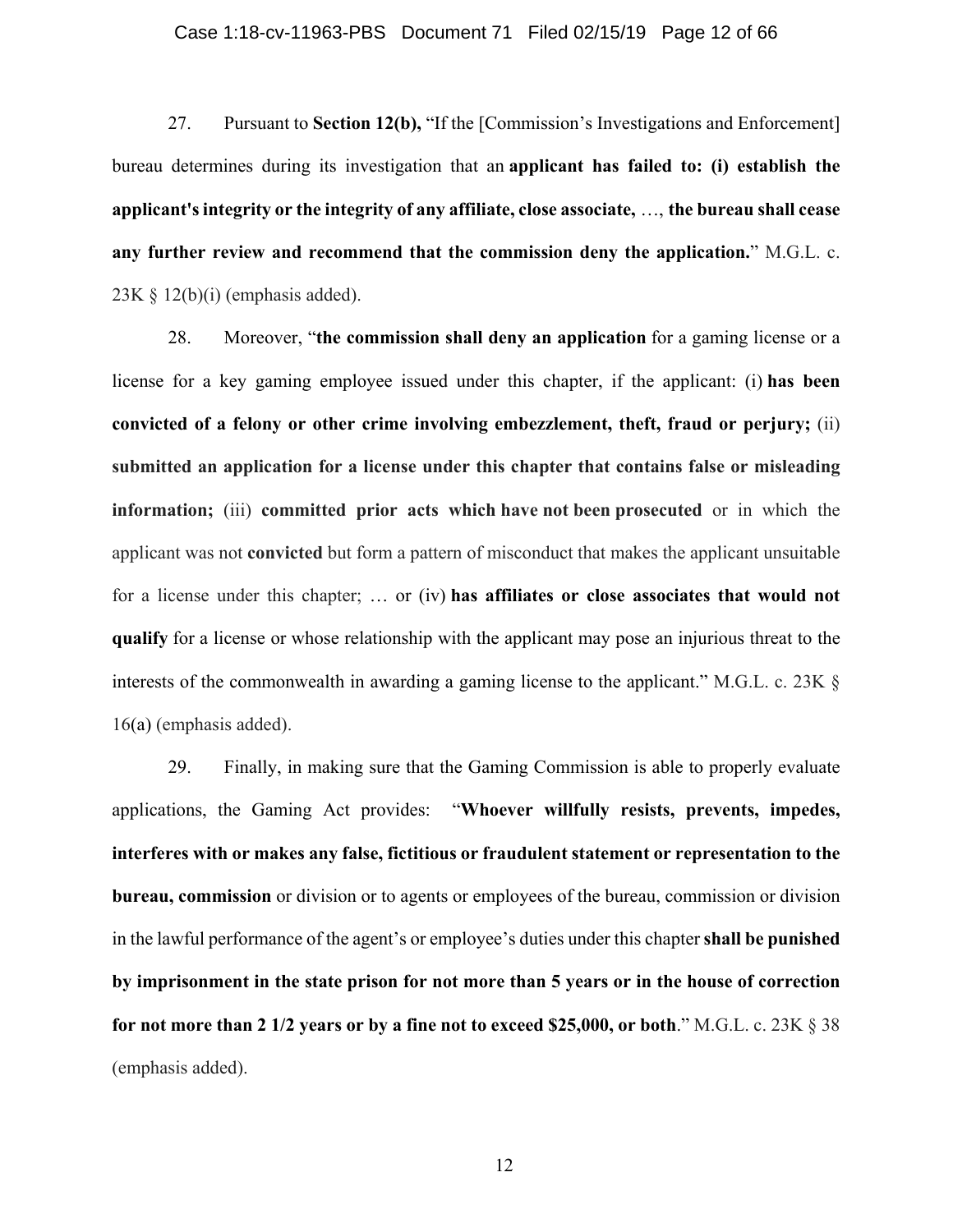#### Case 1:18-cv-11963-PBS Document 71 Filed 02/15/19 Page 13 of 66

30. In plain English, under the Gaming Act, anyone found lying on an application, a pattern of unprosecuted and concealed sexual misconduct, conviction of the specific felonies by the applicant, affiliates, or close associates, mandated disqualification and denial of a license. The facts below establish that the Wynn Defendants should have been denied a license for each of those reasons and would have been denied the license but for the misconduct alleged herein. Moreover, in order to discourage political corruption, the Gaming Act includes a "pay-for-play" restriction, providing that "No applicant for a gaming license…shall **directly or indirectly**, pay or contribute any money or thing of value to…any candidate for nomination or election to any public office in the commonwealth . . .; or any group, political party, committee or association organized in support of any such candidate or political party." M.G.L. c. 23K § 46 (emphasis added).

#### The Gaming Commission and the Application Process

31. The Gaming Commission consisted of five Commissioners, headed by a Chairman. M.G.L. 23K § 3(a). Until he resigned under pressure in September 2018, due to the ongoing firestorm of controversy about his misconduct in connection with steering the Gaming License to the Wynn Defendants, Crosby served as the Chairman of the Gaming Commission and was granted "supervision and control over all the affairs of the commission." This included ongoing supervision of the Investigations and Enforcement Bureau ("IEB"), a law enforcement agency within the Gaming Commission. The function of the IEB was to investigate all applicants and licensees and serve as the primary enforcement agent under the Gaming Act. M.G.L. c. 23K § 6. The other four commissioners relied on the work of IEB but lacked the same direct supervisory control of it that Crosby possessed as Chairman. Accordingly, the other commissioners were at Crosby's mercy if, as he in fact did, he abused his powers to create an unlevel playing field where they did not receive full, accurate, and balanced information to base their decisions on.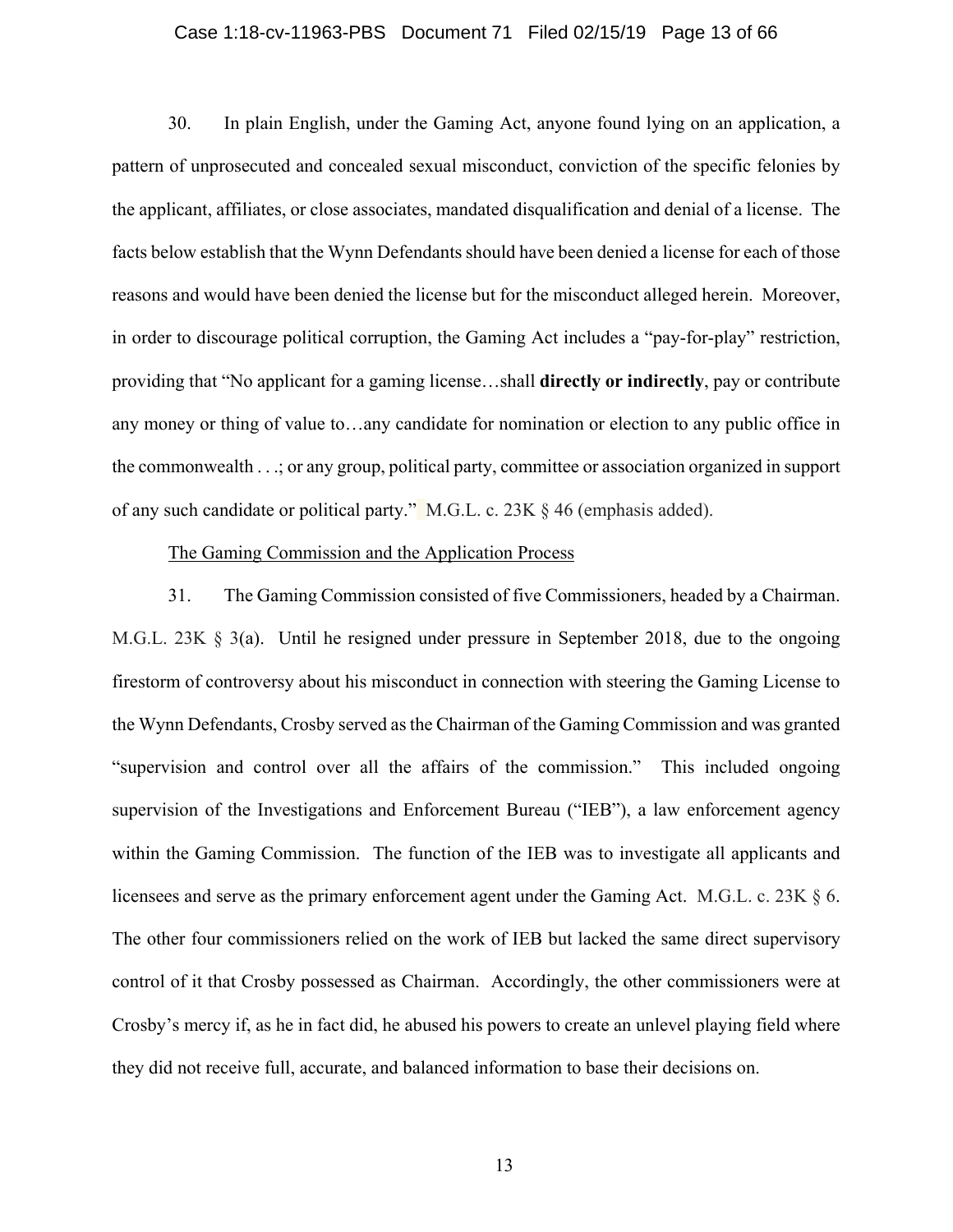### Case 1:18-cv-11963-PBS Document 71 Filed 02/15/19 Page 14 of 66

32. The Gaming Act required Crosby, like all members of the Gaming Commission, to adhere to an "Enhanced Code of Ethics." This code required, among other things, that:

> a. "No Commissioner … may participate in a particular matter … pending before the Commission that may affect the financial interest of … a person with whom they have a significant relationship." *Mass. Gaming Comm'n Enhanced Code of Ethics* ¶ 9(A) (First Ed.)

> b. "Commissioners must recuse themselves from any licensing decision in which a potential conflict of interest exists." *Id*. ¶ 9(C)

33. Crosby, like all members of the Gaming Commission, was also expressly prohibited from having any *ex parte* communications with applicants. *Id*. ¶ 22(A). None of these provisions are discretionary. They are absolute prohibitions.

34. The application for a Category 1 license proceeded in two phases. In Phase I, the IEB conducts an investigation of an applicant's suitability in matters related to finance and integrity. The applicant and anyone with a financial business in the applicant's company, close associates of the applicant, and all persons owning 5% or more of common stock in an applicant company are subject to the suitability investigation.

35. Only upon a positive finding of suitability may an applicant proceed to Phase II of the application process. In Phase II, applicants submit a site-specific proposal answering questions related to finances, economic development, building and site design, and mitigation to the Gaming Commission for evaluation.

## The Wynn Defendants' Prior Longstanding Pattern of Unlawful and Abusive Behavior in Nevada

36. It has now been revealed, and publicly conceded by Defendant Wynn Resorts, that Steve Wynn engaged in a systematic pattern of abusive sexual misconduct towards Wynn Resorts employees from at least 2005 through 2016, which was in many instances enabled and/or covered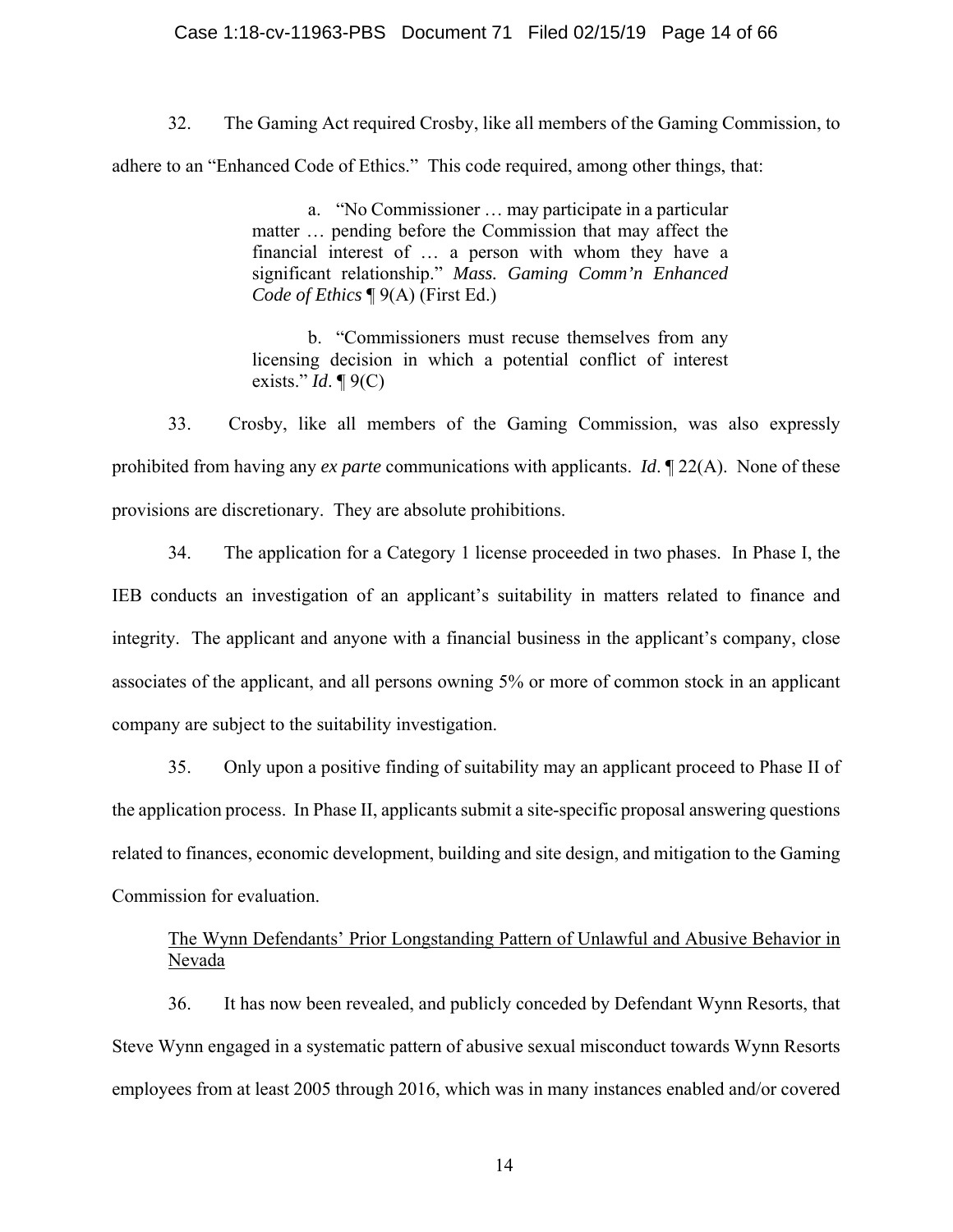#### Case 1:18-cv-11963-PBS Document 71 Filed 02/15/19 Page 15 of 66

up by numerous other senior members of the Wynn Resorts management team, thereby forming an ongoing and long-running pattern of violations of Nevada's suitability regulations for licensed operators of casinos and their affiliated persons, with those suitability violations involving both Steve Wynn's personal misconduct and the repeated failure of the senior management team to follow appropriate policies and procedures required of a licensed casino operator once they were made aware of the allegations of that misconduct. Specifically, Wynn Resorts has now admitted that, prior to the Wynn Defendants' pursuit of the Gaming License in Massachusetts, it had violated Nevada gaming suitability regulations in connection with:

> a. Steve Wynn's improper 2005 sexual contact (alleged to have involved rape) with an employee, that was hushed up via a \$7.5 million payment through a shell company, Entity Y LLC, controlled by Steve Wynn himself, which multiple senior members of Wynn Resorts management (including Mark Schorr, subsequently involved with Wynn MA and the pursuit of the Gaming License) failed to appropriately investigate after it was reported to them – Sinatra knew of this hush-money payment no later than January 2012 and likewise did nothing;

> b. Steve Wynn's improper 2005 and 2006 sexual contact (alleged to have been nonconsensual) with another employee, hushed up via a \$975,000 settlement, which multiple senior members of Wynn Resorts management (including Schorr and Kevin Tourek, who was also subsequently involved with Wynn MA and the pursuit of the Gaming License) failed to appropriately investigate after it was reported to them;

> c. Steve Wynn's alleged 2005 sexual misconduct against yet another employee, which Tourek was made aware of (and failed to appropriately respond to) no later than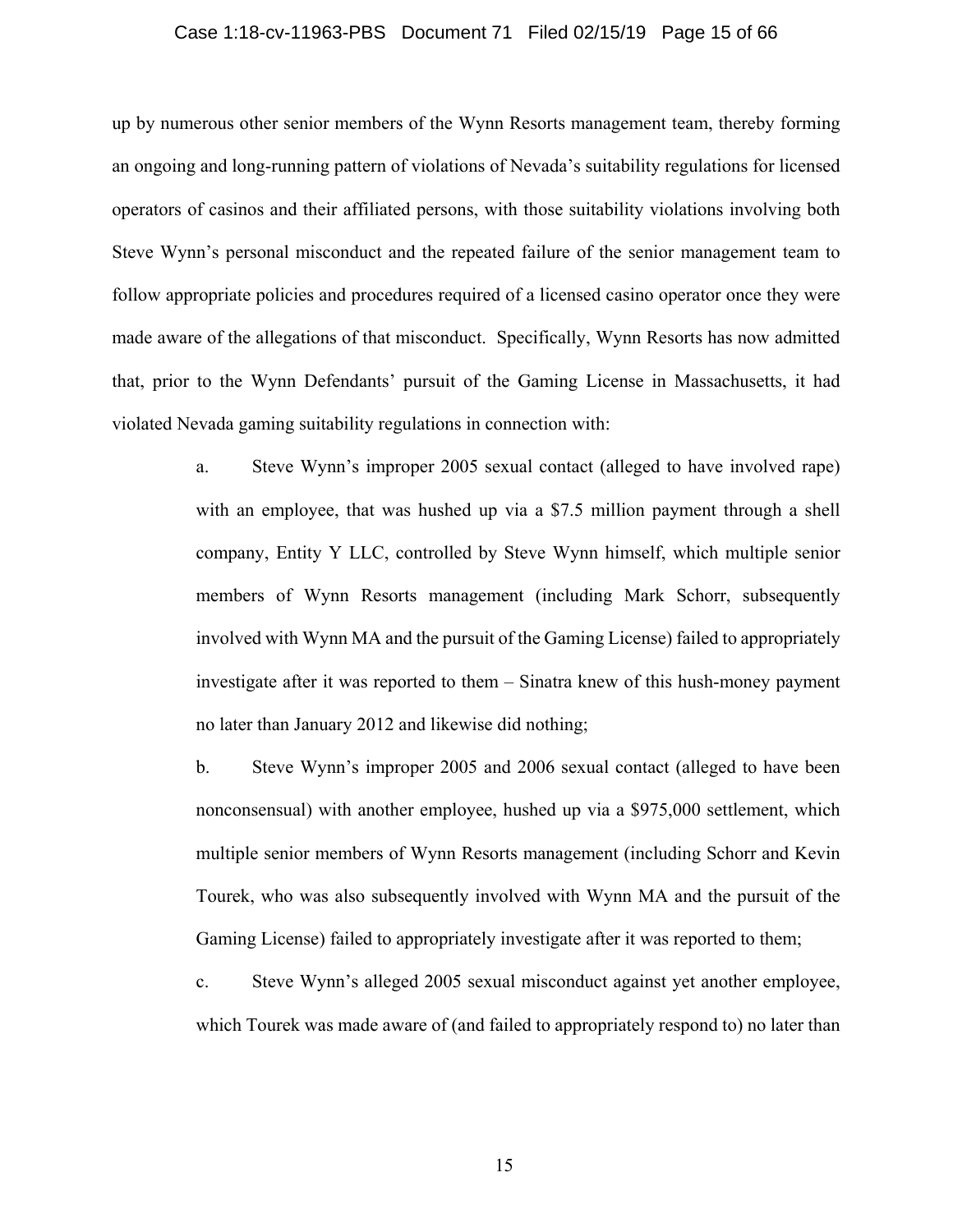2014, while the Wynn Defendants were touting their supposedly sterling compliance programs to the Gaming Commission;

d. Tourek had previously, in 2007, failed to appropriately investigate allegations that another senior executive had a pattern of sexual misconduct with employees;

e. Further instances of misconduct by Wynn that were known to, but not appropriately investigated by, senior members of the management team including Sinatra at various other times from 2014 forward.

37. As detailed in the public filings of the Nevada Gaming Control Board, multiple Nevada statutes and regulations were violated by this course of misconduct, including but not limited to NRS 463.170 (obligating all persons granted a license or found suitable to continue to meet the applicable standards and qualifications of the Nevada Revised Statutes and any other qualifications established by the Nevada Gaming Commission by regulation), Nevada Gaming Commission Regulations 5.010 (making licensee responsible to employ and maintain suitable methods of operation, and stating that willful or persistent use or toleration of methods of operation deemed unsuitable will constitute grounds for license revocation or other disciplinary action) and/or Nevada Gaming Commission Regulations 5.011 (acts or omissions that may be determined to be unsuitable methods of operation include: "(1) Failure to exercise discretion and sound judgment to prevent incidents which might reflect on the repute of the State of Nevada and act as a detriment to the development of the industry" and "(10) Failure to conduct gaming operations in accordance with proper standards of custom, decorum and decency, or permit any type of conduct in the gaming establishment which reflects or tends to reflect on the repute of the State of Nevada and act as a detriment to the gaming industry."). Defendant Wynn Resorts conceded that each separate occasion when it, its agents or its employees, failed to initiate and/or conduct an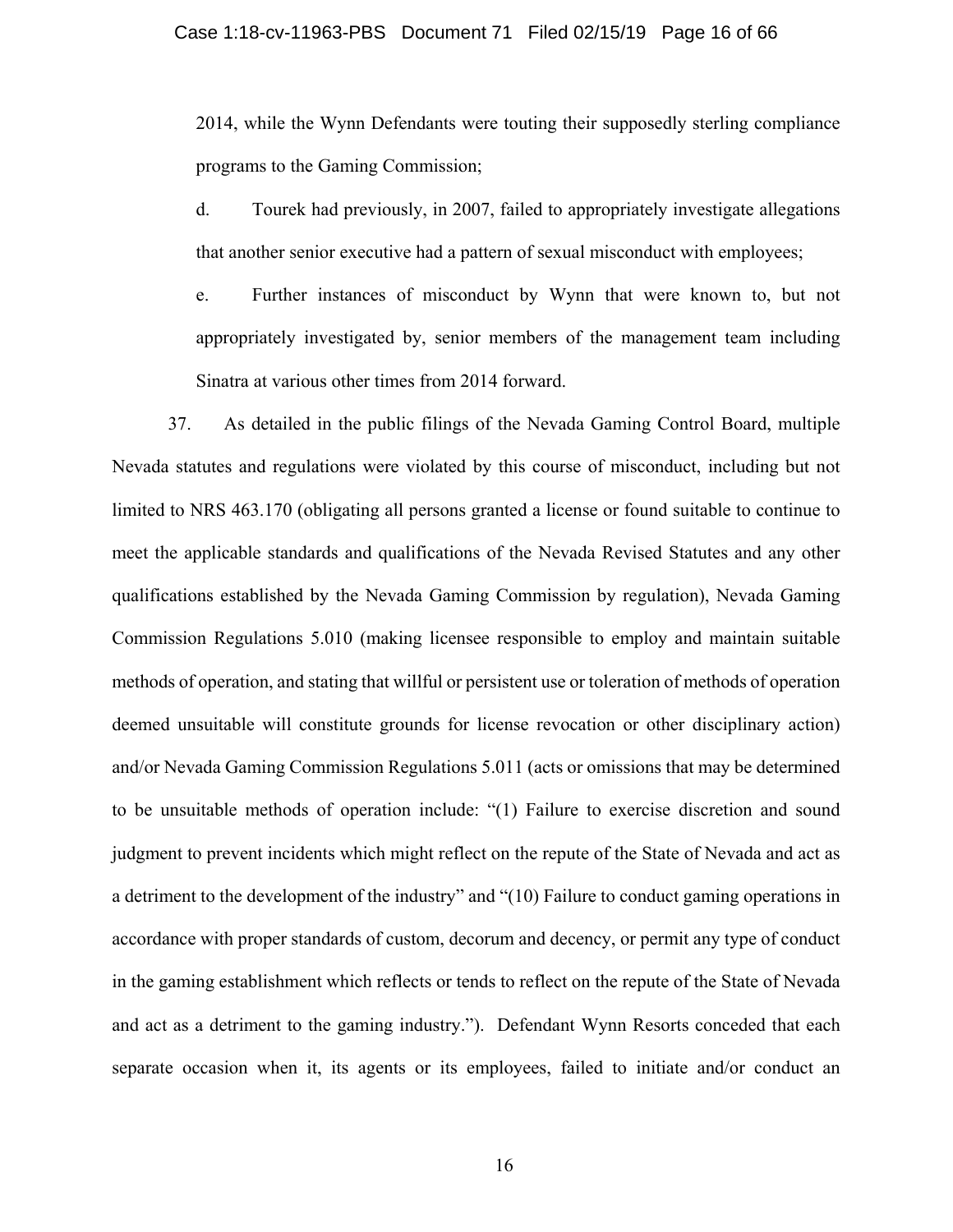#### Case 1:18-cv-11963-PBS Document 71 Filed 02/15/19 Page 17 of 66

investigation after obtaining knowledge of allegations of sexual misconduct against Mr. Wynn, failed to report an allegation of sexual harassment against Mr. Wynn, failed to comply with its policies and procedures, and failed to ensure compliance with its policies and procedures constituted a separate violation of the requirements of NRS 463.170(8) that any person found suitable continue to meet the applicable standards and qualifications Gaming Control Act and the Nevada Gaming Commission Regulations. The failure to comply with NRS 463.170(8) is an unsuitable method of operation and grounds for disciplinary action and imposition of civil penalties.

38. Pursuant to NRS 463.360(6), each such violation of NRS 463.170 was prosecutable criminally as a gross misdemeanor. Wynn and Wynn Resorts committed these gross misdemeanors as part of carrying on or facilitating the carrying on of "unlawful activity" involving gambling in violation of state law within the meaning of 18 U.S.C. 1952. Because at least some of these violations involved interstate travel or the use of the mail or other facilities in interstate commerce, they also constituted felony violations of the federal Travel Act.

#### The Wynn Defendants' Prior Misconduct in Macau

39. The Wynn Defendants followed a similar pattern of flouting applicable law in the acquisition of land for and the continued operation of the two Wynn Resorts' casinos in Macau.

40. Defendant Wynn Resorts' majority owned subsidiary, Wynn Macau SA, entered into a 20-year casino concession agreement with the Macau government in 2002, making it one of six operators (or "concessionaires") licensed to own and operate a casino in Macau. Wynn Resorts through its indirect subsidiaries operates two casinos in Macau. The Wynn Macau is located in Macau's inner harbor and opened in September 2006 and expanded in April 2010. The Wynn Palace is located on the Cotai peninsula area of Macau and opened August 2016. Because the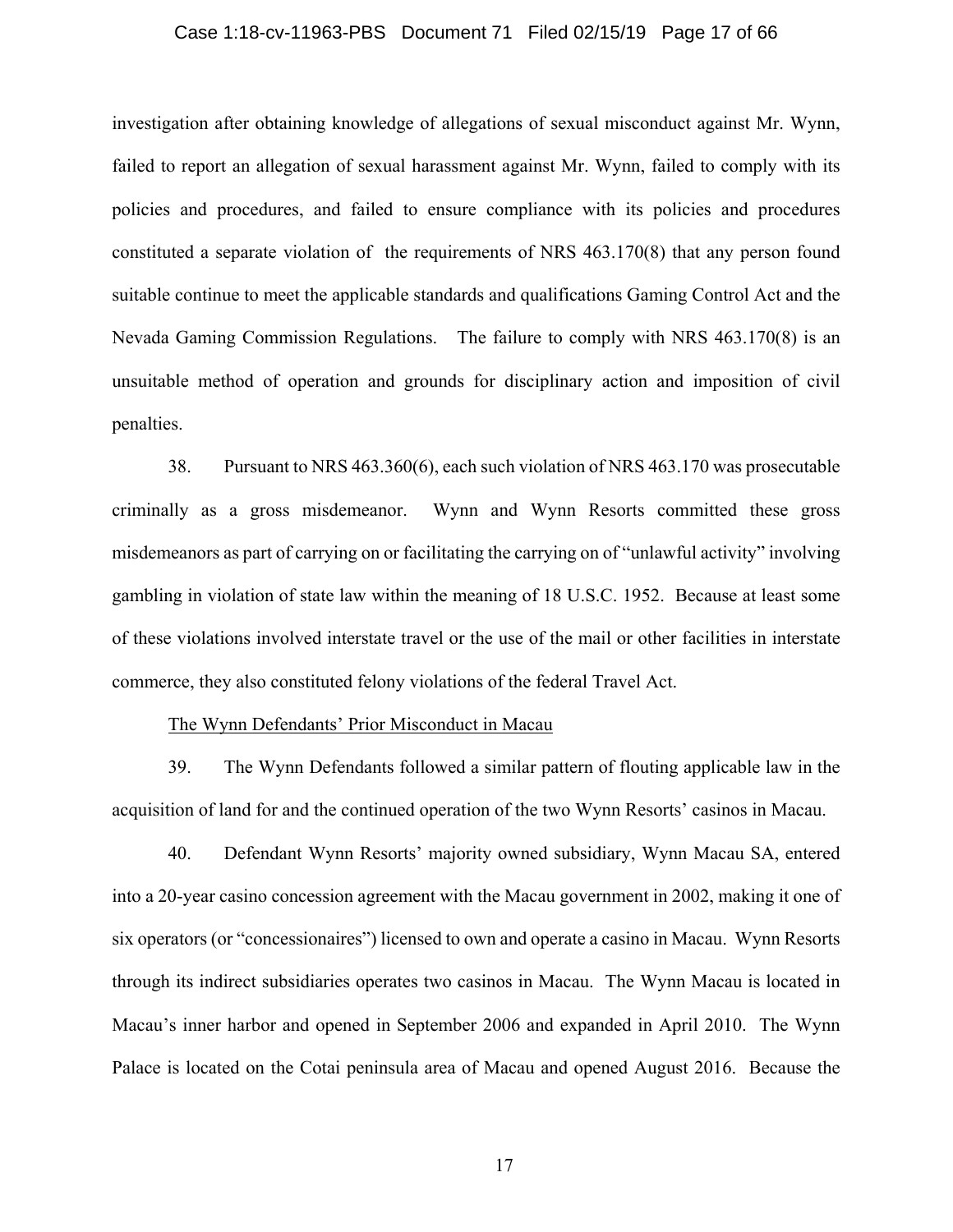#### Case 1:18-cv-11963-PBS Document 71 Filed 02/15/19 Page 18 of 66

Macau government owns most of the property in Macau, private use of land is obtained through long-term leases/concessions with the government and, in the event the government has already granted the rights to another party, the purchase of the rights of the previous lessee third-parties. Both the Wynn Macau and the Wynn Palace are located on land leased from the Macau government that was acquired by purchasing the land rights to each property from third-parties.

41. In August 2009, Wynn Resorts' indirect subsidiary, Wynn Macau SA, paid approximately \$18 million to an unrelated third-party Macau company, Nam Van Development Company ("Nam Van"), for its relinquishment of rights to a portion of the land acquired in connection with the expansion of the Wynn Macau. Maddox served as Chief Financial Officer of Wynn Macau SA at the time the agreement to purchase the land rights from Nam Van was executed and was extensively involved in the purchase of the rights to the property and in the development and construction efforts for the Wynn Macau. Nam Van was founded in 1990 by a consortium of local businessmen with wide ranging political power as well as checkered backgrounds. Any payment to a foreign government official is prohibited by U.S. law.

42. One of Nam Van's founding executives, Edmund Ho, went on to become Chief Executive of Macau and only divested of his ownership interest in the company when he took office in 1999. Edmund Ho is one of Wynn's close, personal friends and was also instrumental in the acquisition of the property for Wynn Resorts' second property in Cotai. Stanley Ho, another founding member who remained an executive at Nam Van through December 2009, held a gambling monopoly in Macau for over 40 years before the Macau government opened the industry to additional gaming operators in 2002. Stanley Ho has been identified as an associate of organized crime and has been found unsuitable to hold a gaming license in multiple jurisdictions including Australia, Canada and the Philippines. A third founder, Ng Lap Seng, is a longtime member of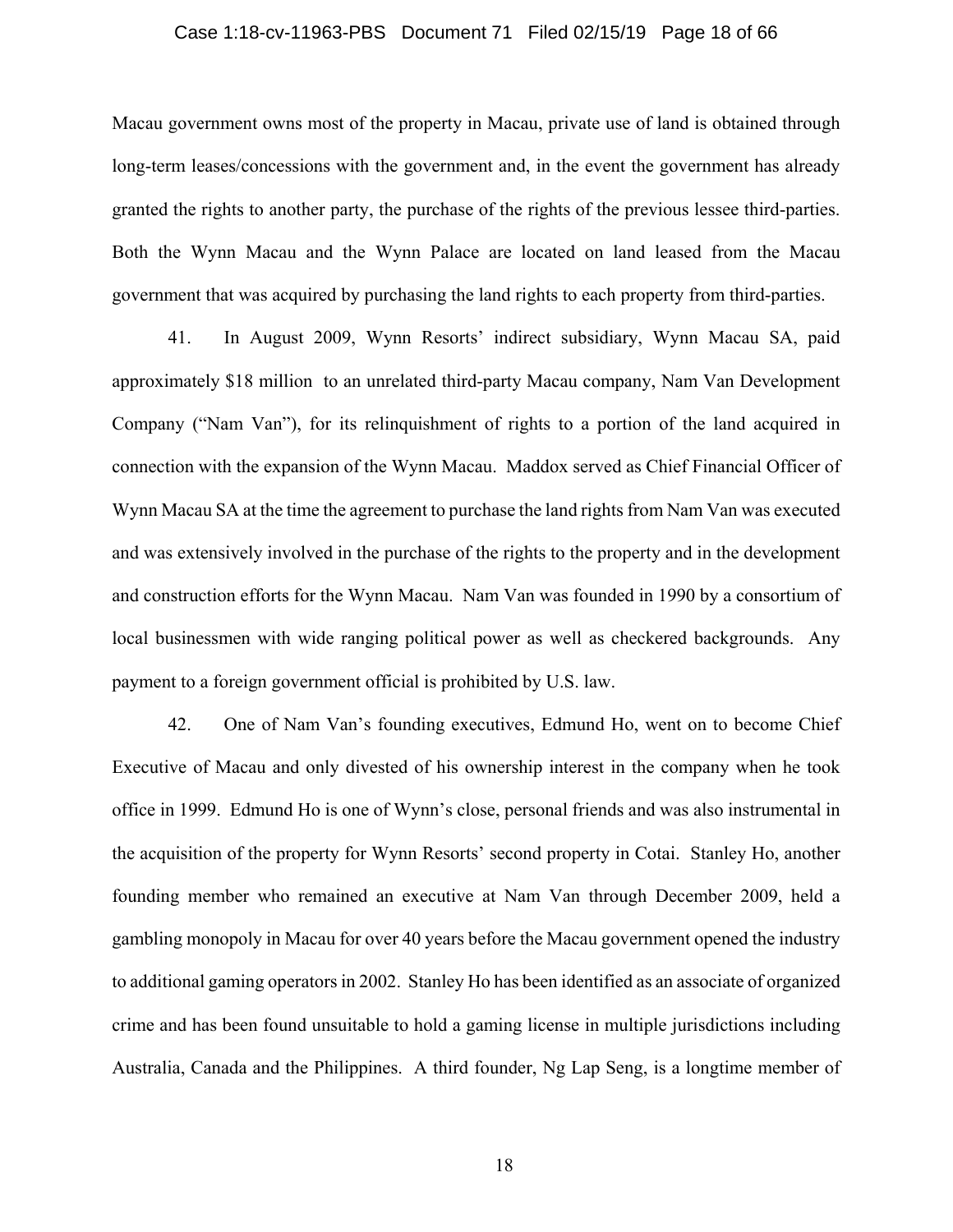#### Case 1:18-cv-11963-PBS Document 71 Filed 02/15/19 Page 19 of 66

the Chinese People's Political Consultative Congress and has also served on the Macau SAR preparatory committee, the committee for the election of the Chief Executive, and was appointed to the Macau Economic Development Committee. Ng Lap Seng was an executive at Nam Van through at least 2014. Ng Lap Seng was named in congressional documents in the 1990s for making illegal campaign contributions to the Democratic National Committee. In those documents, he is described as a "front man in different investment projects for city and provincial governments in China." More recently, in September 2015, he was arrested and later found guilty of bribing UN officials to build a conference center in Macau. Beyond the principals involved in the land rights transaction, Wynn Macau SA also employed Chui Sai-Cheong, who was then a sitting politician and is the brother of the current Chief Executive of Macau.

43. In May 2012, as reported in its filings with the Securities and Exchange Commission, Wynn Resorts made a "one-time payment of approximately \$50 million "in consideration of an unrelated third party's relinquishment of certain rights in and to any future development on the Cotai land" where the Wynn Palace is now located. Though the unrelated third party was not specifically named in the corporate filings' report of the payment, it has been identified in other corporate documents and public records as Tien Chiao Entertainment and Investment Company Limited ("Tien Chiao"). Wynn first contemplated the purchase of the rights to the Cotai land as early as 2005, when his close friend and then Chief Executive of Macau, Edmund Ho, told Wynn about the property was available and introduced him to one of the three individuals who purported to own the rights to the land who was identified to Wynn by his alias, "Ho Ho." Though the Wynn Defendants claim to have performed due diligence on the sellers and their potential government or political affiliations (because U.S. law prohibits payments to foreign government officials), the fact that the sellers never disclosed their real identities and used aliases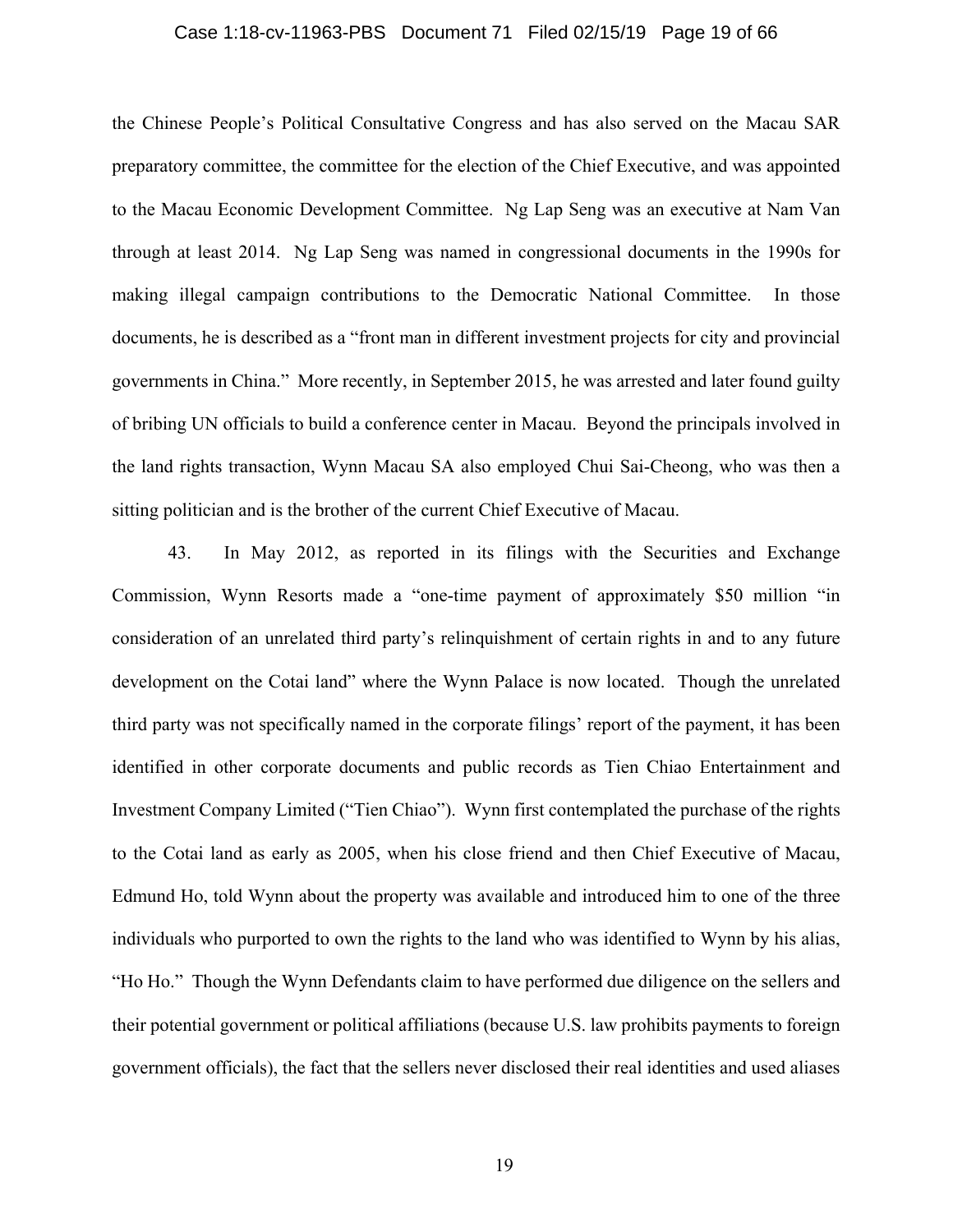#### Case 1:18-cv-11963-PBS Document 71 Filed 02/15/19 Page 20 of 66

in connection with the transaction would seemingly prohibit the ability to conduct any meaningful investigation.

44. After the payment was made to Tien Chiao, the sellers were publicly identified as He Ganglin and He Gangyon, two brothers from the He family (also known as "Ho Hoi" and "Ho Ho", respectively), a prominent Beijing family with relatives in senior positions in the Chinese government and military, and Cliff Cheong, a longtime partner of and advisor to Chief Executive Edmund Ho.

45. In July 2014, pursuant to a public records request for information about Tien Chiao and the property, Macau's Land and Public Works Department issued a statement that it had no information about the company in its file for the Cotai property land grant case. Records produced by the same department in January 2015, show Wynn Macau SA as the earliest documented applicant for the land rights. No earlier records exist that would indicate that Tien Chiao or the three individuals ever had earlier option rights to the land, raising significant compliance concerns and questions as to why such an exorbitant amount was paid to a seller who had no documented ownership rights in the first place.

46. The Wynn Defendants' contravention of Macau and U.S. law and gaming regulations continues in its operations of the two Macau casinos. Gaming operators in Macau rely heavily on the use of third-party junkets and junket operators that recruit and extend lines of credit to mainland Chinese high-roller clients due to the restrictions on the enforceability of gambling debts in mainland China. Historically, organized crime entities, also known as triads, collected on unpaid debts on behalf of junket operators, while also participating in money laundering schemes and illegal-side betting practices. With the arrival of U.S. gaming operators in Macau in 2002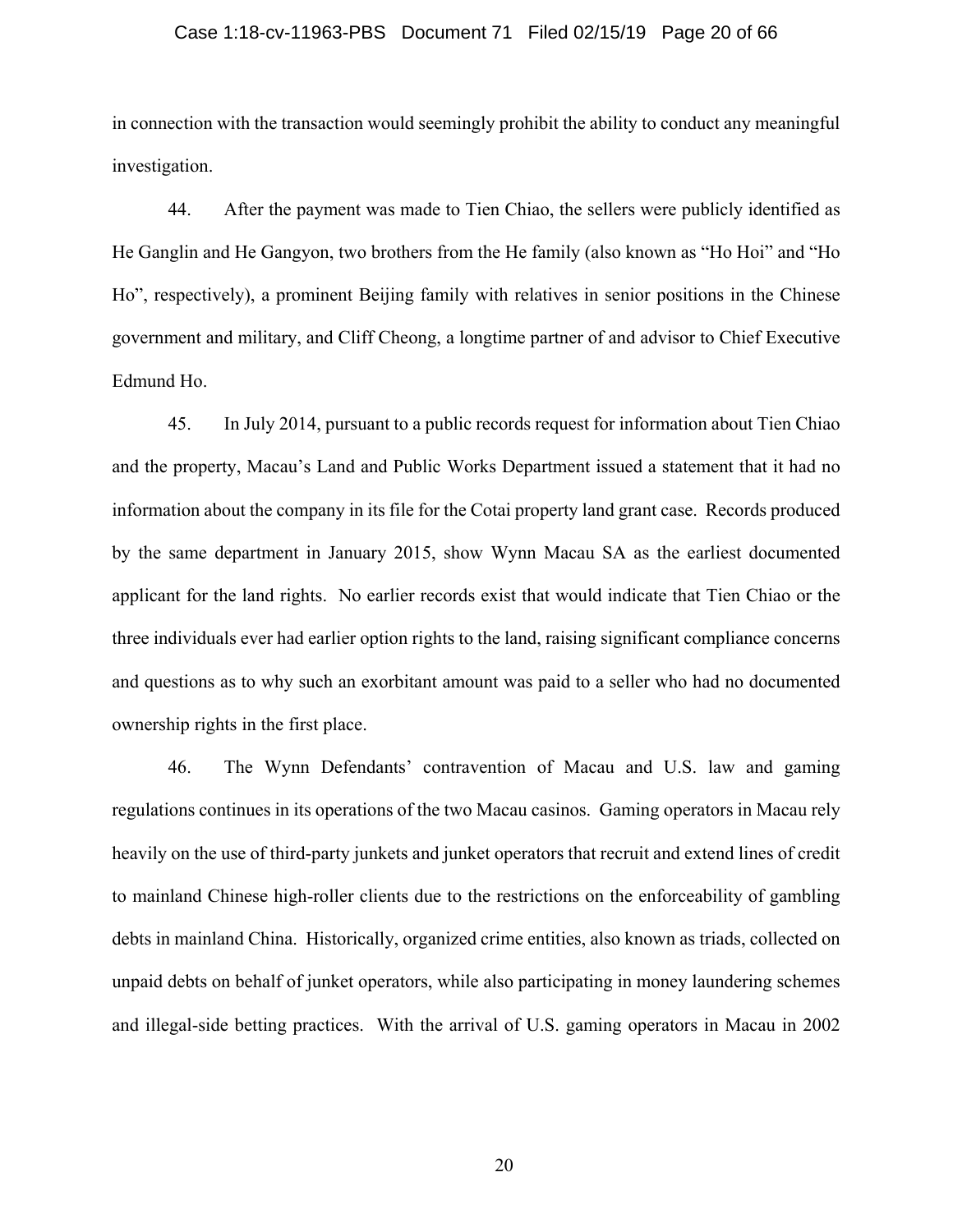#### Case 1:18-cv-11963-PBS Document 71 Filed 02/15/19 Page 21 of 66

came an attempt at implementing and enforcing licensing standards on junket operators in an effort to distance the casinos from the influence of organized crime and triads.

47. However, the DICJ, the Macau regulatory authority that issues junket operator licenses, has been widely criticized by the US-China Economic and Security Review Commission, Nevada gaming regulators, and even the Macau government, for its failures of oversight. The DICJ does not investigate any person or entity other than the named junket operator applicant and has no jurisdiction to regulate or approve any subjunket operator employed by an approved junket operator. The pervasive use of aliases and front-men to conceal partnerships between junket operators and organized crime as well as junket operators' reliance on vast networks of subjunket operators who are not subject to licensing standards, have subjected the Macau casino industry to the continued influence of triads and organized crime in the casino industry.

48. Both Wynn Resorts' Macau casinos contract or have contracted with a number of junket operators whose controlling members and financial backers have known affiliations with criminal triads and ties to criminal activity, but whose names do not appear as license-holders on the licenses themselves. These affiliates often use family members and business partners and are therefore able to evade scrutiny from the DICJ's sub-par approval processes and due diligence investigations.

49. The Weena Sae Kee sole-proprietorship junket operator has operated out of the Wynn Macau since at least October 2007. The junket is ostensibly wholly-owned and controlled by Sae Kee Weena and uses the name "David VIP Club." The junket is affiliated with the larger "David Group" of junket and VIP room operators in Macau. Sae Kee Weena is the common law wife and business partner of David Wong Yuk Keung ("David Wong"), a senior member of the Wo Hop To triad that is engaged in the "promot[ion] of heroin trafficking, illegal gambling,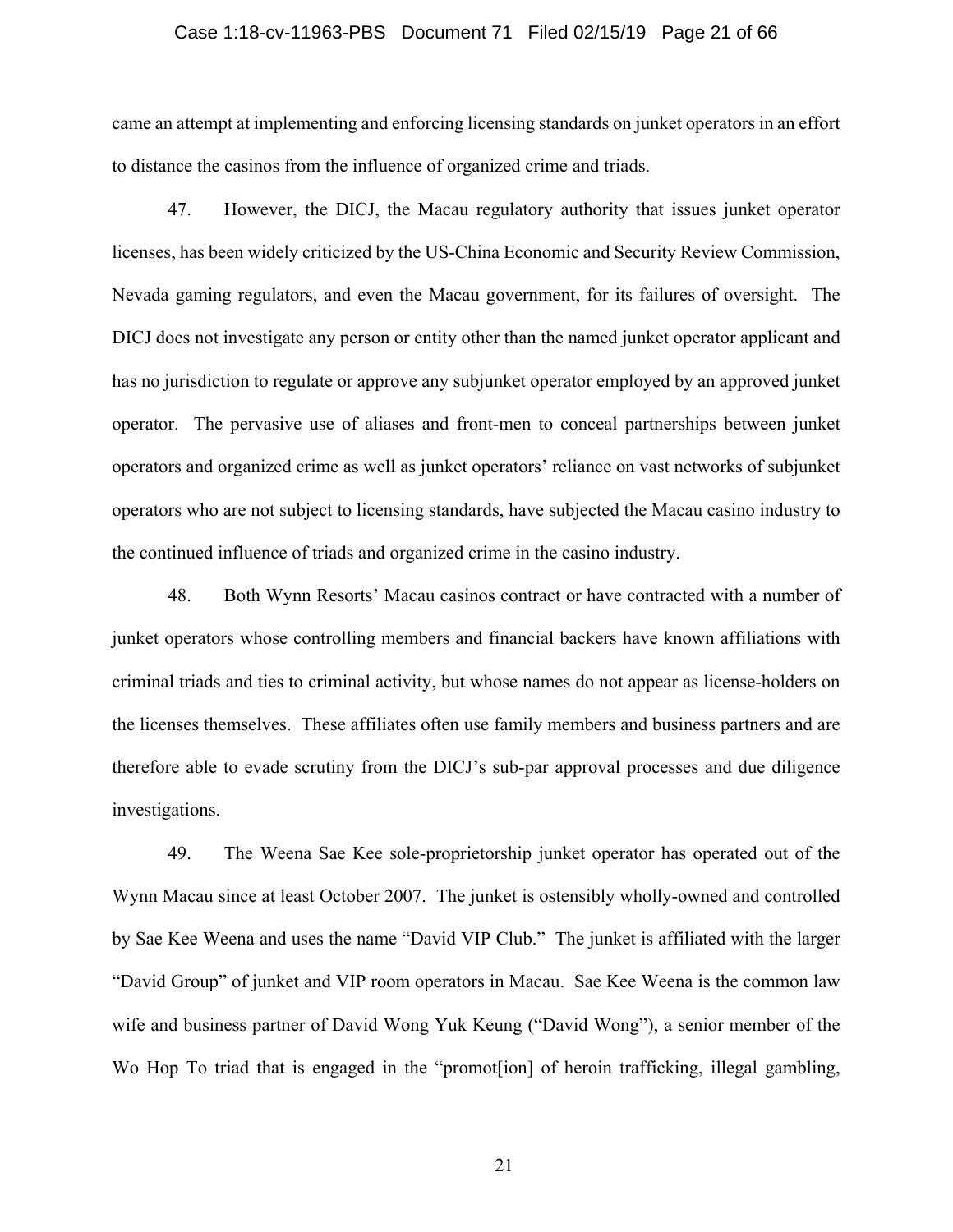#### Case 1:18-cv-11963-PBS Document 71 Filed 02/15/19 Page 22 of 66

loansharking, extortion, and alien smuggling" per a 1992 US Senate Subcommittee on Investigations of the Committee on Governmental Affairs Report ("US Senate Report"). David Wong is known to direct and control the junket's activities and was even been identified by employees of the junket as the "big boss" of the David VIP Club junket, which would make sense given that the junket itself is named after him.

50. The Dore Entertainment junket operator ("Dore") operated out of Wynn Macau from at least September 2006 through 2016. Charles Heung ("Heung") does not appear as the named license holder on the Dore license, but has deep ties to the junket and is widely known as its financial backer. Heung's father founded the Sun Yee On triad, which, per the US Senate Report, "has a presence in the United States, Canada, Australia, Thailand, Vietnam and Macao in addition to Hong Kong. The triad has been linked to a variety of activities, including heroin trafficking and the control of movies and entertainment in Hong Kong." Heung himself is identified in the US Senate Report as a senior figure of the triad. Heung was also identified as a member of a triad at a 2007 Nevada Gaming Control Board Hearing. Heung's direct interest in and control of the Dore junket was highlighted in a 2015 scandal involving an employee of the Dore junket who worked in a VIP room at the Wynn Macau and embezzled up to \$250 million, prompting Dore investors to take to the streets (outside the Wynn Macau) in protest. Heung was personally sued by Dore investors who sought repayment from Heung as the alleged "big boss" of the junket.

51. The Sheng Li junket operator was licensed to operate out of the Wynn Macau in January 2007. Frank Wong, the license-holder and owner of the Sheng Li junket, was sanctioned in the 1990s by the U.S. Commodity Futures Trading Commission for violating anti-fraud and offexchange futures proscriptions. That background did not prevent the DICJ from approving his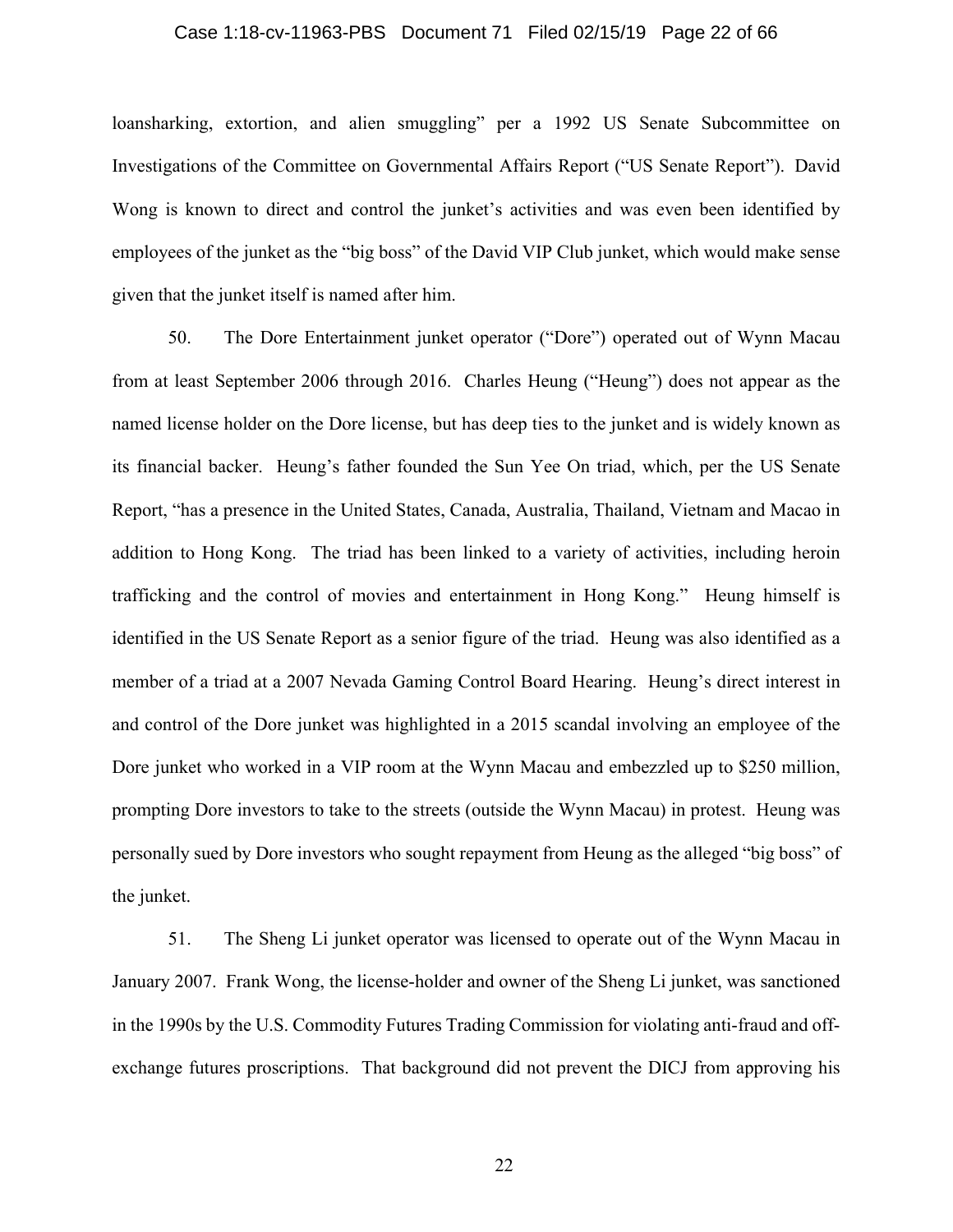#### Case 1:18-cv-11963-PBS Document 71 Filed 02/15/19 Page 23 of 66

application for a junket license. Further, Frank Wong once attempted to transfer his interest in the Sheng Li junket to the girlfriend of known criminal Cheung Chi Tai, another known member of the Wo Hop To triad.

52. Wynn Resorts and the individual Wynn Defendants at all times knew of the criminal affiliations of its junket promoters as described herein.

#### The Wynn Defendants Need a Site For Their Massachusetts Application

53. From a time prior to the enactment of the Gaming Act, the Wynn Defendants were intent on obtaining a Gaming License in the metropolitan Boston area. Initially, in partnership with Robert Kraft, the principal owner of the New England Patriots, the Wynn Defendants sought a license to operate a casino in Foxborough, Massachusetts. That Foxborough site, like SSR's Suffolk Downs site, was located in Region A, and thus only one of those sites could be awarded a casino license.

54. That plan was derailed when the May 2012 town election for the Foxborough Board of Selectmen turned into a *de facto* casino referendum, with the town's voters supporting anticasino candidates and ensuring that the Board would have no interest in negotiating with a Kraft/Wynn consortium.

55. As a result, by May 2012, the Wynn Defendants were in search of a new site in the Boston area for their attempt to get the Region A Gaming License.

#### FBT's Everett Site Becomes a Prospective Seller

56. At the same time that the Wynn Defendants were forced to abandon the Foxborough site, FBT was looking for a buyer for the Everett Site, which Lohnes and his partners had purchased on the cheap three years previously in 2009. By the summer of 2012, a number of non-casino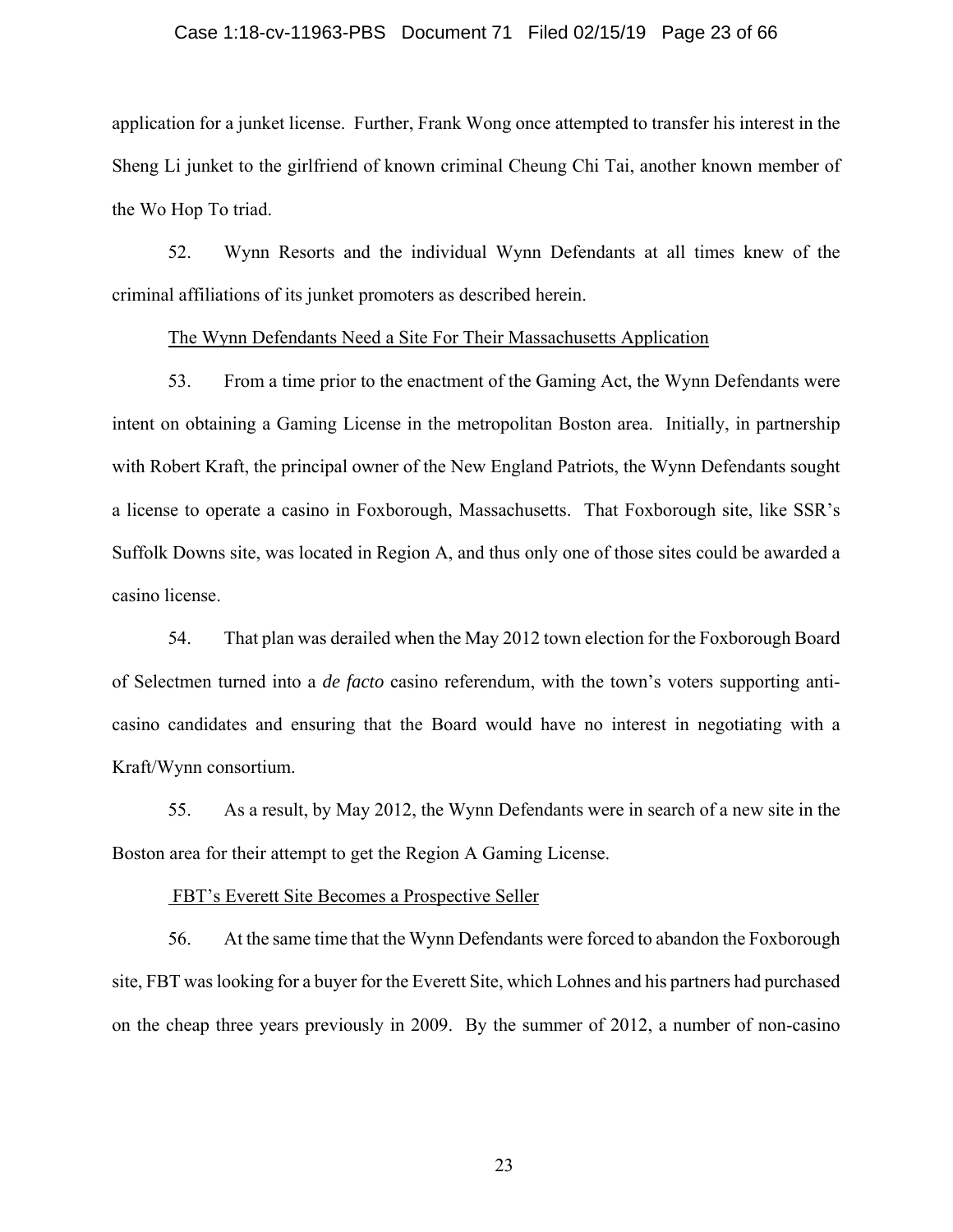#### Case 1:18-cv-11963-PBS Document 71 Filed 02/15/19 Page 24 of 66

purchasers expressed strong interest in purchasing all or a portion of the site. FBT's principals were initially intent on concluding such a transaction.

57. The Everett Site (which is located in Region A) presented a challenge for any use due to the severe toxic contamination, resulting from its earlier uses as a Monsanto Chemical plant and munitions facility. The Everett Site was "toxic" for the additional reason that two of Lohnes's partners, DeCicco and Lightbody, were notorious and convicted felons. Lightbody is widely understood to be associated with La Cosa Nostra, and is a longtime friend and political supporter of the Mayor of Everett, Carlo DeMaria. Lightbody's criminal record includes ten assault charges, three counts of illegal weapons possession, two counts of witness intimidation, and admitted involvement in an identity theft ring targeting immigrants. Lightbody received a felony conviction for grand larceny and identity theft in 2007. For his part, DeCicco had been convicted on multiple counts of mail fraud related to insurance claims he made in the wake of suspicious fires on his property.

58. The ownership interest and involvement of these convicted felons was open and notorious in the community as well as readily ascertainable from public records at the time the Wynn Defendants began negotiations to acquire the Everett Site. Mayor DeMaria has admitted that his "only" contact was Lightbody when dealing with significant issues involving the Everett Site.

59. A few months after FBT acquired the property, in or about October 2009, a third convicted criminal, Jamie Russo, a known affiliate of Lightbody who had also recently held a patronage job as a "consultant" for Mayor DeMaria at Everett City Hall, began "consulting" for FBT.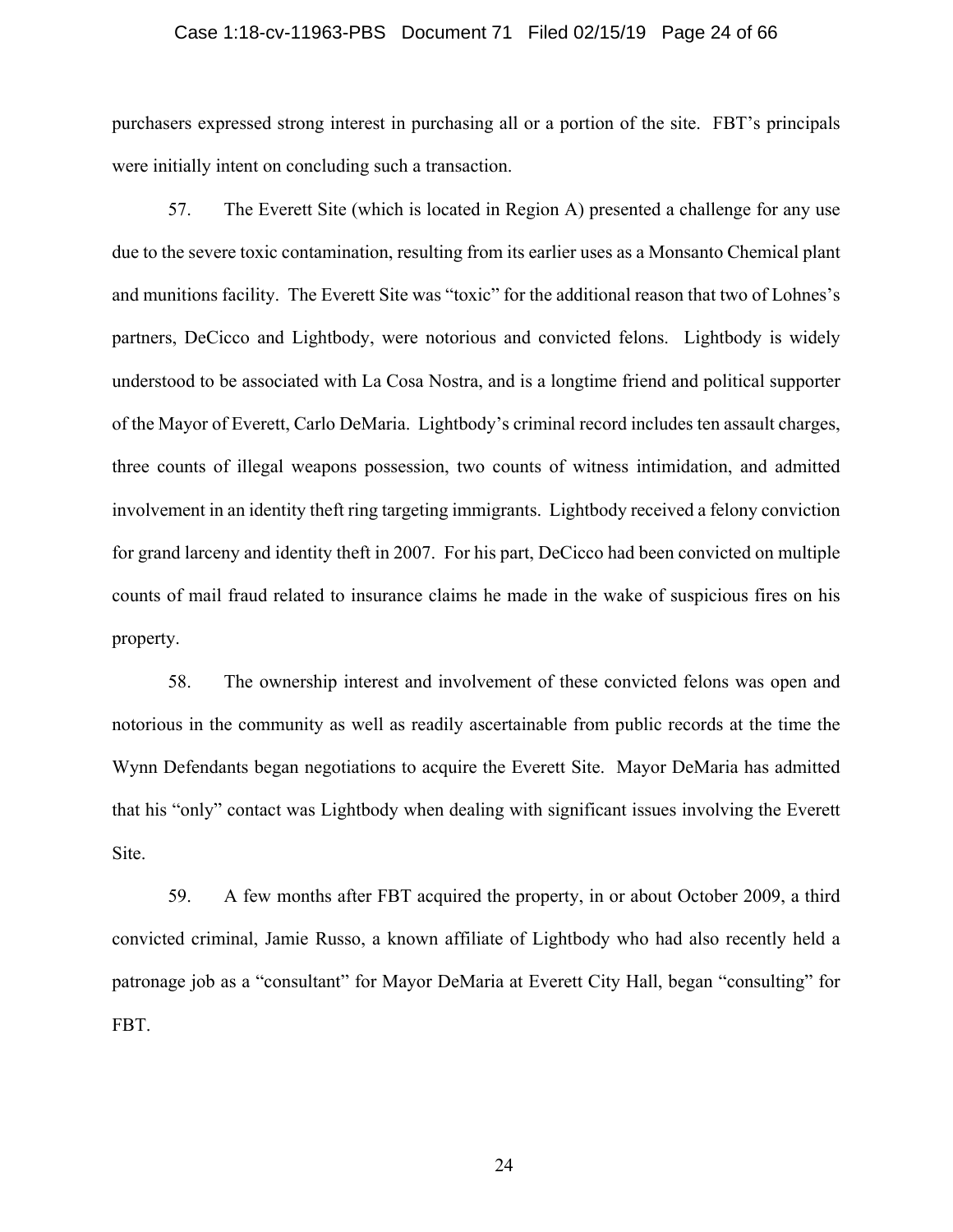#### Case 1:18-cv-11963-PBS Document 71 Filed 02/15/19 Page 25 of 66

60. Russo was granted a 3% interest after Mayor DeMaria directly told at least one of FBT's principals that FBT should agree to "hire" Russo on that basis as a way of ensuring that the mayor would get his own personal cut of proceeds from an ultimate sale of the Everett Site.

61. Lightbody and Russo were once identified by casino investigators engaging in a chip cashing scheme, wherein Lightbody gave Russo and two other associates his chips to cash out in order to avoid cash transaction requirements. Separately, in the early 19902, Russo had been caught using forged and stolen credit card numbers to defraud a casino in Connecticut. He was initially charged with second-degree conspiracy to commit larceny, third-degree larceny, firstdegree forgery, criminal impersonation, illegal use of a credit card and illegal use of a credit card in the issuance of money, but plea-bargained to fourth-degree larceny, a misdemeanor involving fraud and/or theft, and was banned from the casino (Lightbody was banned from the same casino some years later). This conviction involved fraud and/or theft, not to mention a casino as victim, it was relevant to Russo's suitability under Massachusetts gaming law despite not being a felony. Further, Lightbody and Russo were both old social acquaintance of Robert DeSalvio, an experienced casino operative who previously worked at the same casino that banned both Lightbody and, was hired in early 2014 by Wynn Resorts to help oversee Wynn MA's pursuit of the Gaming License and who is now president of Wynn MA.

62. Because of these serious problems with both the owners and the site itself the property was not a realistic candidate for a gaming casino.

#### The Lohnes-Crosby-Wynn Nexus Turns Everett Into A Casino Candidate

63. Crosby and Lohnes had a private dinner in May 2012 and Crosby attended a party together at Lohnes' house in the summer of 2012, also attended by certain of Lohnes' partners in FBT. Lohnes had been instrumental some years previously in bailing out Crosby from the negative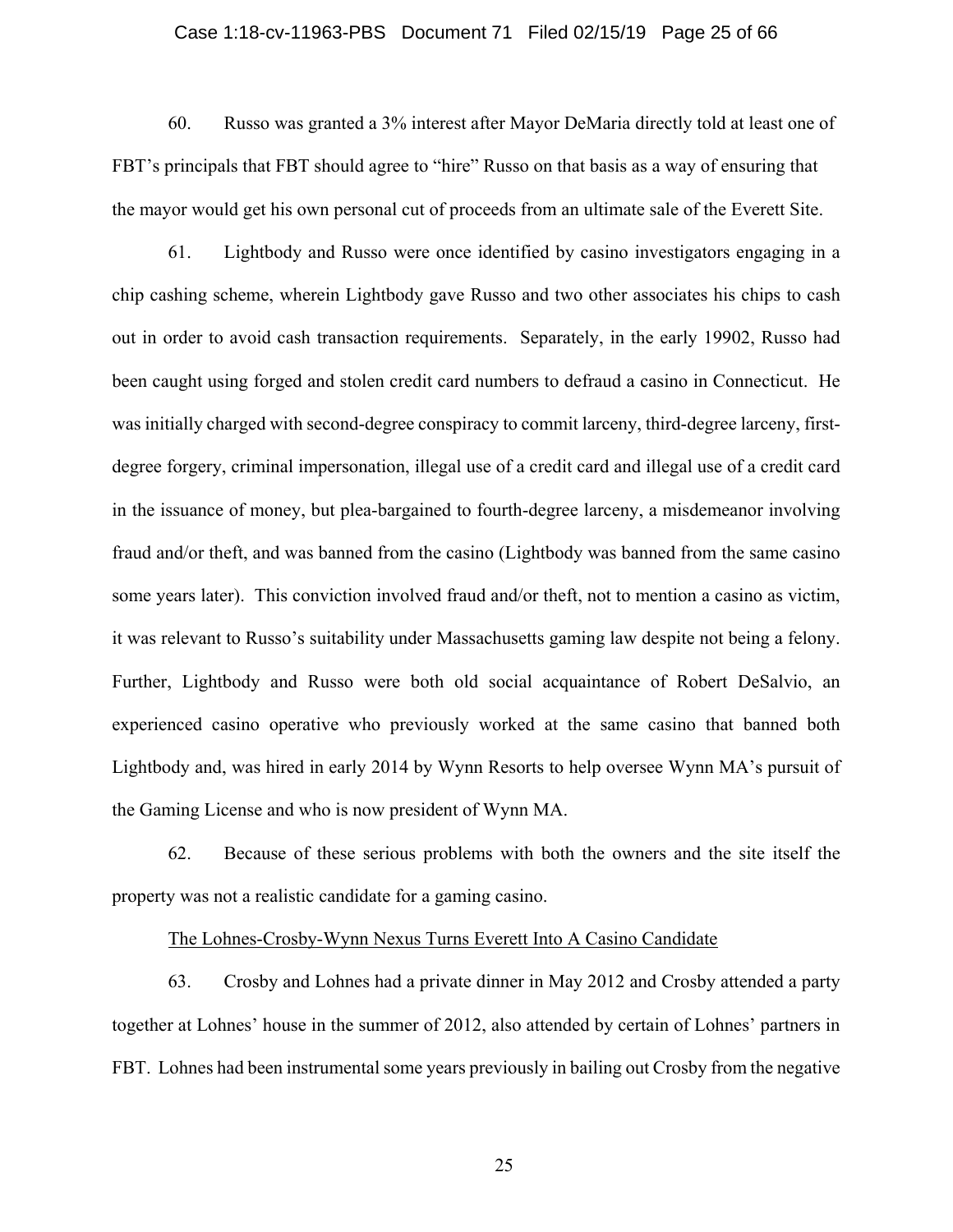#### Case 1:18-cv-11963-PBS Document 71 Filed 02/15/19 Page 26 of 66

consequences of a failed business deal, sustaining multi-million-dollar losses himself in the process.

64. Shortly after the May 2012 dinner with his friend, Crosby began to show an interest in bringing potential casino operators to Everett, even though the Everett Site had not yet been marketed before that time, even by its owners, for use as a casino. In the summer of 2012, Crosby first attempted to steer another potential bidder for the Region A License to the Everett Site, but that potential bidder rapidly lost interest. However, during initial discussions with that potential bidder, FBT's partners both became aware of how lucrative a casino use might be for them compared to other uses for their site and also became aware that, due to the heavily-regulated nature of the gaming industry, the presence of convicted criminals in FBT's ownership structure could be a serious obstacle for their property's suitability for casino use.

65. In the late spring of 2012, Lohnes told at least some of his partners in FBT that Crosby "owed him big time" for Lohnes having bailed him out of a bad business deal and that if they wanted a casino on the property, Crosby would help them get the license. The FBT partners were skeptical, doubting that such a property so poorly located and in such poor condition could be a candidate.

66. Lohnes insisted that FBT cease talks with the non-casino prospective buyers repeatedly assuring his partners that with Crosby's help the site would qualify and provided the impression that he had assurances from Crosby.

67. Crosby did not, as he was required to do, promptly disclose his meeting or his attendance at the party with Lohnes to his fellow Commissioners or, just as importantly, disclose to them the fact that he had a longstanding friendship with, and felt indebted to, the principal owner of the land to which he subsequently referred potential licensees as a casino site. Instead,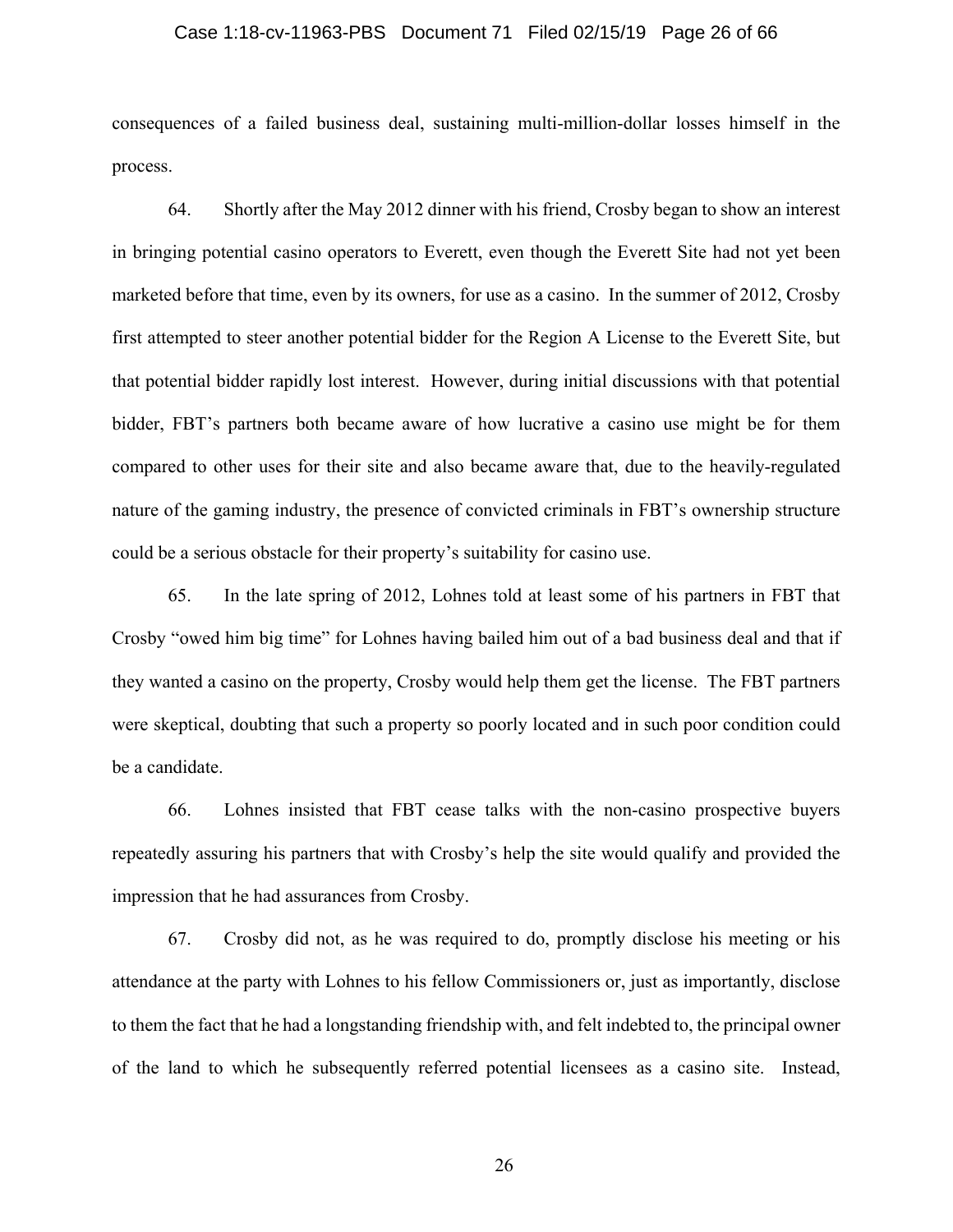#### Case 1:18-cv-11963-PBS Document 71 Filed 02/15/19 Page 27 of 66

disclosure of this dinner and the relationship was not made until August 22, 2013, fifteen months after their dinner, and eight months after the Wynn Defendants submitted their Phase I application identifying Lohnes' company as the owner of the site planned for Wynn's casino. Crosby never disclosed his attendance at Lohnes' party in the summer of 2012.

68. The incomplete disclosure Crosby did eventually make of his relationship to Lohnes in August 2013 was hardly voluntary. It was compelled by the fact that attention was focused on the Everett Site because, thirteen days earlier, the FBI had informed the Gaming Commission of information learned via wiretap that revealed Lightbody's involvement with FBT.

69. Nor were Crosby's disclosures truthful when he asserted, both in August 2013 and again in October 2013, that he and Lohnes had "never discussed casino issues" and thus sought to downplay the meeting fifteen months earlier as simply old friends catching up and involving nothing that would impact his role as Chairman of the Gaming Commission.

70. Crosby's lengthy concealment of his relationship with Lohnes is particularly striking given how starkly it contrasts with his prompt disclosure of far lesser conflicts.

71. On May 10, 2012, Crosby ran into Joe O'Donnell, one of the owners of SSR, at a Harvard class reunion dinner. In contrast to Crosby's belated and misleading disclosure about Lohnes, and even though Crosby stated that he had "no ongoing relationship" with O'Donnell and that the two "do not generally socialize," he promptly (within 8 days) filed a disclosure of that meeting pursuant to G.L. c. 268A, § 23(b)(3).

72. Moreover, Crosby's belated disclosure of his relationship with Lohnes did not divulge the circumstances surrounding his "discovery" of Lohnes's ownership or why he chose not to report his relationship with Lohnes until August 2013.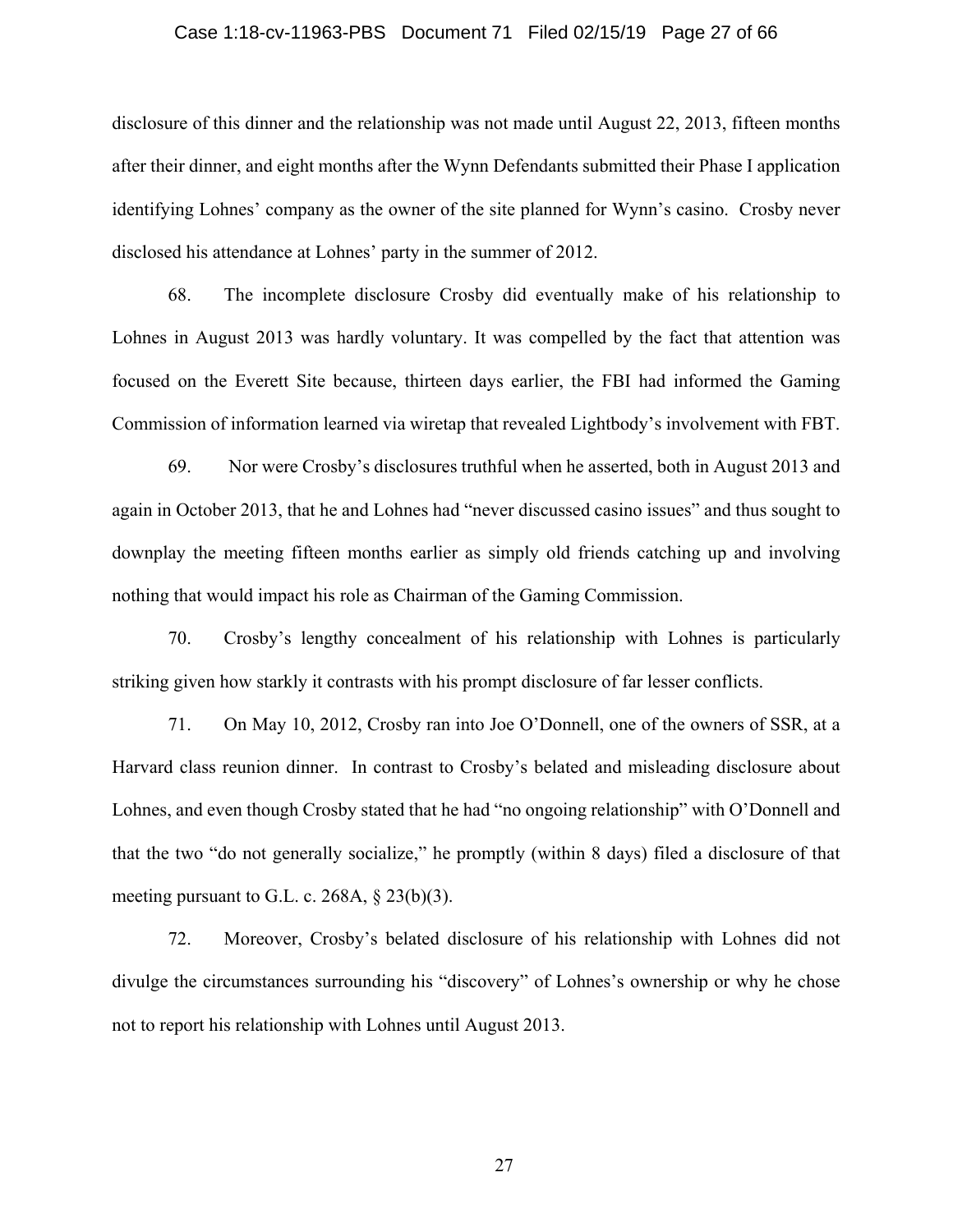#### Case 1:18-cv-11963-PBS Document 71 Filed 02/15/19 Page 28 of 66

### SSR Overcomes Obstacles to Its Casino Proposal and Both It and Its Business Partner Are Found Fully Suitable

73. Initially unaware of Crosby's concealed intention to favor the Everett Site, SSR was actively working from 2012 through 2014 on its own proposal for a casino on the Suffolk Downs site.

74. The IEB, acting at Crosby's behest for the benefit of the Everett Site and FBT, drove away SSR's original proposed operator Caesar's by threatening to find it "unsuitable" on extremely attenuated grounds – the most serious of which was that Caesar's had contemplated a transaction with the Gansevoort Hotel Group (owners of a boutique New York hotel) to license its brand for one of Caesar's own non-gaming properties in Las Vegas. The IEB based its "unsuitability" determination solely on Caesar's "bad judgment" in having sought to license the brand despite an unsubstantiated *New York Post* story linking one of Gansevoort's principals to criminals in Russia decades before.

75. SSR was itself found suitable but needed a qualified and experienced casino operator in order to put forth the best possible proposal. It overcome the obstacle created by the wrongful exclusion of Caesar's by teaming at the last minute with MSM, an operator that had already been found qualified by the IEB.

76. Pursuant to SSR's arrangement with MSM, embodied in a binding written contract that Defendants and their co-conspirators were aware of, MSM would formally be the licensee and casino operator, while SSR would be its landlord. However, the proposal was essentially made on behalf of both MSM and SSR because the rental payments SSR stood to receive from MSM over the anticipated 30-year term of the Gaming License would be based on a percentage of MSM's net revenues, subject to a guaranteed minimum of \$35 million per year. All concerned, including the Defendants, were aware of this arrangement and thus what SSR stood to gain if the Gaming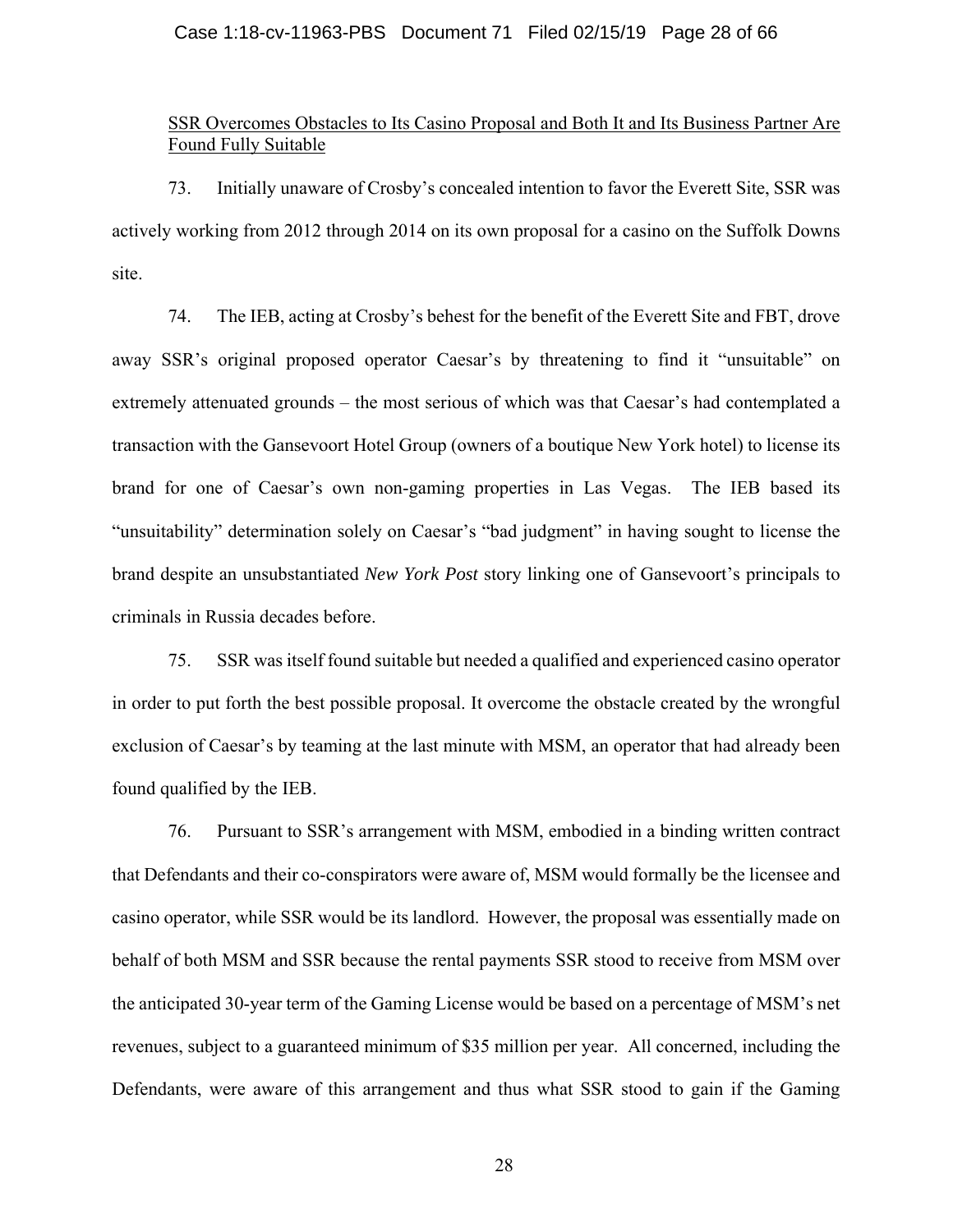#### Case 1:18-cv-11963-PBS Document 71 Filed 02/15/19 Page 29 of 66

Commission awarded the Gaming License to the MSM/SSR proposal and what injury SSR would suffer if it were fraudulently deprived of that license and the associated economic benefits by Defendants.

77. SSR's qualifications and "suitability" were impeccable. SSR, after all, had been operating the historic Suffolk Downs for years and was a valued member of the community. Nevertheless, recognizing and seeking to take advantage of the unsustainable economics of the horse track, as early as November 2012, Crosby sought to deliver the death-blow to SSR by voting, and urging the other members of the Gaming Commission to likewise vote, to deny renewal of SSR's racing license, without basis, which would have disqualified SSR from receiving a gaming license for failure to "maintain" its racing license. *See* M.G.L. c. 23K § 24(a). That attempt did not succeed, since the other commissioners refused to go along with it and actively questioned Crosby to why he sought to deny Suffolk Downs a racing license for the first time in its 90-year history.

78. Thus, despite being under constant assault from the Wynn Defendants, their cohorts, and Crosby, SSR ultimately managed to satisfy all the requirements for its business partner MSM becoming the Region A licensee as the Gaming Commission's final vote approached.

The Wynn Defendants Go to Everett and Reach an Agreement to Conceal the Felons

79. The Wynn Defendants, desperate to find a Region A site to replace Foxborough, began to consider the Everett Site in the late summer or fall of 2012, around the time the other potential bidder Crosby had steered to the site lost interest.

80. In late November 2012, the Wynn Defendants agreed to pay \$100,000 per month for an option to purchase the Everett Site for \$75 million (more than ten times what FBT had paid) if and when the Wynn Defendants got the Region A License. That arrangement was finalized in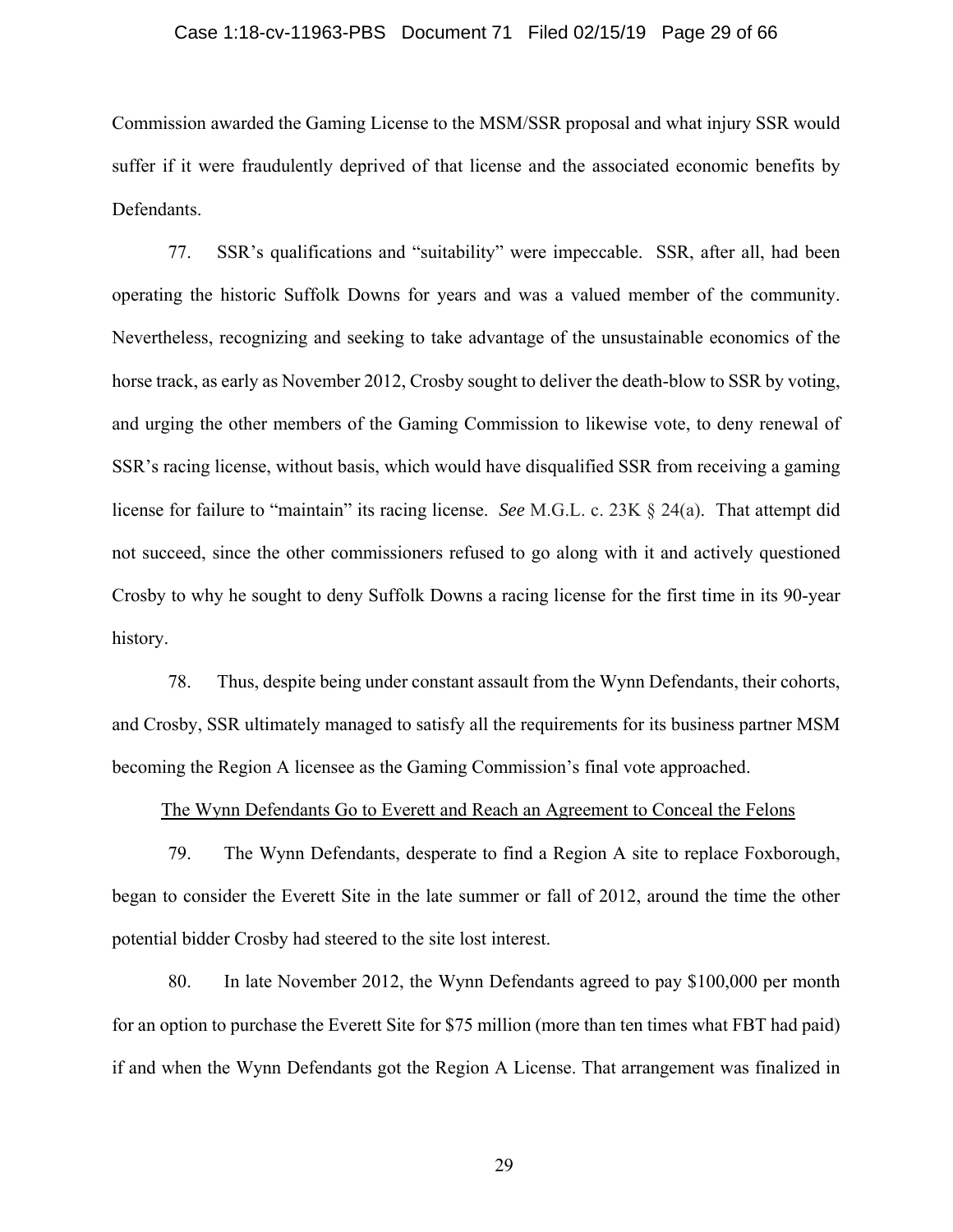#### Case 1:18-cv-11963-PBS Document 71 Filed 02/15/19 Page 30 of 66

writing signed by Marc Schorr, former president of Wynn MA, on or about December 19, 2012. The December 19, 2012 agreement also provided that FBT would collaborate with the Wynn Defendants in the development of the property, including with respect to obtaining subdivision approvals, permits, a permanent road easement and performing environmental remediation. Thus, this criminally-affiliated group was not merely to be a passive seller of property, it was to be an active, ongoing participant in the casino development and, importantly, a conduit for money between the Wynn Defendants and, via Russo, Mayor DeMaria.

81. During the first official meeting between FBT and representatives of the Wynn Defendants at the Everett Site in November 2012, DeNunzio, on behalf of FBT, informed Sinatra and Maddox that "an individual with a checkered past" (apparently Lightbody, a convicted felon) was then an owner of FBT but was allegedly taking steps to give up his interest. Thus, Sinatra and Maddox were aware by November 2012, at the latest, that at least one individual with a criminal history was a partial owner of FBT.

82. DeCicco, another convicted felon, may have by then agreed in principle to transfer his interests to Lightbody, who already had an ownership interest in FBT from the beginning and whose ownership interest was open and notorious, and known to the Wynn Defendants.

83. When one of the Wynn Defendants' local lawyer/lobbyists met with Mayor DeMaria as part of due diligence on or about December 11, 2012, before the Wynn Defendants went into contract with FBT, and asked the mayor if anyone involved with FBT had "any kind of a criminal background," the mayor readily volunteered Lightbody's name.

84. FBT's lawyers likewise told the Wynn Defendants' lawyers before the December 19, 2012 agreement was signed that one or more FBT owners had had past problems with the criminal law.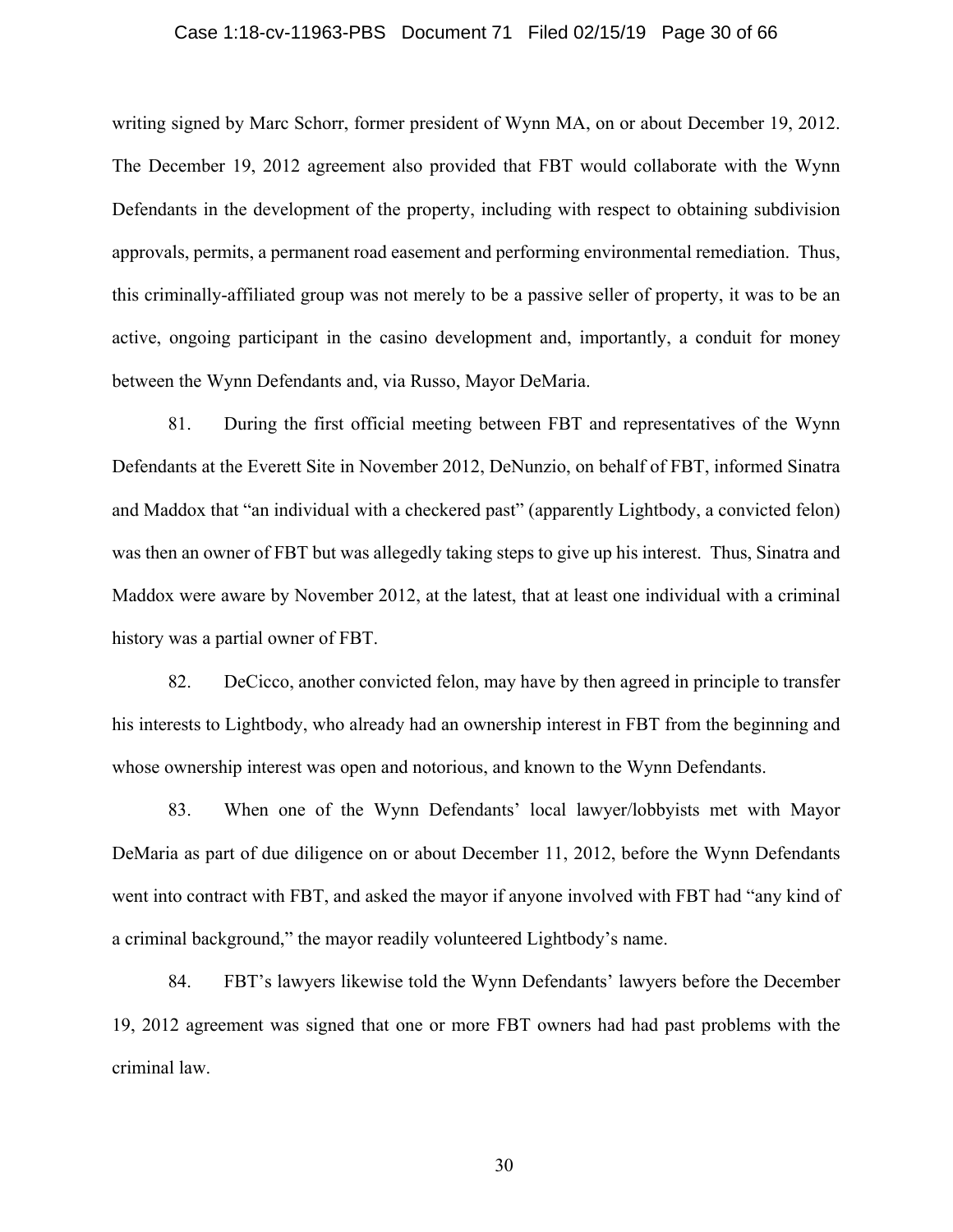#### Case 1:18-cv-11963-PBS Document 71 Filed 02/15/19 Page 31 of 66

85. Further, during the fall of 2012, Lightbody had at least once visited Wynn's Las Vegas casinos as a VIP "Guest of the Chairman" and was there to personally open the Everett Site gates for Steve Wynn when he visited the Everett Site.

86. On December 14, 2012, the *Boston Business Journal* published an article noting that convicted felon Gary DeCicco appeared on early 2012 FBT corporate paperwork that was a matter of public record. The Wynn Defendants immediately feigned false surprise, claiming that this was the first they had heard that a felon was involved.

87. Sinatra and the Wynn Defendants have claimed to have taken no steps to look further into the ownership history of the Everett Site after the ownership interest of ex-felon DeCicco was publicized, nor to question when DeCicco had transferred his interest, or to whom he transferred it, despite the requirements of the Gaming Act that any applicant disclose in its application the ownership history of a gaming site for the past twenty years. That denial cannot be credited. Sinatra was a seasoned gaming attorney overseeing the Wynn Defendants' due diligence before committing to the Everett Site; she and Maddox were not neophytes. They knew the importance of "suitability" to all gaming regulators and that a gaming license application in Massachusetts required 20 years of historical ownership information, M.G.L. c. 23K  $\S$  9(a)(15). Sinatra's subsequent claim that their due diligence went no deeper than an investigation of only three people FBT itself purportedly volunteered as its current "owners," if true, would have been gross malfeasance, especially when the agreement with FBT went beyond the mere sale of land. Thus, the Wynn Defendants could not have been fooled, were not intended to be fooled, and were not fooled, by FBT's purported attempts (as detailed below) to conceal the felons' interests through phony and misleading documentation.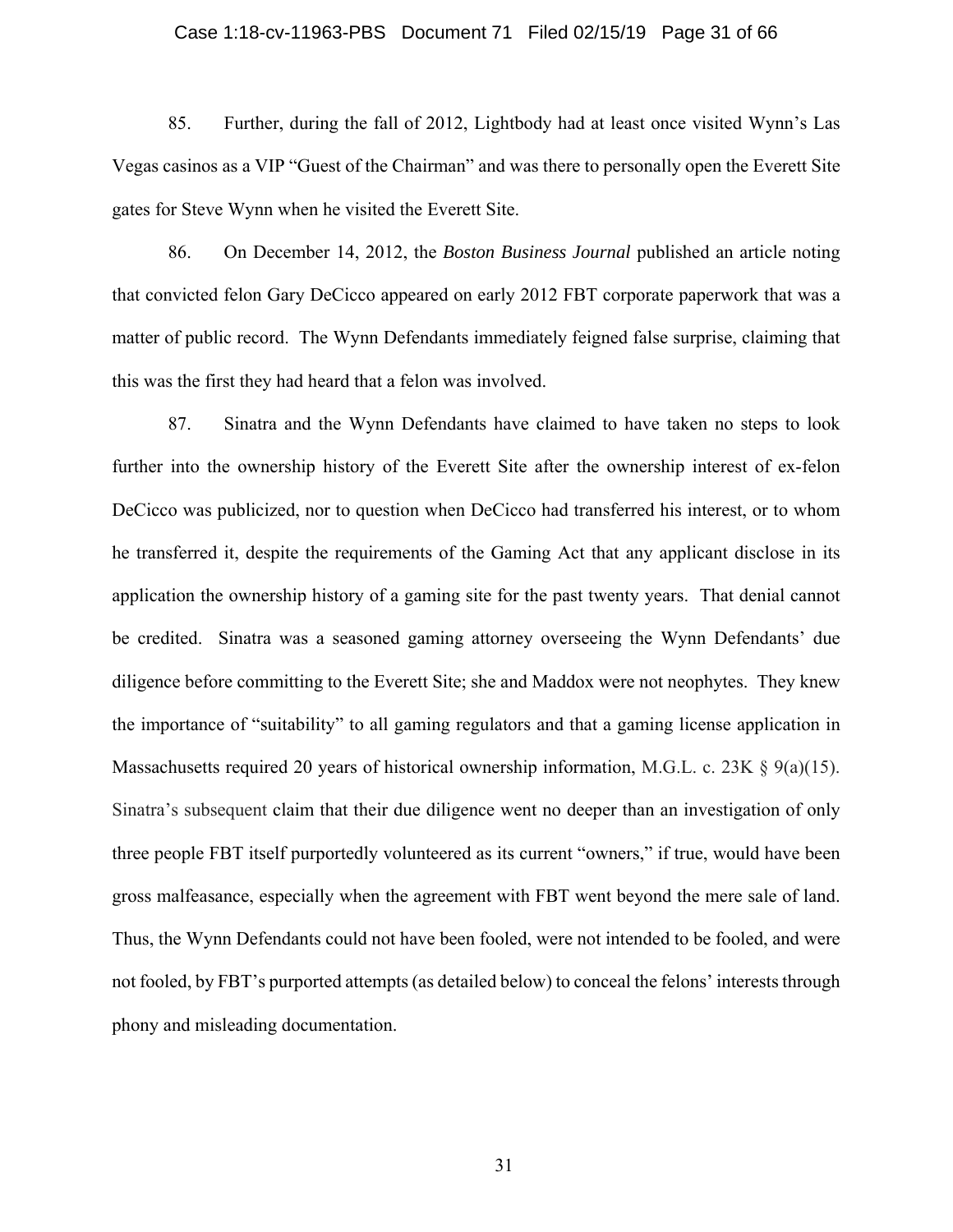# Case 1:18-cv-11963-PBS Document 71 Filed 02/15/19 Page 32 of 66

88. Indeed, the only reason to conceal those interests was to make a casino buildable on the Everett Site, since open admission of those interests would prevent issuance of a license. Since the Wynn Defendants needed the site and certain FBT members believed they could make more money selling the site for a casino use, both of them desired that goal. Accordingly, at some point no later than November or December 2012, the Wynn Defendants and FBT entered into a mutual understanding that FBT would create whatever false and backdated paperwork might be necessary for purposes of the Wynn Defendants' application, in order to make the ownership of the Everett Site appear less tainted than it actually was. This understanding was an integral part of the deal the Wynn Defendants struck with FBT for the option to purchase the property. Maddox and Sinatra consulted directly with Steve Wynn before making this deal with FBT. Given Lohnes touting of his relationship with Crosby it is highly likely Wynn by then knew of the relationship and the benefits that would flow from it and factored that into the purchase price as well. In fact, Steve Wynn spoke ex parte with Crosby before submitting the application.

89. Sinatra and Maddox on behalf of themselves and the other Wynn Defendants traveled in interstate commerce from Nevada to Massachusetts in furtherance of this unlawful agreement to create false documentation for the purpose of defrauding the Gaming Commission and/or its unconflicted commissioners.

90. Consistent with this conspiracy and agreement, the December 19, 2012 contract the Wynn Defendants signed with FBT contained a false representation that "[t]o the best of Seller's [i.e. FBT's] knowledge, neither Seller nor any Person associated with Seller has ever engaged in any conduct or practices which any of the foregoing Persons should reasonably believe would cause such Person to be" deemed unsuitable by the Gaming Commission. This was knowingly false, given Lightbody's (and Russo's) ongoing associations with FBT and all Defendants'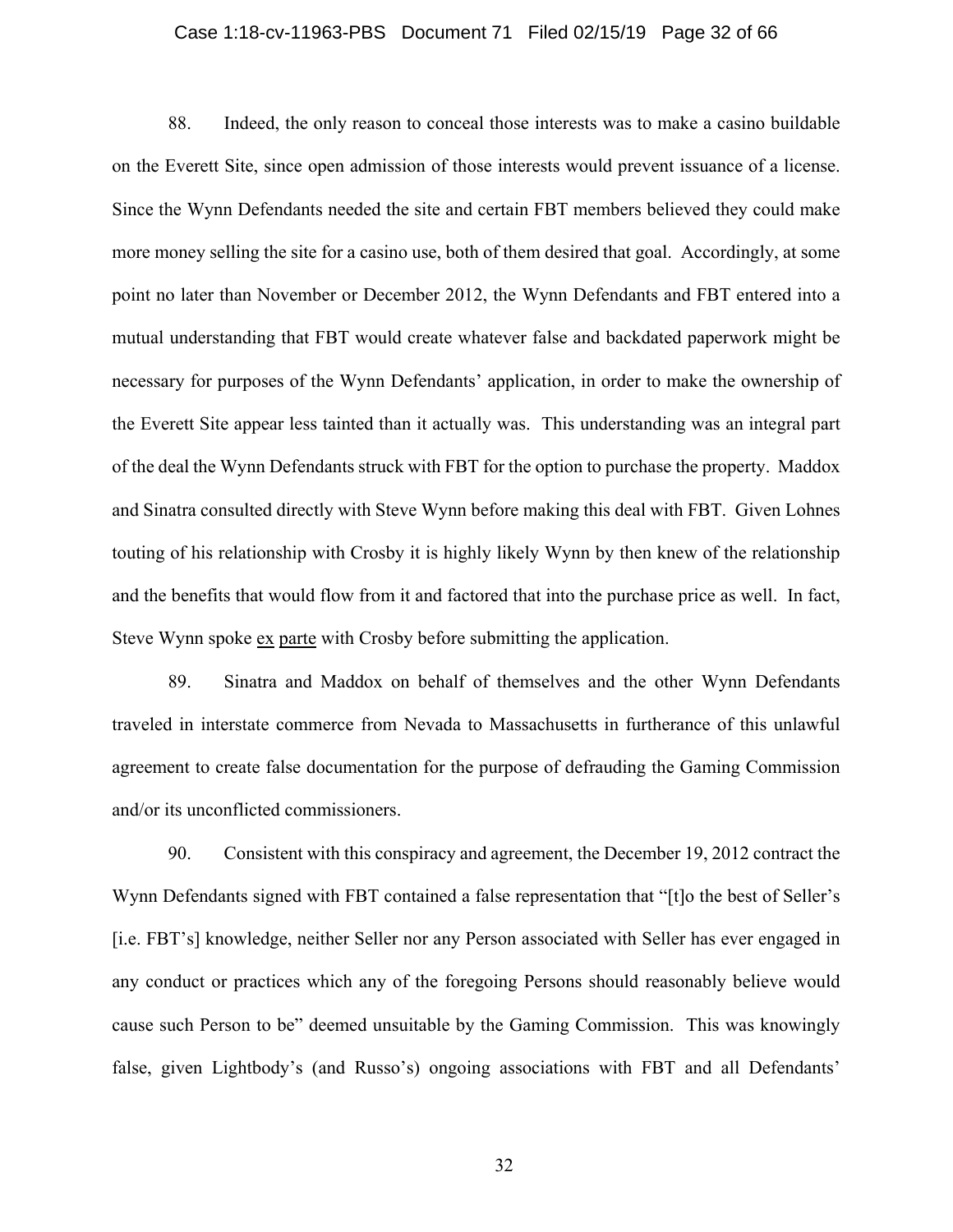#### Case 1:18-cv-11963-PBS Document 71 Filed 02/15/19 Page 33 of 66

knowledge that such criminal convictions created serious suitability problems. But the false representation was not intended to deceive the Wynn Defendants, who already knew the true facts, but to create a false paper record to deceive the Gaming Commission and/or its commissioners.

91. Indeed, on or about January 15, 2013, this contract, including the false representation, was included with the Wynn Defendants' initial RFA-1 suitability applications filed with the Gaming Commission, thus rendering those applications materially false and misleading. Maddox, Sinatra, and Steve Wynn were each involved in preparing, submitting, and/or directing the preparation and submission of these fraudulent applications knowing of their falsity.

92. In January 2013, fully aware of the Gaming Act's prohibition on the involvement of felons with gaming applicants (and at all times aware of both DeCicco and Lightbody's criminal pasts), DeNunzio, acting for the benefit of himself and the Defendants, created a backdated FBT Everett 2012 Operating Agreement so as to falsely indicate that DeCicco did not have an ownership interest in FBT Everett as of January 2012. The backdated FBT Everett 2012 Operating Agreement purports to transfer DeCicco's interest to Gattineri (whose claimed ownership interest thereby increased from 15% to 34.64%). However, prior to DeNunzio's backdating of the agreement, DeCicco had executed a Memorandum of Transfer dated "April \_\_ 2012," in which he transferred the entirety of his residual rights and membership interests to Lightbody. To the extent DeCicco's interest had been taken over by another felon, Lightbody, however, that was hardly an improvement, since Lightbody's interest in the Everett Site also needed to be concealed.

93. On January 17, 2013, FBT's DeNunzio, acting for the benefit of himself and the Defendants, sent an email to Sinatra purporting to confirm that the only equity holders of FBT were himself, Lohnes and Gattineri. Sinatra and the other Wynn Defendants, of course, both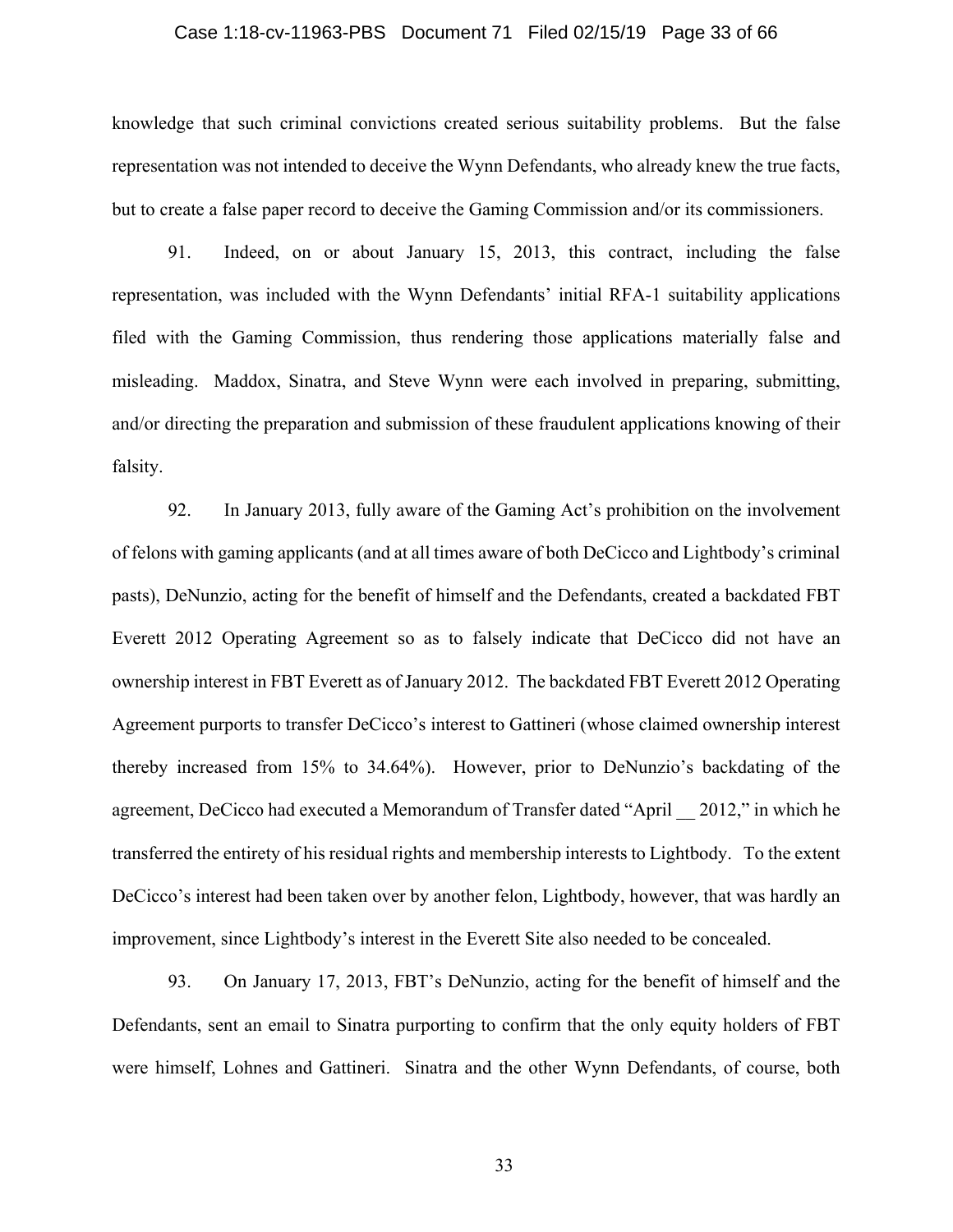#### Case 1:18-cv-11963-PBS Document 71 Filed 02/15/19 Page 34 of 66

already knew this was false. There was no reason for DeNunzio to send this email other than to help create a false paper trail for the benefit of all Defendants.

94. Eleven days later, on January 28, 2013, DeNunzio, acting for the benefit of himself and the Defendants, arranged for Lightbody and Gattineri, likewise acting for the benefit of themselves and the Defendants, to execute a Memorandum of Transfer, backdated to December 14, 2012, memorializing Lightbody's supposed transfer of his interest to Gattineri for a \$1.7 million promissory note, also backdated to December 14, 2012.

95. The Wynn Defendants' initial submissions to the MGC on/or about January 15, 2013 contained inadequate and false information about the ownership of FBT and thus the Everett Site. Shortly thereafter, the IEB began asking for further information about the Everett Site's ownership as part of assessing the suitability of the Wynn Defendants.

96. Before that investigation had been concluded, the Gaming Commission was tipped off by the FBI, as noted above, that wiretaps in an unrelated case suggested that Lightbody maintained a concealed ownership interest in FBT.

97. After FBT became aware of the investigations looking into Lightbody's interest in July 2013, it again backdated the memorandum of transfer and promissory notes to show the transfer of interest from Lightbody to Gattineri occurring on August 15, 2012, in an attempt to make it appear that Lightbody had no longer owned any interest in FBT Everett by the time the Wynn Defendants first visited the Everett Site and began negotiations to purchase it. DeNunzio later admitted that he made those alterations.

98. Even then, however, the backdated documentation indicated that Lightbody had not been paid for the transfer but had been given a promissory note by Gattineri, thus giving Lightbody an ongoing financial interest, since it was anticipated that Gattineri would repay the note from the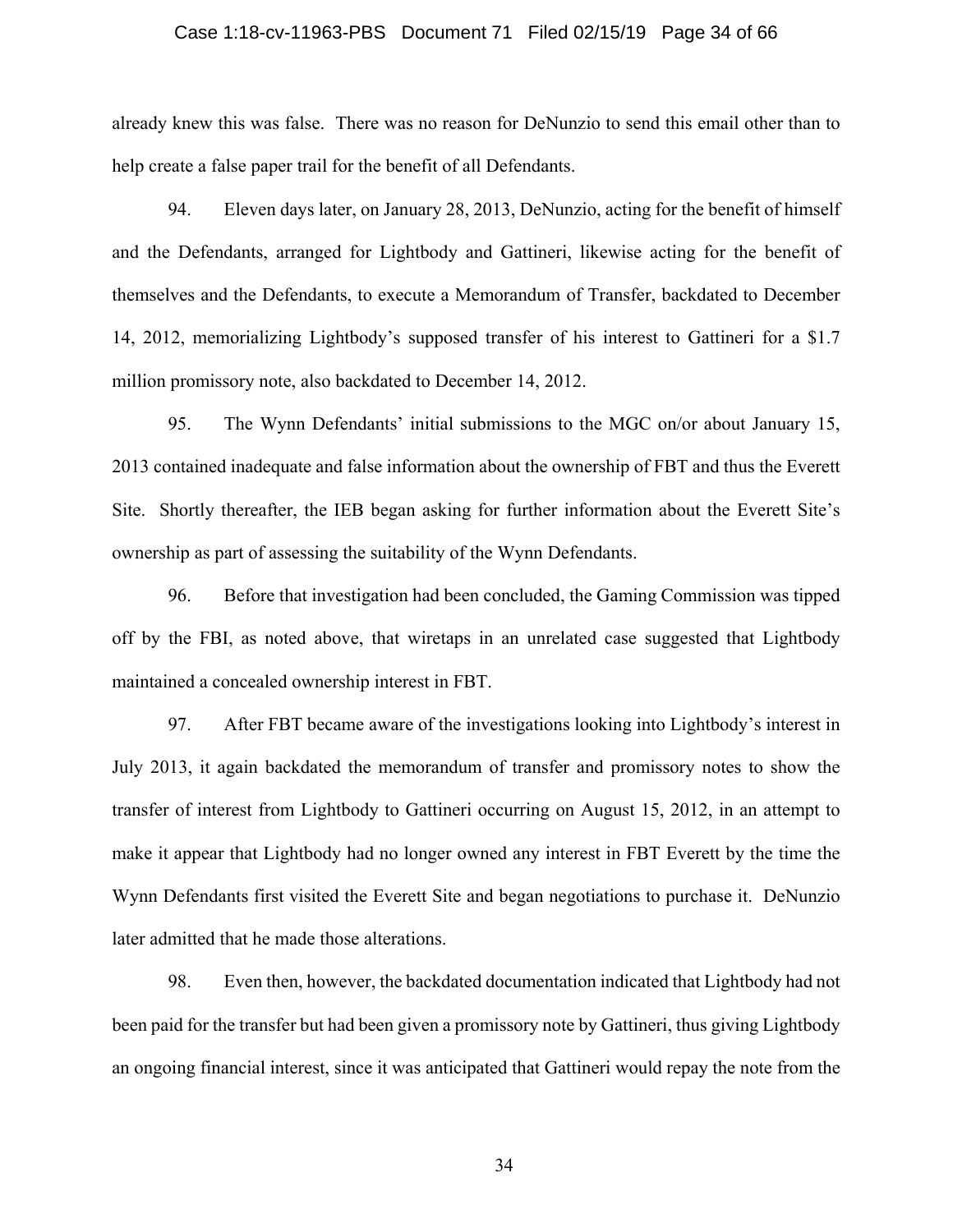#### Case 1:18-cv-11963-PBS Document 71 Filed 02/15/19 Page 35 of 66

proceeds of a sale of the Everett Site. Indeed, Lightbody never really gave up his interest in FBT. Lightbody had recourse against Gattineri in the event Gattineri defaulted on the note – recourse that conferred a reversionary interest on the property to Lightbody.

99. When DeCicco's and Lightbody's involvement with FBT became undeniable, the Wynn Defendants defended themselves by falsely claiming to the Gaming Commission that they had not known of their involvement before signing and had been taken by surprise.

100. Specifically, in July 2013 interviews with the Gaming Commission's IEB, taken under oath, both Sinatra and Maddox falsely claimed to have never heard of Lightbody and to have no idea who he was, and likewise claimed to have been unaware of any additional, unnamed owners of FBT other than Lohnes, DeNunzio, and perhaps Gattineri. Moreover, when asked directly whether "it was important to you at that time to know whether a person with a criminal background was involved in the deal," Maddox asserted in reply: "Not my job." Further, when Wynn was asked in his September 9, 2013 sworn suitability interview if he had any knowledge that owners with criminal backgrounds were involved in FBT, he replied, "Steve Wynn, under oath, zero. Matt Maddox, zero." Wynn then posed the question to Sinatra, who also answered "zero."

101. Contrary to what was implied by the backdated paperwork, throughout 2013 and 2014, Lightbody, for the benefit of himself and the Defendants, remained actively involved in trying to promote the Wynn Defendants' casino bit and block SSR's competing bid. He spent thousands of dollars, allegedly out of his own pocket, on signs and advertising supporting the anti-SSR side of the public referendum in Revere (which SSR needed to pass for its proposal to go forward) as well as donating to the "No Eastie Casino" advocacy group seeking to block SSR's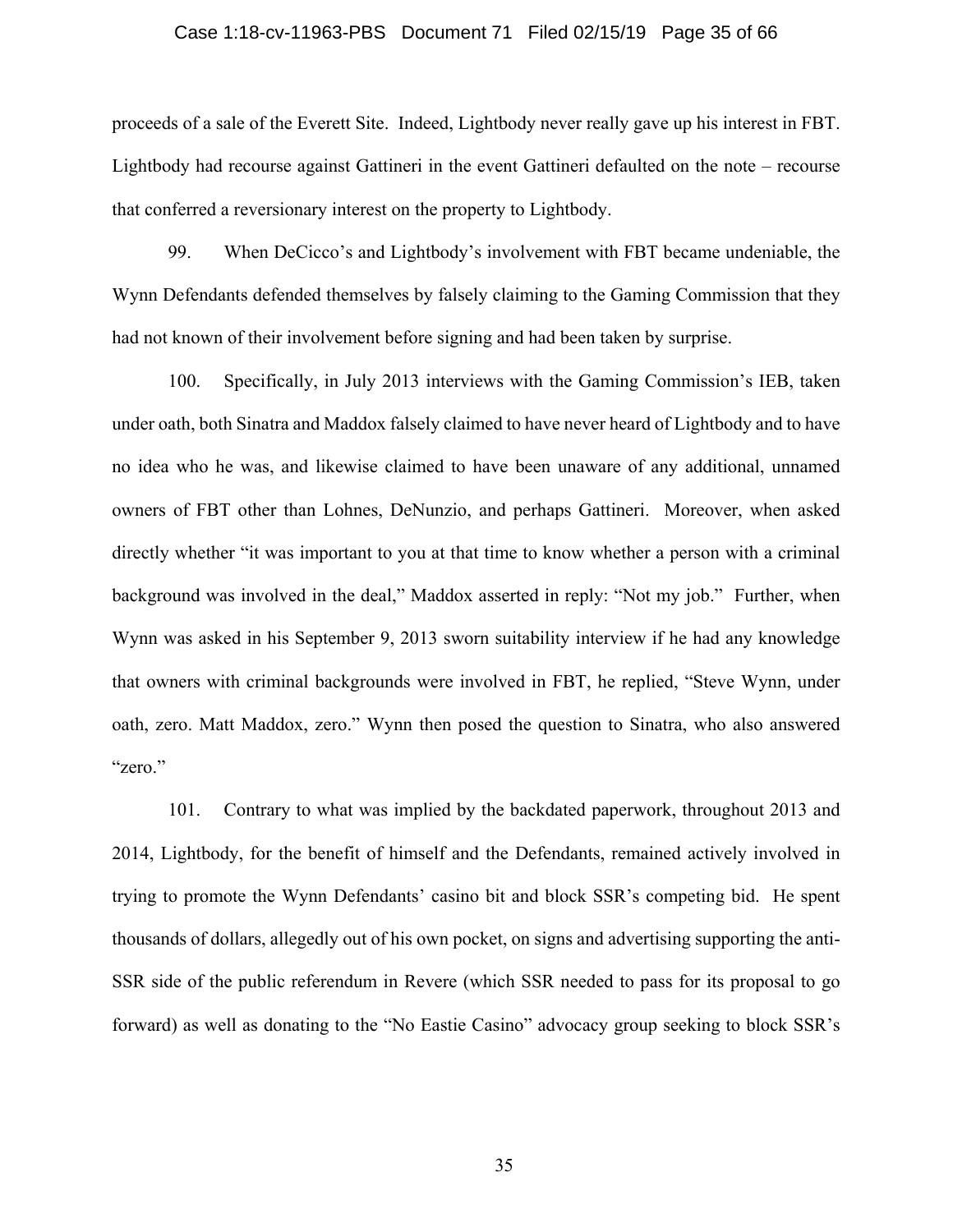#### Case 1:18-cv-11963-PBS Document 71 Filed 02/15/19 Page 36 of 66

bid. Indeed, Lightbody was arrested in October 2013 for physically assaulting a participant in a pro-SSR rally in Revere with the apparent intent of suppressing the vote for SSR's bid.

102. On or around June 18, 2013, Lightbody spoke with John Tocco, an employee of Wynn Resorts who had been detailed to work on drumming up grass-roots political support for the Wynn casino bid, in connection with facilitating busses for transportation to the upcoming community vote to approve or deny the Wynn Defendants' proposal for a casino in Everett. In an email to FBT's DeNunzio on June 19, 2013, Tocco confirmed the conversation, and thanked DeNunzio for his "help and introduction to Charlie." Maddox and Sinatra had primary responsibility for overseeing the referendum process and knew of Lightbody's involvement

103. On June 22, 2013, Everett voters approved Wynn MA's public proposal. Shortly thereafter, Mayor DeMaria recalled Lightbody expressing his excitement about the approval. Mayor DeMaria was at that time under the impression that Lightbody was still actively involved in FBT and stood to profit in the event Wynn MA was awarded the license and purchased the Everett Site.

104. Moreover, Lightbody's connections and "muscle" were called upon during the same time period to remove another obstacle to the Defendants' scheme – again at a time when he had supposedly ceased his involvement with FBT.

105. In or about April 2013, Maddox on behalf of the Wynn Defendants was attempting to purchase a small parcel of real estate occupied by a carwash adjacent to the Everett Site that would be necessary for access to the casino to be built on the Everett Site, but found the owner reluctant to sell.

106. On April 24, 2013, Maddox emailed FBT's DeNunzio asking for help persuading the owner to sell. Maddox indicated that the owner only would deal with Lightbody. DeNunzio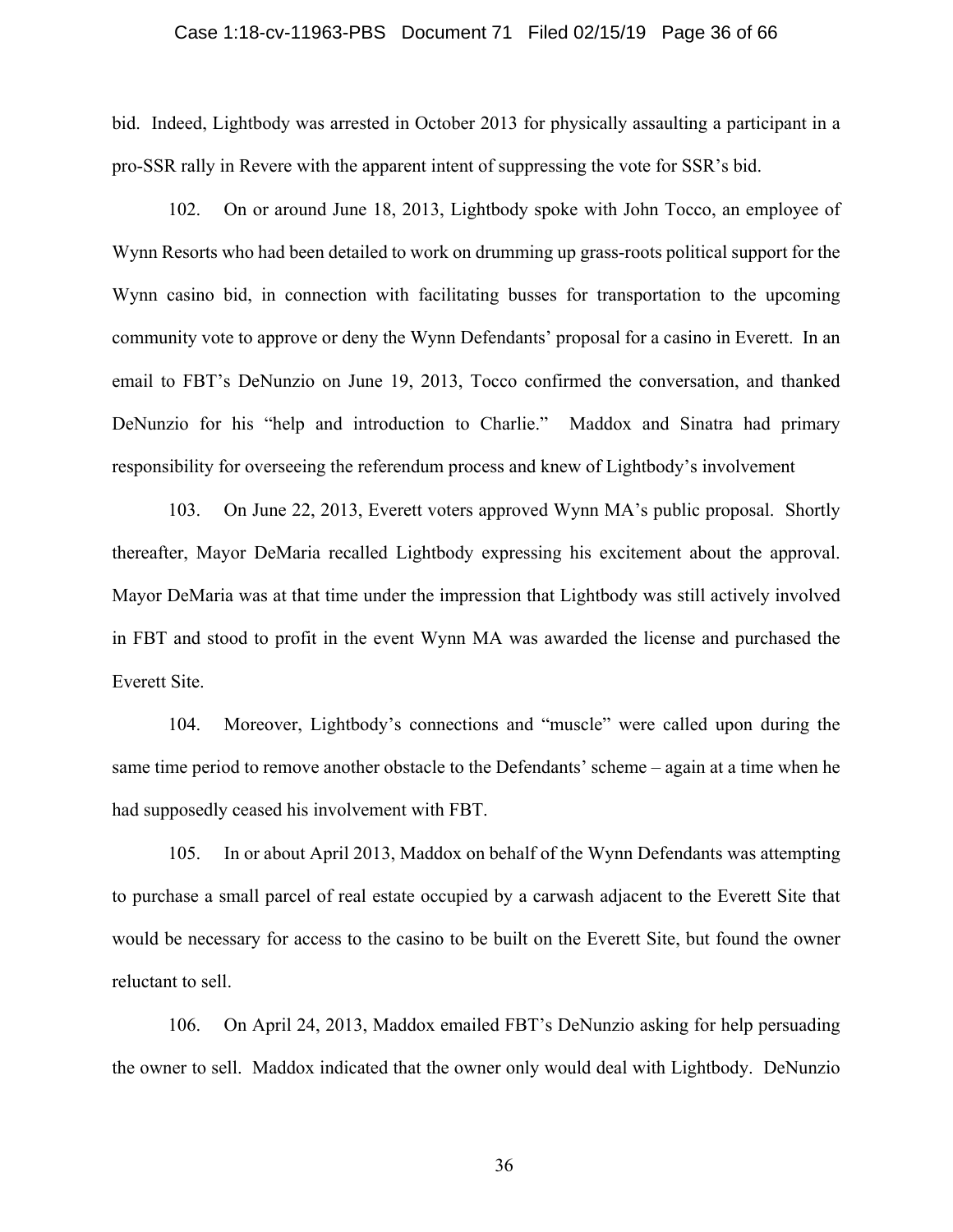#### Case 1:18-cv-11963-PBS Document 71 Filed 02/15/19 Page 37 of 66

agreed and within an hour had called Lightbody to enlist his assistance. A week later, DeNunzio and Lightbody had separate conversations with the owner which were sufficient to induce him to finally respond to Maddox's overtures with a counterproposal.

107. Maddox and Lightbody met on at least two occasions in the spring of 2013 to discuss the fact the owner would not deal with anyone but Lightbody. Lightbody remained in active communication with both DeNunzio and the owner throughout May as the owner's reluctance to deal with Maddox and the other Wynn Defendants was further worn down. Eventually, the owner agreed to terms for an option on a long-term lease of the site to an unspecified affiliate of Wynn Resorts on or about June 11, 2013, with DeNunzio euphemistically explaining in an email to Maddox that he and Lightbody had "held [the seller's] hand" until he was willing to sign. Thus, Maddox statement under oath to the commission in July 2013 that he was unaware of Lightbody was false.

108. Similarly, the Wynn Defendants required another adjacent parcel of land for the casino which was being occupied by a tenant, ADH Collision ("ADH"). ADH, who was running an auto body business on the premises, had a lease with the owner of the property entitling it to occupy the premises through October 2019 and to extend through October of 2029. On or about June 8, 2016, the owner of the property ultimately accepted an offer for the sale of the property pursuant to an agreement that required that the property be "free and clear of all tenants." ADH refused to terminate its lease early. Steve Wynn discussed the problem with Mayor DeMaria and Maddox. In addition, Christopher Gordon, an executive of Wynn, discussed with ADH's landlord how to terminate the lease early.

109. As set forth in a lawsuit recently filed by ADH in this Court, within days of a complaint filed by the landlord to the City of Everett Building Department, inspectors from the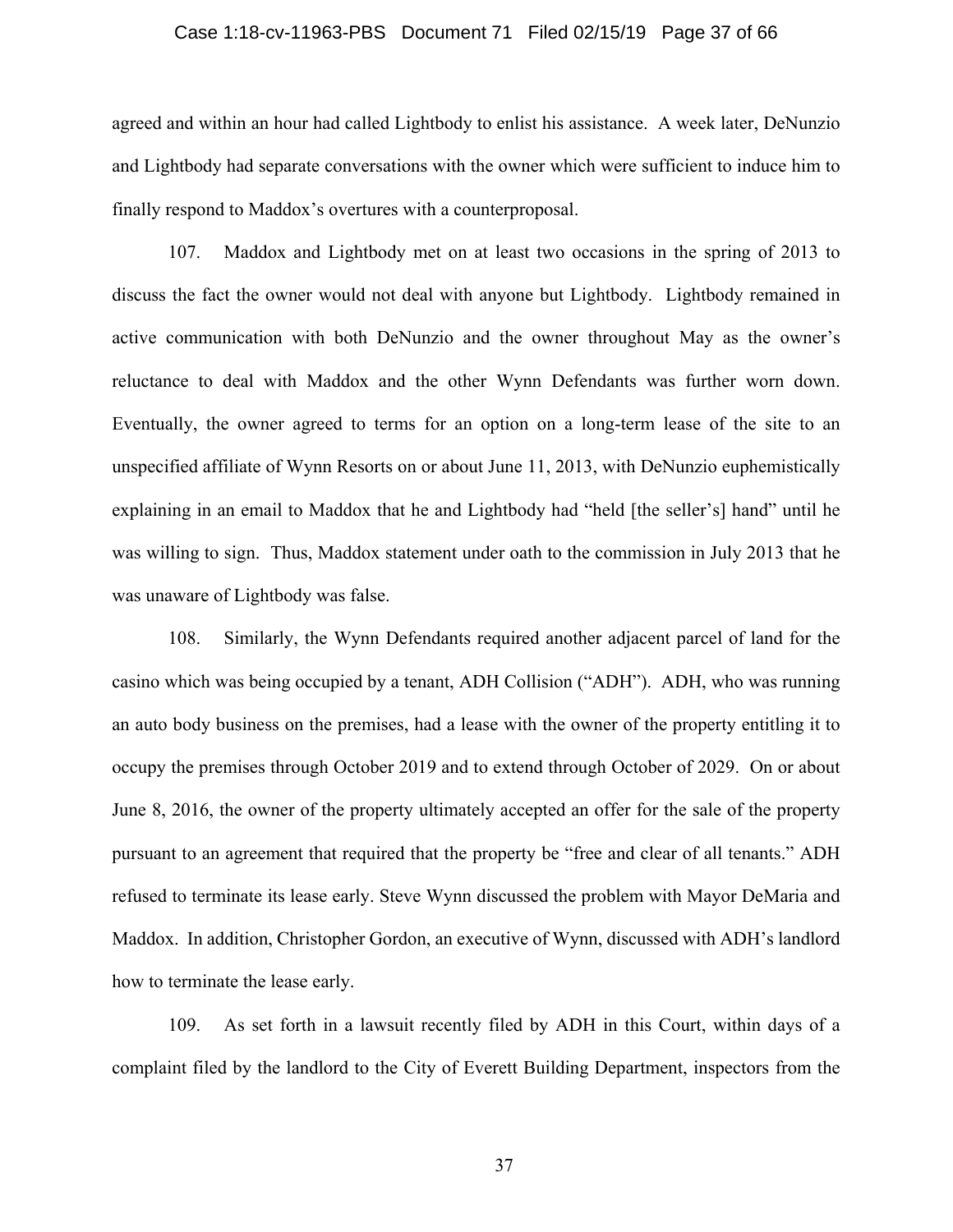#### Case 1:18-cv-11963-PBS Document 71 Filed 02/15/19 Page 38 of 66

Building Department visited ADH in August 2016 for an inspection despite having previously done one earlier that year and finding no violations. On August 16, 2016 ADH received a Notice of Violations from the Building Department, a department under the sway of Mayor DeMaria.

#### The Pretend Solution

110. Once the fruits of the FBI's wiretaps were passed to the Gaming Commission via its staff in July 2013, the Wynn Defendants were known to the Gaming Commission to have associated with known felons and to have failed to disclose those affiliations. Building on the Everett Site would directly reward the very wrongdoing that the Gaming Act was designed to prevent. To avoid disqualification, the Wynn Defendants urged upon the Gaming Commission an illusory "cure." They renegotiated their deal with FBT in November 2013, and then "sold" the revised deal to the Gaming Commission at a December 13, 2013 public hearing.

111. A majority of the commissioners were convinced to go along with this cure only because they believed the Wynn Defendants' false story that they had acted in good faith and had not learned of the criminal element in FBT's ownership until after they were already in contract. Indeed, Sinatra falsely testified under oath at the December 13, 2013 hearing that she had been "shocked" and "surprised" when confronted in summer 2013 with evidence of criminal participation in FBT's ownership structure (i.e. the same information she had long been aware of) and self-servingly complained that "it's awfully hard if people are running around and not telling you the truth."

112. In or about November 2013, FBT and the Wynn Defendants negotiated an amendment to the purchase Option Agreement that reduced the exercise price from \$75 million to \$35 million, supposedly to eliminate the "casino premium" from the deal. In doing so, however, the parties largely negated the impact on FBT's criminally-affiliated owners of that reduction by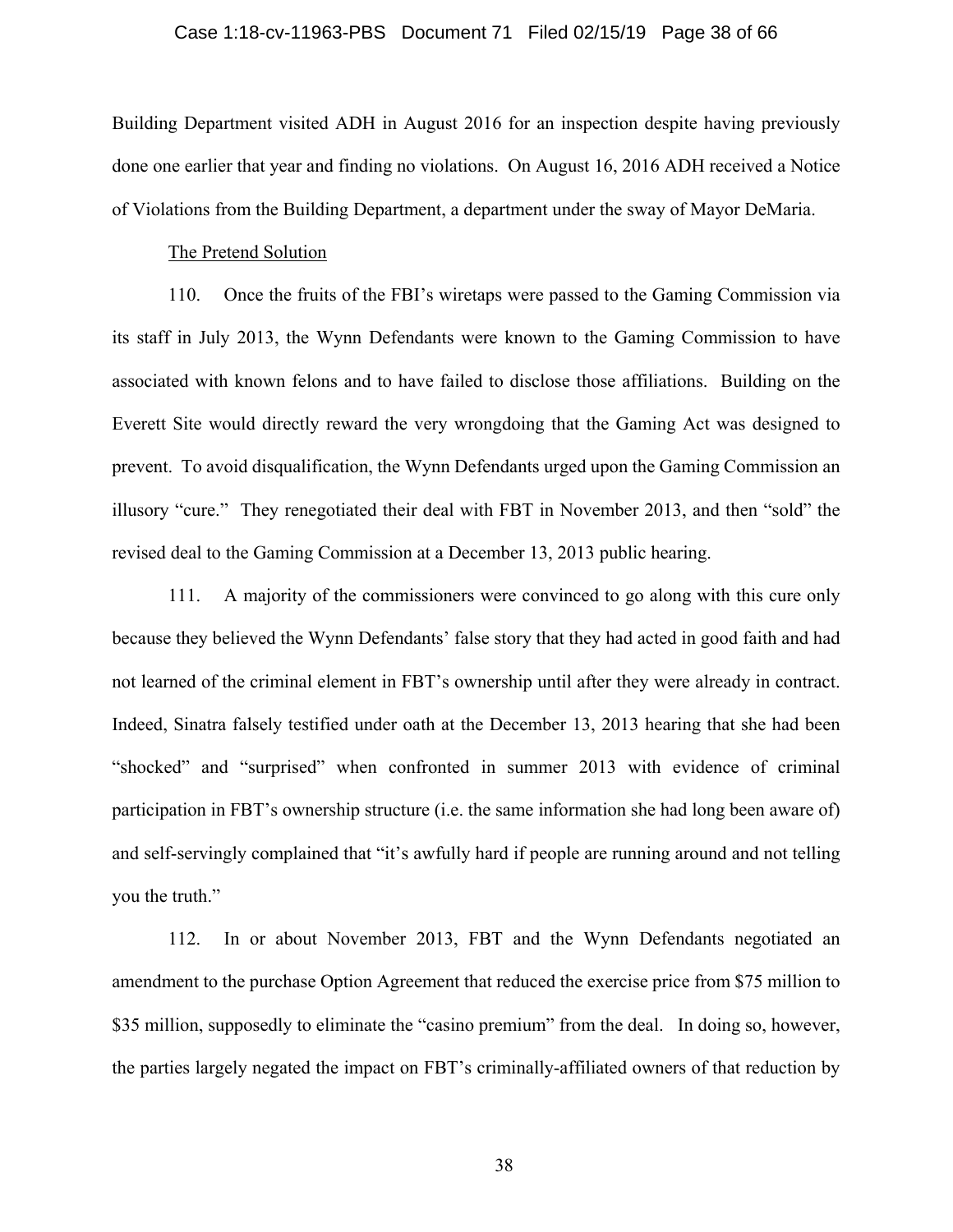#### Case 1:18-cv-11963-PBS Document 71 Filed 02/15/19 Page 39 of 66

also reallocating other financial burdens. For example, the obligation to pay tens of millions of dollars to remediate the toxic contamination was shifted from FBT Everett to the Wynn Defendants, making the seemingly-dramatic reduction in the "ticket price" largely illusory, although it is not clear that the illusory nature of the price reduction was disclosed to the Gaming Commission. The Wynn Defendants publicly announced this proposed "cure" on November 21, 2013, the same day the Boston Globe broke the story of Lightbody's previously-concealed interest in the Everett Site.

113. As part of approving this "cure," the Gaming Commission expected the owners of FBT to confirm that they were the true owners and that there were no ongoing hidden interests in the property.

114. Lohnes and DeNunzio, on behalf of FBT and knowing that the Wynn Defendants would provide them to the Gaming Commission, signed confirmations of ownership on December 23, 2013. The confirmations signed by Lohnes and DeNunzio additionally publicly disclosed for the first time the additional interest of convicted criminal Jamie Russo in the sale proceeds of the Everett Site, but without disclosing Russo's criminal record. While these confirmations purported to merely confirm representations made in FBT's revised contract with Wynn MA (which had been shown to the Commission before it voted to find the revised deal acceptable at a December 13, 2013 meeting), the Russo disclosure had not been previously made and the Gaming Commission had thus been duped into approving the revised deal.

115. Given the prior concerns over DeCicco and Lightbody, all Defendants knew that Russo's criminal record (involving fraud and/or theft, and with a casino as victim) was material and its concealment from the Gaming Commission fraudulent. As noted above senior Wynn operative DeSalvio knew Russo (as well as Lightbody). Moreover, FBT (and thus the Wynn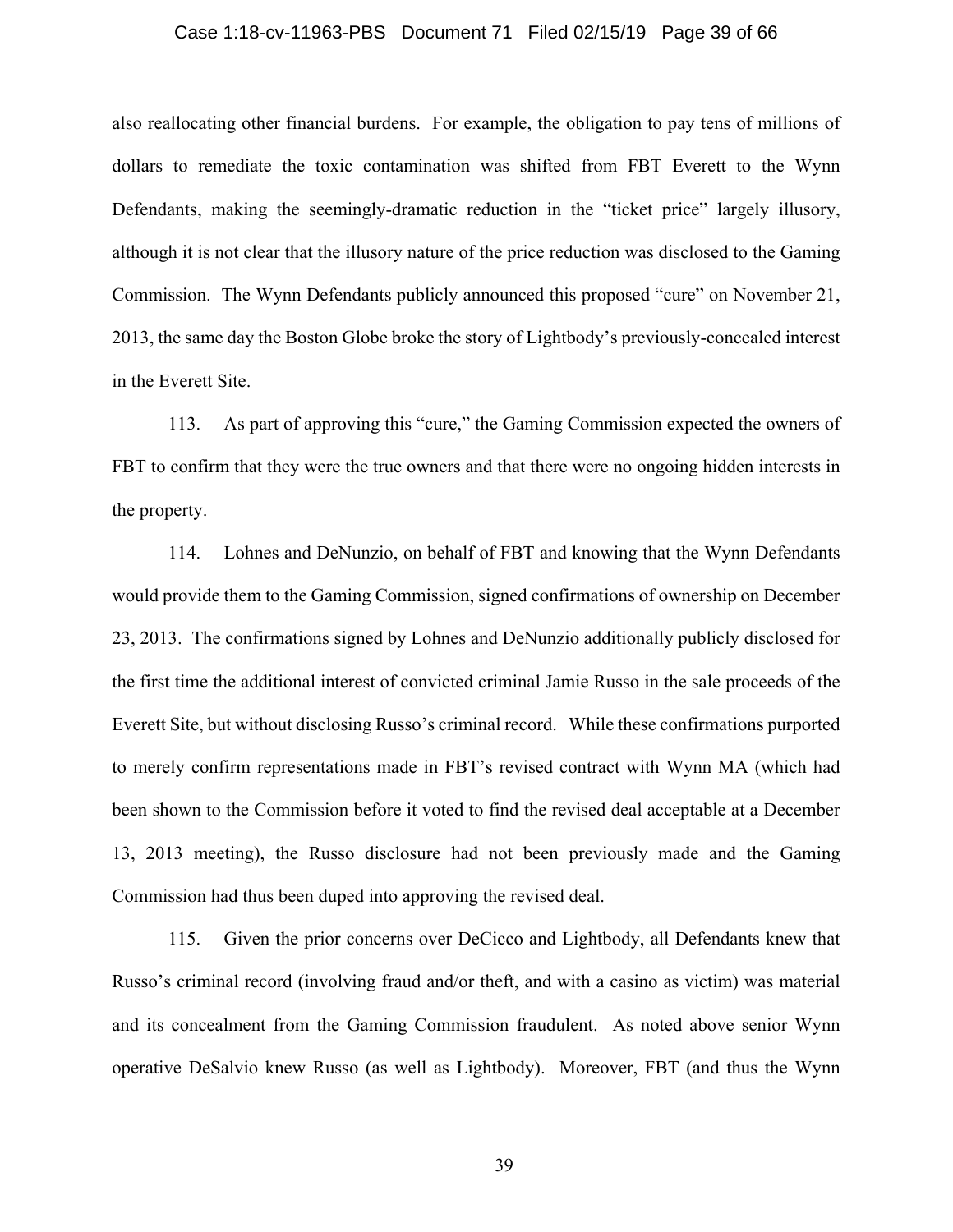#### Case 1:18-cv-11963-PBS Document 71 Filed 02/15/19 Page 40 of 66

Defendants) did not disclose that Russo was to be paid an agreed percentage of proceeds from the sale of the Everett Site, making him a de facto equity holder in FBT, but was worded to suggest that payment of fees calculated on some other basis had merely been deferred until FBT had sale proceeds to pay them from. Nor was it discussed that some portion of what Russo would be paid would flow through to Mayor DeMaria. Thus, the Gaming Commission was not given adequate information to assess whether further inquiry into the relationship with Russo and Mayor DeMaria was needed. The Wynn Defendants either knew, or were willfully blind to, the actual role and purpose of Russo.

116. Finally, both the revised contract (signed by Sinatra on behalf of Wynn MA and presented by the Wynn Defendants to the Gaming Commission before the hearing), and the confirmations signed by Lohnes and DeNunzio (and presented to the Gaming Commission after the hearing) were materially false and misleading because they promised that no owner of FBT had any agreement to pay any of the proceeds from the sale of the Everett Site to any undisclosed person, but as the Defendants knew full well, the backdated multi-million-dollar promissory note given by their partner Gattineri to their "former" partner Lightbody remained outstanding and was anticipated to be repaid from those proceeds.

117. Though Lohnes and DeNunzio had provided their fraudulent signed confirmations of ownership on December 23, 2013, by June 2014, with only days left to meet the Gaming Commission's deadline for submission of the confirmations, Gattineri still had not provided any such confirmation and his lawyer had made public declarations that he had no intention to do so. Gattineri ultimately signed (on behalf of FBT as well as himself, and with the knowledge that the Wynn Defendants would give it to the Gaming Commission) a materially different confirmation than the one purportedly required, merely stating that he had "not mortgaged, pledged, or assigned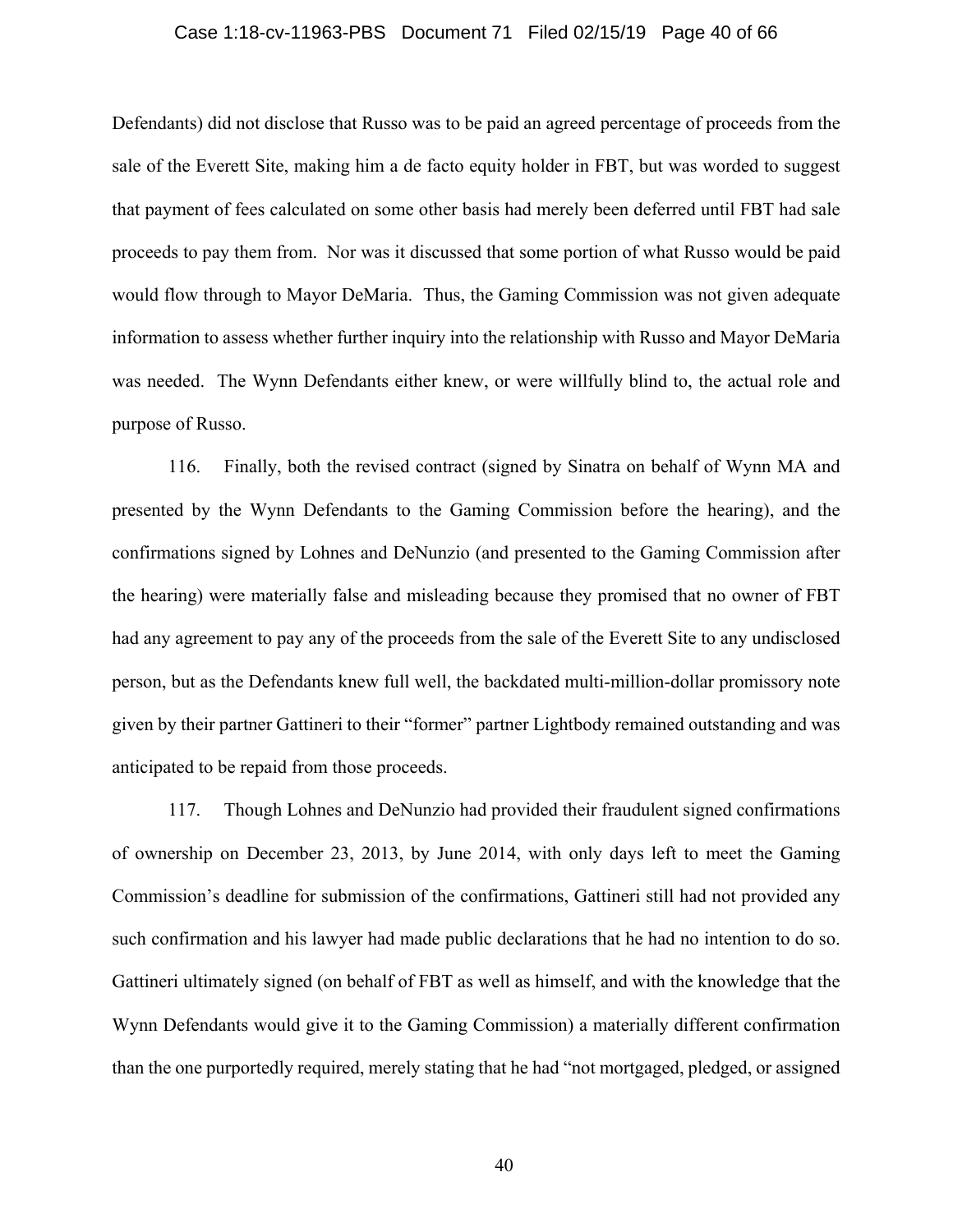#### Case 1:18-cv-11963-PBS Document 71 Filed 02/15/19 Page 41 of 66

[his] own interest in the Company, nor [had he] granted to any person or entity an option, warrant or other right to [his] interest in the Company or the economic interests represented hereby, in whole or in part." This was still materially false because it failed to disclose the note that he had given to Lightbody on the assumption it would be repaid from Gattineri's share of the proceeds of the sale of the Everett Site. Indeed, Gattineri even admitted that if he failed to pay the note according to its terms, Lightbody would be able to take back his equity interest in FBT.

118. Moreover, Gattineri balked at signing even this confirmation because he was upset about the price reduction FBT had granted the Wynn Defendants in November 2013 and the consequent reduction in the amount he had stood to receive. In order to get him to sign, the Wynn Defendants sent their operative DeSalvio to California to meet with Gattineri in person. On behalf of the Wynn Defendants, DeSalvio entered into a secret side agreement with Gattineri, promising to make him whole by giving him value equivalent to his share (claimed to be almost \$1.9 million) of the gap between the original price and the revised lower price for the Everett Site.

119. Submitting Gattineri's confirmation to the Gaming Commission without disclosing that he was to be paid additional compensation at variance with the revised agreement that had been presented to and approved by the Gaming Commission in December 2013 was another material act of fraud by the Wynn Defendants.

120. Notwithstanding whatever agreement Gattineri had with the Wynn Defendants, the certification he signed on or about June 14, 2014 for his own benefit and that of the Defendants was materially false, as had been the similar certifications signed by Lohnes and DeNunzio on or about December 23, 2013 for their own benefit and that of the Defendants. All three of these certificates were presented to the Gaming Commission by the Wynn Defendants, who knew they were materially false, on or before the date of its vote on the license application on September 16,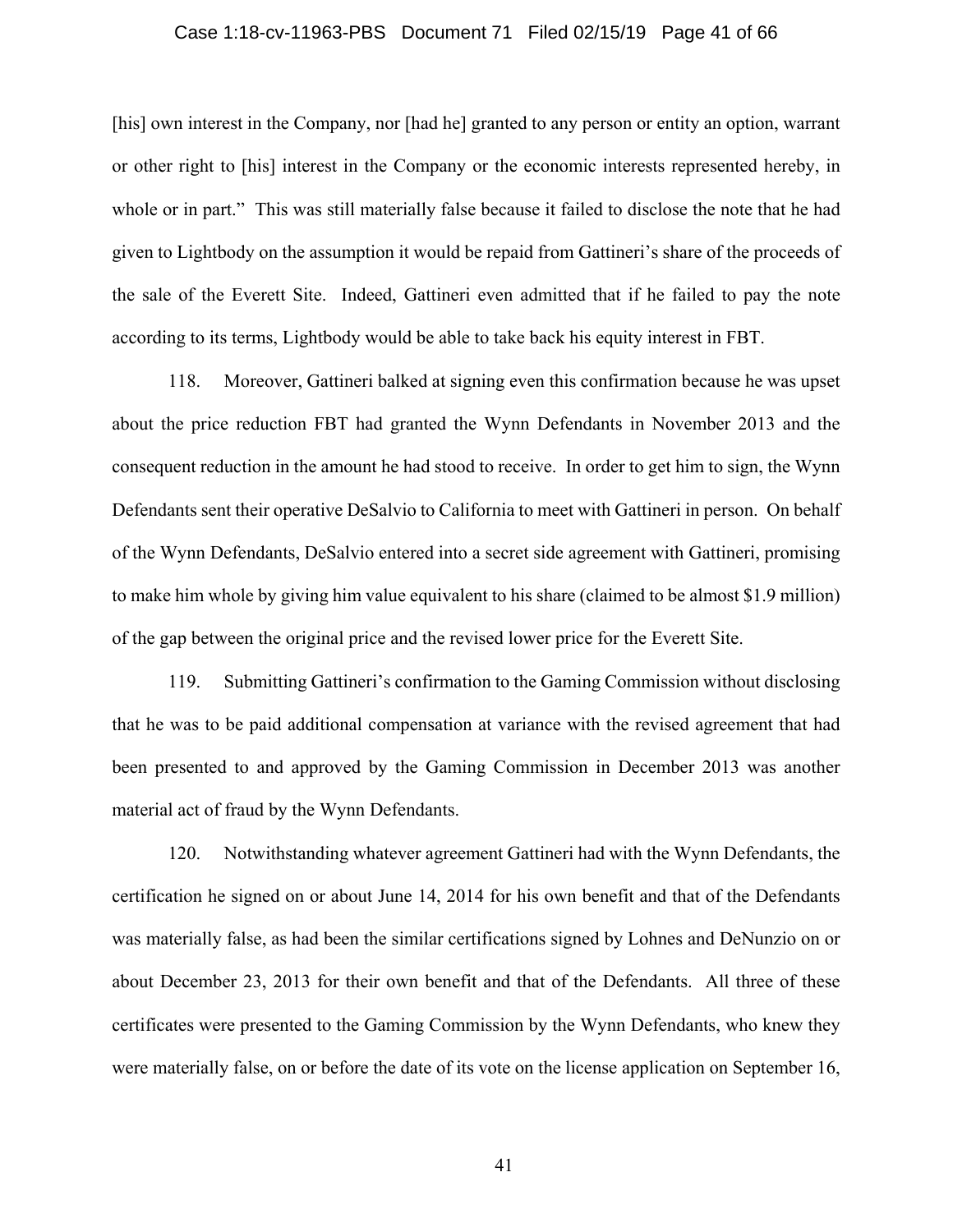#### Case 1:18-cv-11963-PBS Document 71 Filed 02/15/19 Page 42 of 66

2014, in order to deceive the Gaming Commission and fraudulently induce it to grant the Wynn/Lohnes application.

### Wynn Solicits More Favors from Crosby and Ensures Macau Will Not Be Examined

121. At the Wynn Defendants' request and initiative, Crosby continued to evidence clear favoritism in his treatment of the Wynn Defendants.

122. For example, in or about February 2013, Steve Wynn contacted Crosby, yet again directly in violation of the Gaming Act, and demanded that Spectrum Gaming Group – an investigator hired by the IEB to vet applicants and which had extensive knowledge and experience with the gaming industry in Macau – not be assigned to vet the Wynn Defendants' application, and that it be assigned to SSR's instead. The Wynn Defendants knew that any serious investigation would uncover its shady business dealings in Macau that could create suitability concerns and wished to keep those issues as concealed as Steve Wynn's career as a sexual predator was.

123. While a Commissioner mindful of his ethical obligations would not even have taken Wynn's *ex parte* call, Crosby not only took it, but Wynn was ultimately successful in his demand that the Wynn Defendants be assigned an investigator that had no experience in Macau which ensured that the integrity of Wynn Resorts' Macau operations would not be seriously vetted.

# The Wynn Defendants Mislead the Unconflicted Commissioners About Their Conduct In Nevada and Macau

124. The Wynn Defendants' true pattern of misconduct in Macau, as detailed above, never came to the attention of the non-Crosby members of the Gaming Commission, nor were those commissioners aware that Steve Wynn had lied to them when making false claims about the integrity of the Macau operations. Specifically,

> a. On September 9, 2013, Wynn stated in his interview with the IEB, "Criminal activity is criminal activity […] And there's no place for it in a relationship with us.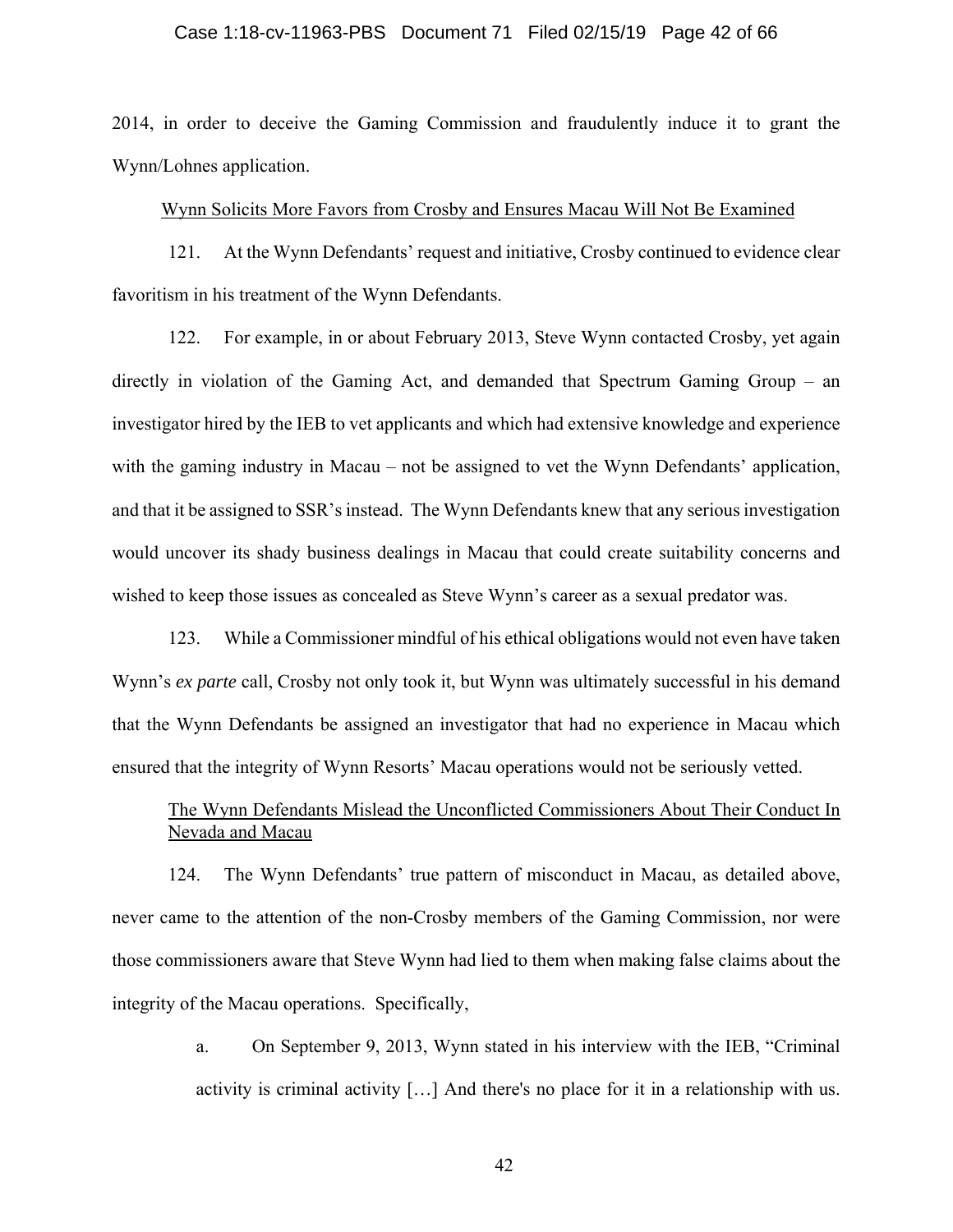### Case 1:18-cv-11963-PBS Document 71 Filed 02/15/19 Page 43 of 66

And if we're sloppy and we allow people who are engaged in criminal activity to do business with us, we should be criticized for it and held responsible."

b. On October 17, 2013 at hearing before the MGC, Wynn stated, "[ ] we are obeying all of the rules and regulations of Macau and employing all of the standard and ethical standards for which we are known for over 45 years -- I am the longest lasting continuous licensee in the history of the state at this point 46 or 47 years."

c. At that same hearing, Wynn shot back at persons alleging criminal activity and affiliations at the Macau casino, stating "when you press them and you say is there any criminal activity going on in my company, they shut up, because if they said it, they couldn't prove it because it's not true. And I would sue them from here to next week." Wynn continued, "[t]he question is I am concerned about any criminal activity, illegal activity going on on [sic] the premises of my businesses in Las Vegas or Macau…And that I am willing to be held responsible for that standard of behavior. I hope I am being very specific now. I am referring to the standard of conduct that we employ on our own premises and the diligence that we employ to avoid criminal activity on our own premises."

d. On December 16, 2013, Wynn falsely told the commission, "But the issue is do we allow illegal activity in our casinos? The answer is no, no. Do we do everything that you can reasonably do to stop it? Yes."

125. In fact, criminal activity and associations are very much a part of the operation and history of the Macau casinos. Not only do Wynn Resorts' Macau casinos maintain relationships with junket operators who have documented affiliations with criminal triad leaders, as discussed above, there have also been instances of criminal activity taking place *inside the Wynn Macau*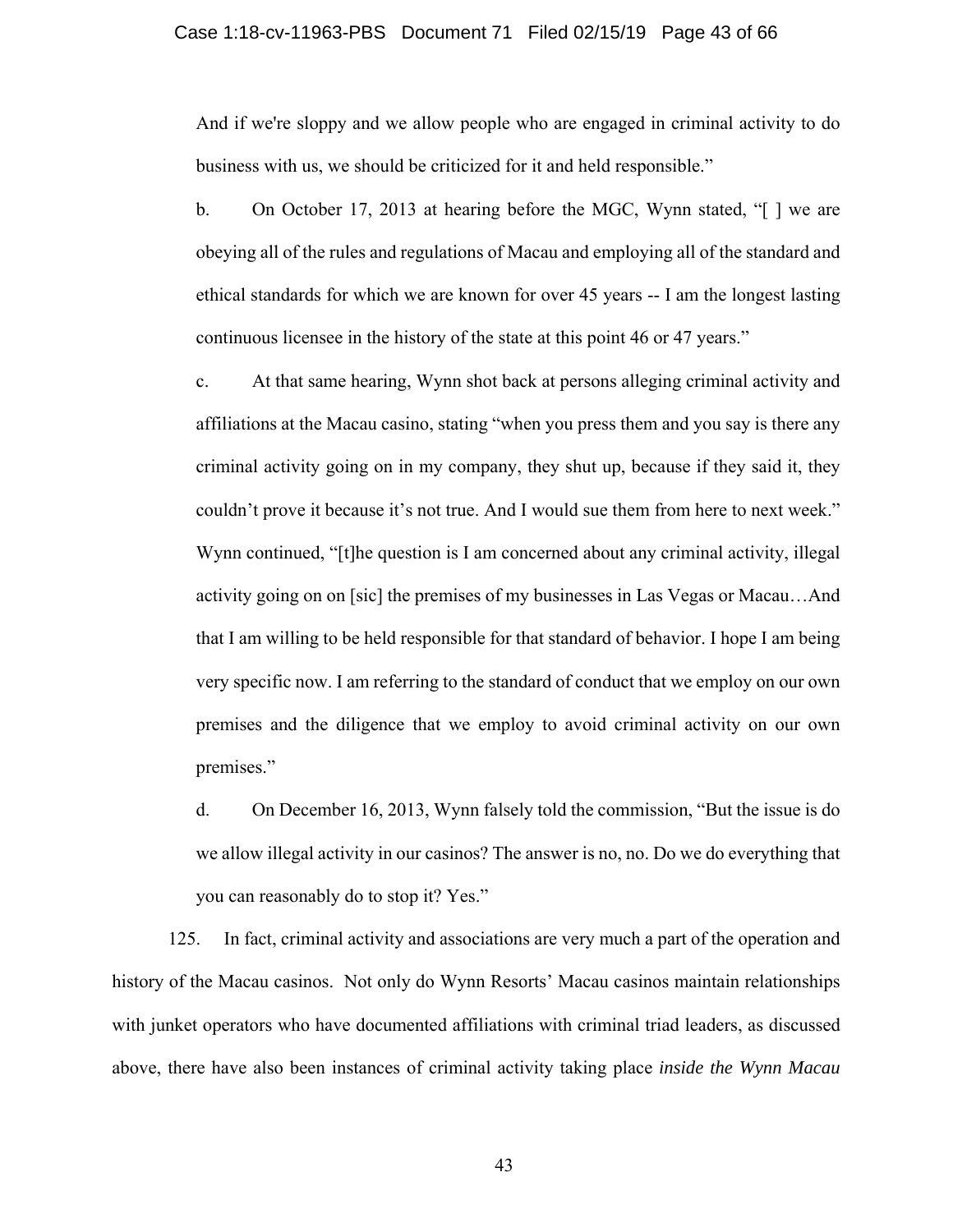#### Case 1:18-cv-11963-PBS Document 71 Filed 02/15/19 Page 44 of 66

casino itself. In June 2011, Carson Yeung, a wealthy businessman and former English soccer club owner, was arrested on suspicion of operating a massive money laundering scheme out of Macau casinos. Yeung frequented two casinos in Macau – the casino in the New Century Hotel and the casino in the Wynn Hotel (the Wynn Macau) – in furtherance of his criminal endeavors. In March 2014, Yeung was convicted by a Hong Kong Court on the money laundering charges.

126. In November 2012, Macau police detained Pang Yufeng, one of four partners of the David Star junket operator (an affiliate of the David Group of junket operators discussed above), and his associates at the Wynn Macau casino. Mr. Pang's ties to disgraced former politician Bo Xilai and the possible relation to money laundered by Mr. Bo were cited in reports of his arrest, which took place as part of a crackdown on corruption initiative implemented by China's new leadership. Wynn Macau continued its relationship with the junket operator despite the arrest.

127. Wynn Resorts and the individual Wynn Defendants at all times were aware of the criminal activity occurring inside the Wynn Macau casino.

128. Wynn also lied to the commission in his September 9, 2013, interview with the IEB when he claimed that "everything was done verbally" in reference to the agreement under which the Macau government had committed land rights to the "unrelated" party which ultimately received \$50 million from Wynn Resorts in consideration of relinquishing those rights. Though Wynn insisted that "they're not as contract oriented in China," [t]that whole culture is relationship driven[,]" and the transaction was "very Macau-ish," the Macau Land and Public Works Department's July 2014 statement and records from the land concession file produced in January 2015 refute Wynn's allegations that the government did not keep records of land rights at the time the parties began their negotiations. Further, the fact that the records do not show any evidence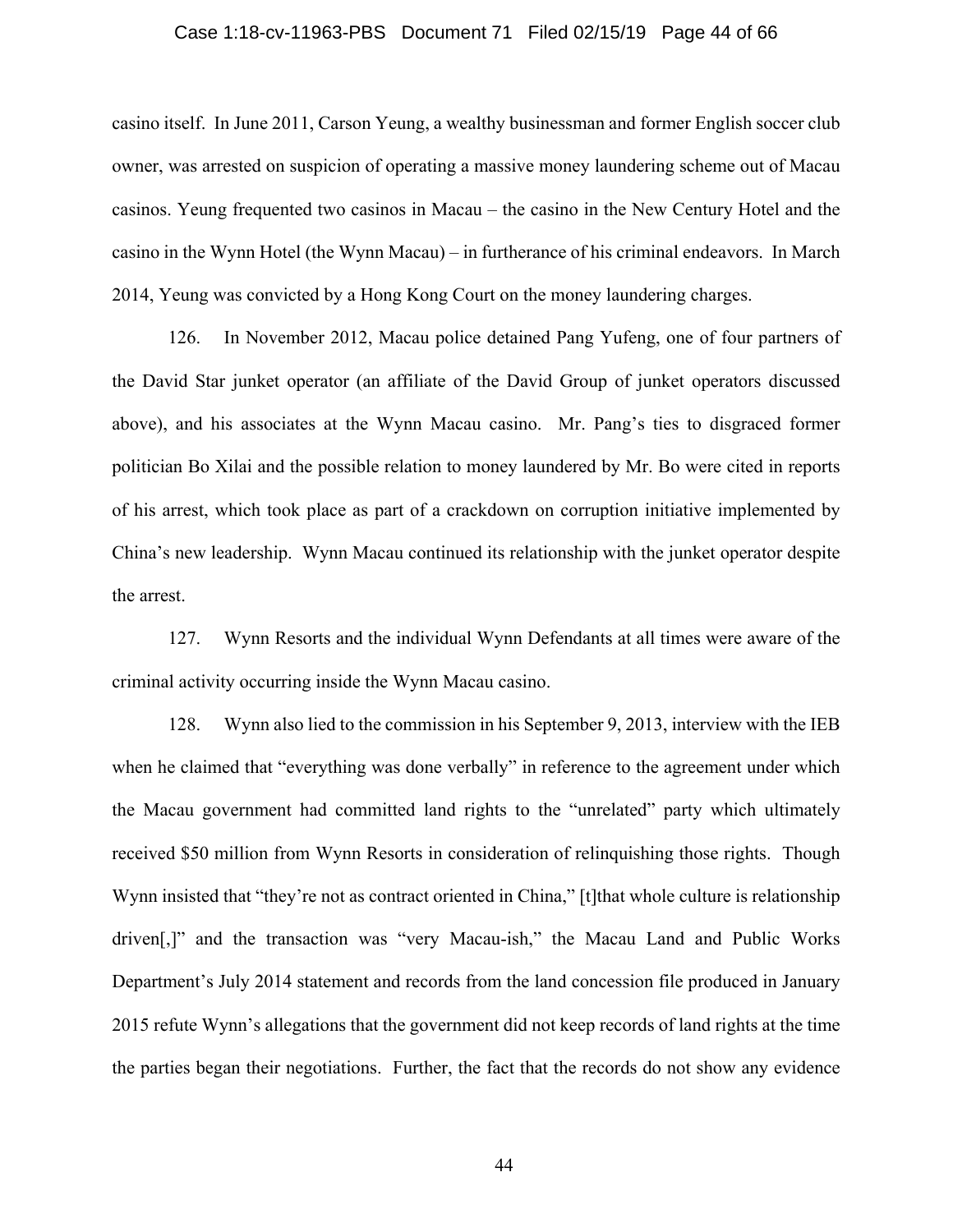#### Case 1:18-cv-11963-PBS Document 71 Filed 02/15/19 Page 45 of 66

that Tien Chiao (the selling company) ever had rights to the land in the first instance contradict records also contradict Wynn's statements that there was nothing alarming about the allegations about the lack of due diligence because "they're not as contract oriented in China," [t]that whole culture is relationship driven" and that the transaction was "very Macau-ish."

129. Separately, the Wynn Defendants made multiple knowingly false statements to the Gaming Commission touting their purported excellent compliance record in Nevada, which were materially false given their ongoing concealed pattern of suitability violations.

130. Specifically,

a. On July 30, 2013, Sinatra falsely told the IEB "there's a regulatory standard and then there's an 'us' standard. And we've generally considered ourselves to have a higher standard of probity with respect to people that we employ";

b. On December 16, 2013, Wynn falsely told the Gaming Commission "Our history in Las Vegas has been exemplary, spotless in every regard";

c. At that same December 16, 2013 meeting, Sinatra falsely told the Gaming Commission, "the idea of compliance is that it needs to be an essential part of your entire corporate culture" and "One of the hallmarks and essential features of a successful compliance program is what the books will tell you is the tone at the top. I think that you probably got an idea of our tone at the top from Mr. Wynn's presentation";

d. Ms. Sinatra went on at the same meeting to falsely tout the quality on Wynn Resorts' compliance committee, which included both herself and Tourek, both of whom were integral parts of the actual "tone at the top" who were hushing up and/or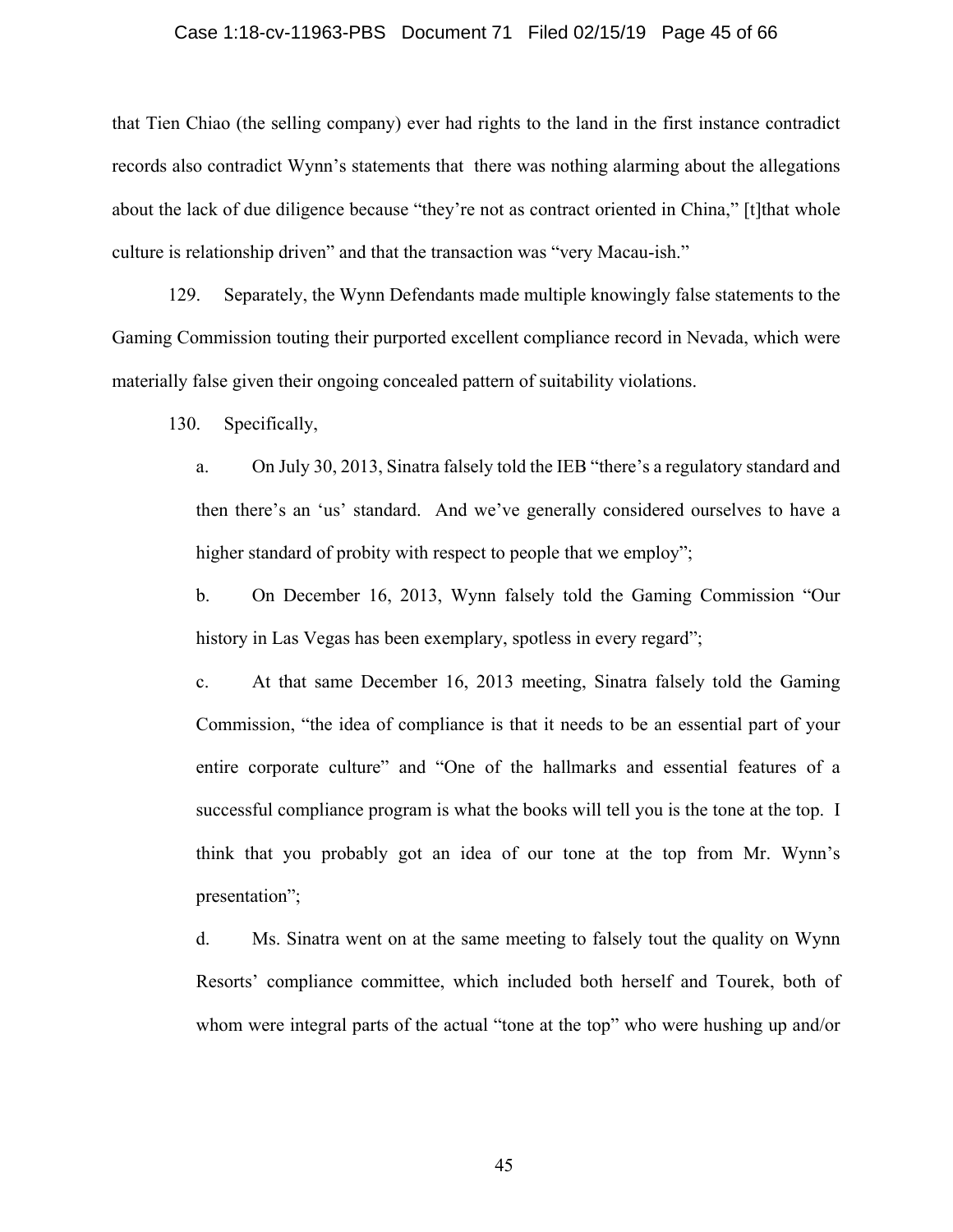#### Case 1:18-cv-11963-PBS Document 71 Filed 02/15/19 Page 46 of 66

failing to appropriately respond to allegations of Steve Wynn's serial sexual predation against employees;

e. In the RFA-2, submitted to the Gaming Commission on or about December 31, 2013, with Sinatra listed as the applicant's primary contact person, the Wynn Defendants falsely asserted that "Wynn Resorts is fully committed to full and complete regulatory compliance in every jurisdiction in which it operates" and that the proposed casino at the Everett Site would "be an extension of and leverage Wynn Resorts' extensive experience and best practices in implementing, performing and integrating internal controls" – all at time when, as it has now admitted, Wynn Resorts was systematically out of compliance with Nevada's suitability requirements not least due to failures of internal controls.

# Alteration of the Rules for the Wynn Defendants' Benefit

131. The Gaming Commission, including Crosby, had repeatedly and firmly concluded that it was necessary for the IEB to complete its background checks on applicants before permitting a community vote approving or disapproving of a potential licensee's proposal (as the Gaming Act required). There were a number of rationales for that position, including a concern that community support for an unsuitable candidate would put unwarranted pressure on the Gaming Commission, as well as a desire for the public to have full information before it voted.

132. But then Wynn called Crosby *ex parte* in violation of the Gaming Act in or about April 2013. Wynn asked for special treatment, specifically, that he be permitted to have the Everett community vote occur before the IEB announced its determination as to suitability. Fully aware that anything that benefitted the Wynn Defendants' bid would enrich his old friend Lohnes, Crosby then persuaded the rest of the Gaming Commission (who were not yet aware of Crosby's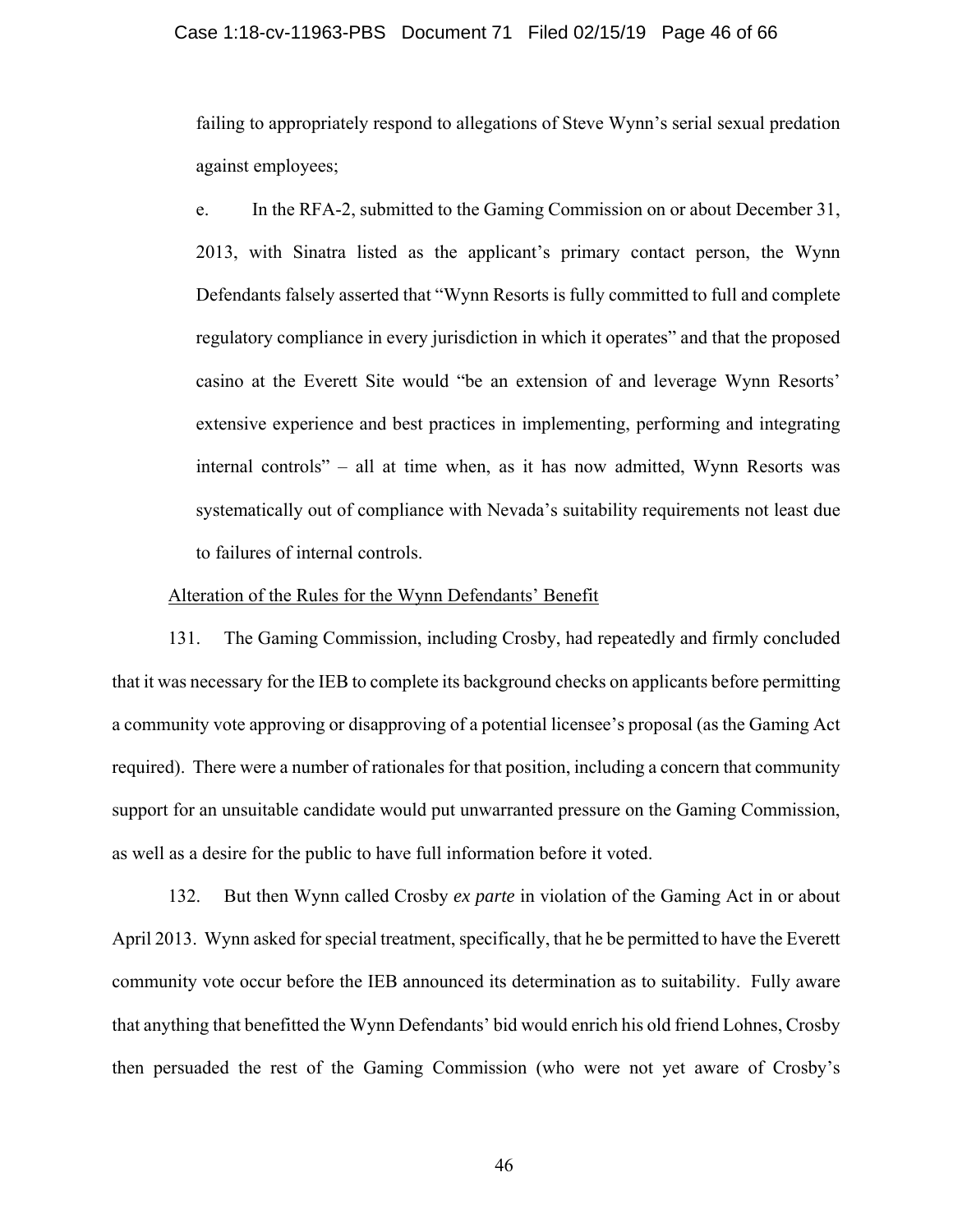#### Case 1:18-cv-11963-PBS Document 71 Filed 02/15/19 Page 47 of 66

connection to the Everett Site's principal owner Lohnes) to adopt "emergency regulations" which permitted that to occur. That "emergency regulation" allowed the Everett community vote on the Wynn Defendants' proposal *before* their affiliation with felons and mobsters was fully revealed.

#### Crosby's Belated Recusal

133. On December 5, 2013, the Boston Globe published an article describing Crosby's relationship with Lohnes. Only after the public became aware of his connection did Crosby finally, purportedly, recuse himself from the Gaming Commission's December 13, 2013 hearing on possible hidden interests in FBT.

134. Despite his initial purported recusal, Crosby continued to participate in hearings on the Wynn Defendants' suitability (on December 16, 2013), in issuing a favorable Phase I suitability decision to the Wynn Defendants (on December 27, 2013), in presiding over presentations by Wynn MA and MSM (on January 22, 2014), and in public hearings involving Boston's host community status with respect to both Wynn MA and MSM's applications (on March 20, 2014).

135. Only after the publication of yet another article in the Boston Globe on May 7, 2014, questioning his conflict of interest, did Crosby purport to recuse himself from all matters involving Region A applicants on May 8, 2014.

# Additional Misrepresentations by the Wynn Defendants' and the Tainted Vote to Award Them the Gaming License

136. To further ensure a favorable outcome, in or about July or August of 2014 one of the Wynn Defendants' representatives engaged in improper *ex parte* communications with at least one member of the Gaming Commission in order to pressure them to change their vote in order to support the Wynn/FBT bid, as they ultimately did.

137. On or about August 1, 2014, the Gaming Commission asked the Wynn Defendants to disclose by August 22, 2014 any pending regulatory investigations against them in any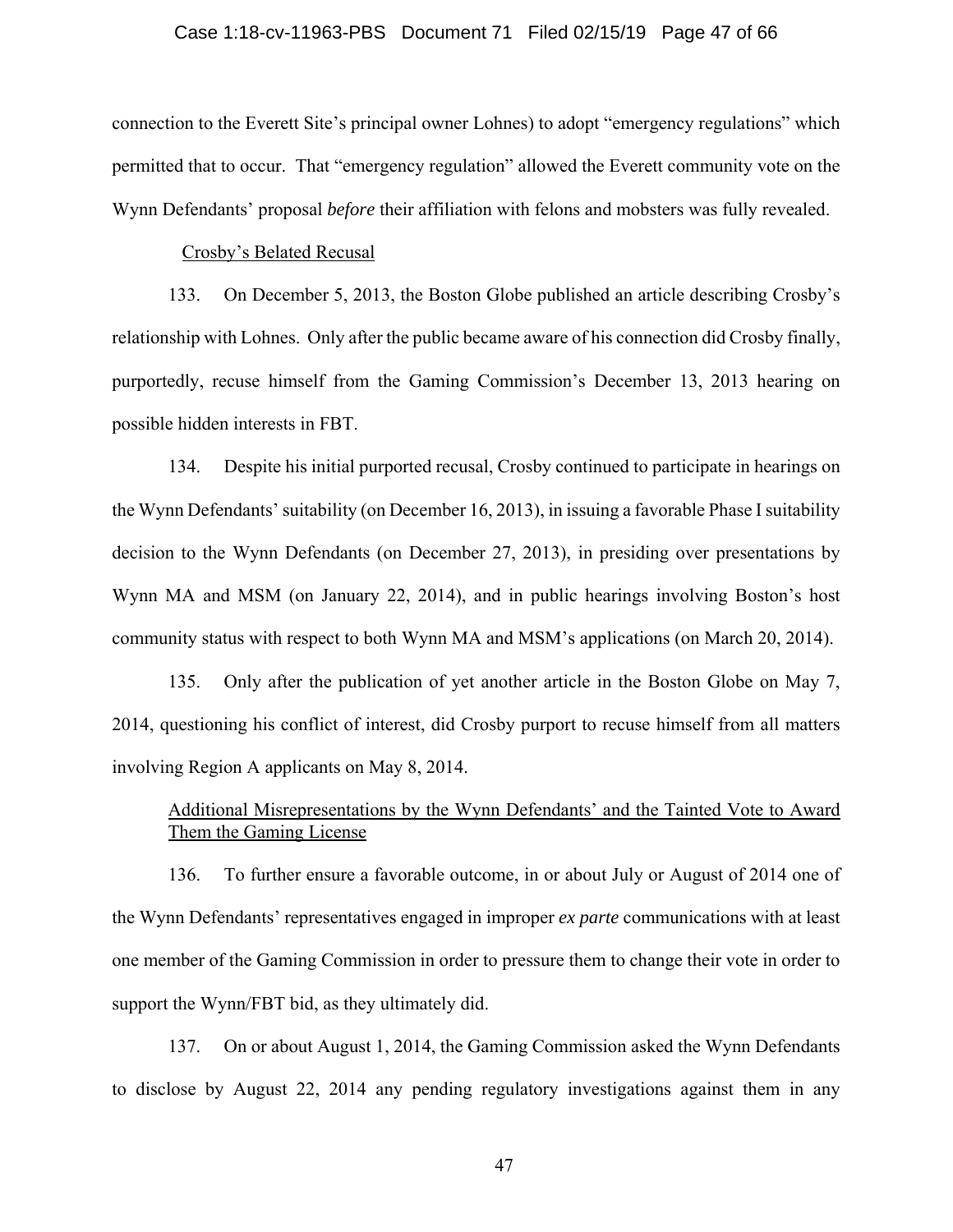#### Case 1:18-cv-11963-PBS Document 71 Filed 02/15/19 Page 48 of 66

jurisdiction that had not previously been disclosed. The Wynn Defendants knowingly and intentionally a) failed to disclose an IRS investigation regarding whether Wynn Resorts violated money-laundering laws and b) misrepresented the subject matter and concealed the scope of a new investigation commenced by the government of Macau in July 2014, into the Wynn Defendants' purchase of land rights from unknown and/or suspicious beneficial owners based on recently disclosed public records – strikingly parallel to their dealings with the Everett Site.

138. The Wynn Defendants falsely represented that the new investigation was simply an order one that had already been disclosed. The new Macau investigation into the purchase of the Cotai land rights was particularly material given the striking parallels to the purchase of the Everett Site, where phony documentation had been used to conceal the real parties in interest. Moreover, knowledge of the subject of the active Macau investigation would likely have caused the Gaming Commission to revisit its earlier failure to ensure that a deeper and more critical investigation of the Wynn Defendants' Macau activities was conducted before the Gaming License decision was made in Massachusetts. Fear of exactly these consequences is what motivated the Wynn Defendants to fraudulently misrepresent the Macau investigation from the Gaming Commission.

139. On September 16, 2014, the Gaming Commission held its straw vote, and then subsequently signed a conditional agreement to award the license to Wynn MA on or about November 6, 2014. Defendant Wynn Resorts submitted a response to the Gaming Commission's proposed conditions for licensing and affirmatively represented its acceptance of the condition to "compl[y] with all applicable federal, state and applicable and lawful local laws, rules and regulations, now in effect or as hereafter promulgated or amended." The conditions of the award of the license to Wynn MA include "[c]ompliance with all of the requirements of G.L. c. 23K, including but not limited to all conditions set forth in G.L. c.23K,  $\S21(a)$  and (b), as now in effect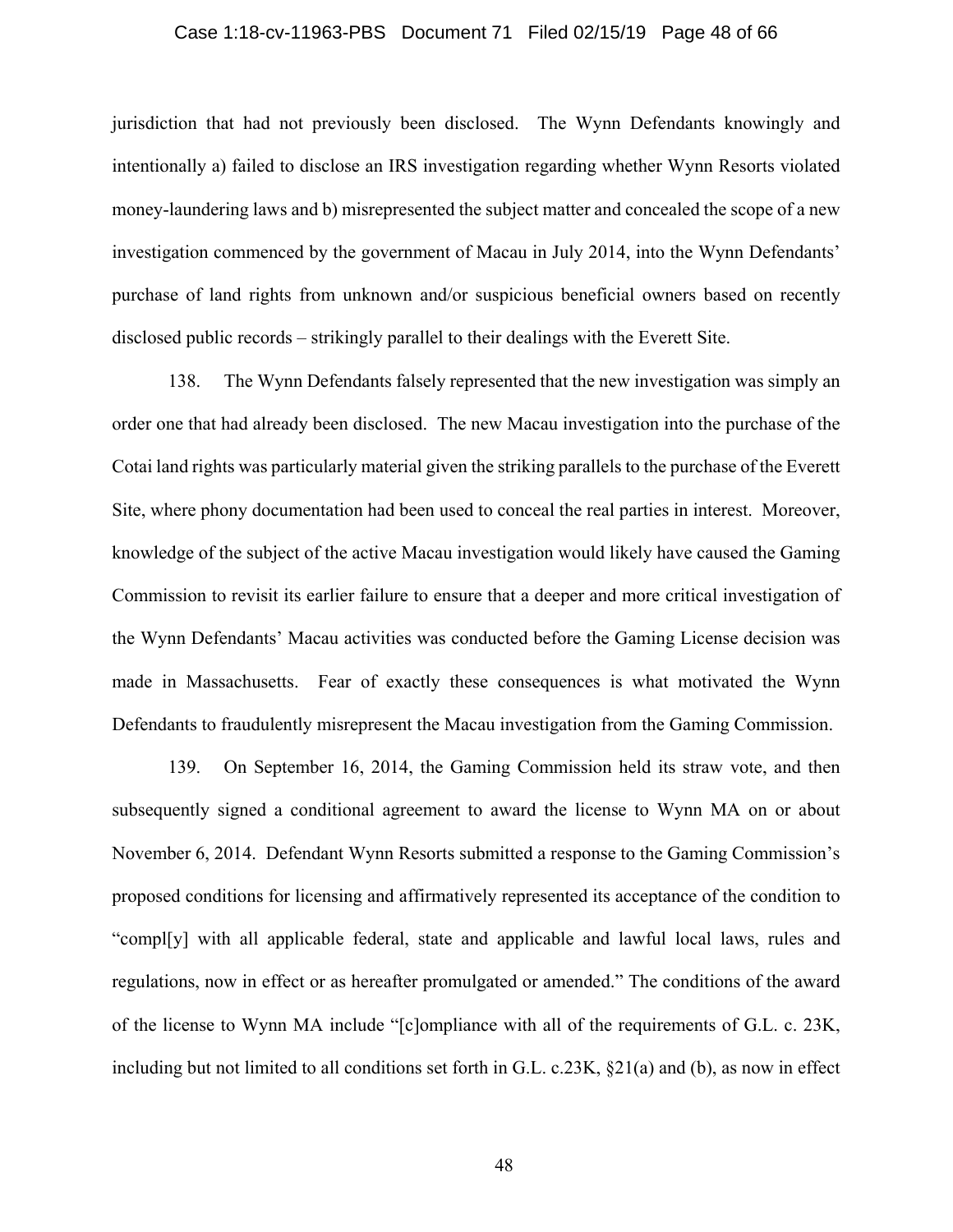#### Case 1:18-cv-11963-PBS Document 71 Filed 02/15/19 Page 49 of 66

and as hereafter amended and 205 CMR 101 et seq., as now in effect and as hereafter promulgated or amended."

140. On or about November 6, 2014, the license was awarded to Wynn MA. Each of the Wynn Defendants had a continuing duty to maintain suitability in accordance with the Phase 1 Suitability Determination Standards and Grounds for Denial of an Application for License; and a to provide information and documents requested by the commission and to cooperate with any investigation or hearing even after Wynn MA received the license. Wynn MA had the additional duty to inform the commission of any action which the gaming licensee reasonably believes would constitute a violation of M.G.L c.23k.

141. As of September 16, 2014, the SSR/MSM proposal and the Wynn/FBT proposal were the only two alternatives before the Gaming Commission for consideration for the Region A Gaming License. One commissioner, even on a record hopelessly tainted by the Defendants' fraud, found the SSR/MSM proposal superior to the Wynn/FBT proposal and voted accordingly. As noted above, SSR and MSM had both been fully adjudicated suitable, and there were no shortcomings in their proposal that would have led to its rejection but for the Defendants' misconduct.

142. But for the Defendants' multiple acts of fraud and other misconduct, the MSM/SSR application would have prevailed in an honest competition, with at least two, if not all three, of the Gaming Commission members who voted for Wynn/FBT as a result of that misconduct voting for MSM/SSR instead. Indeed, in an honest competition in which both the underlying facts and their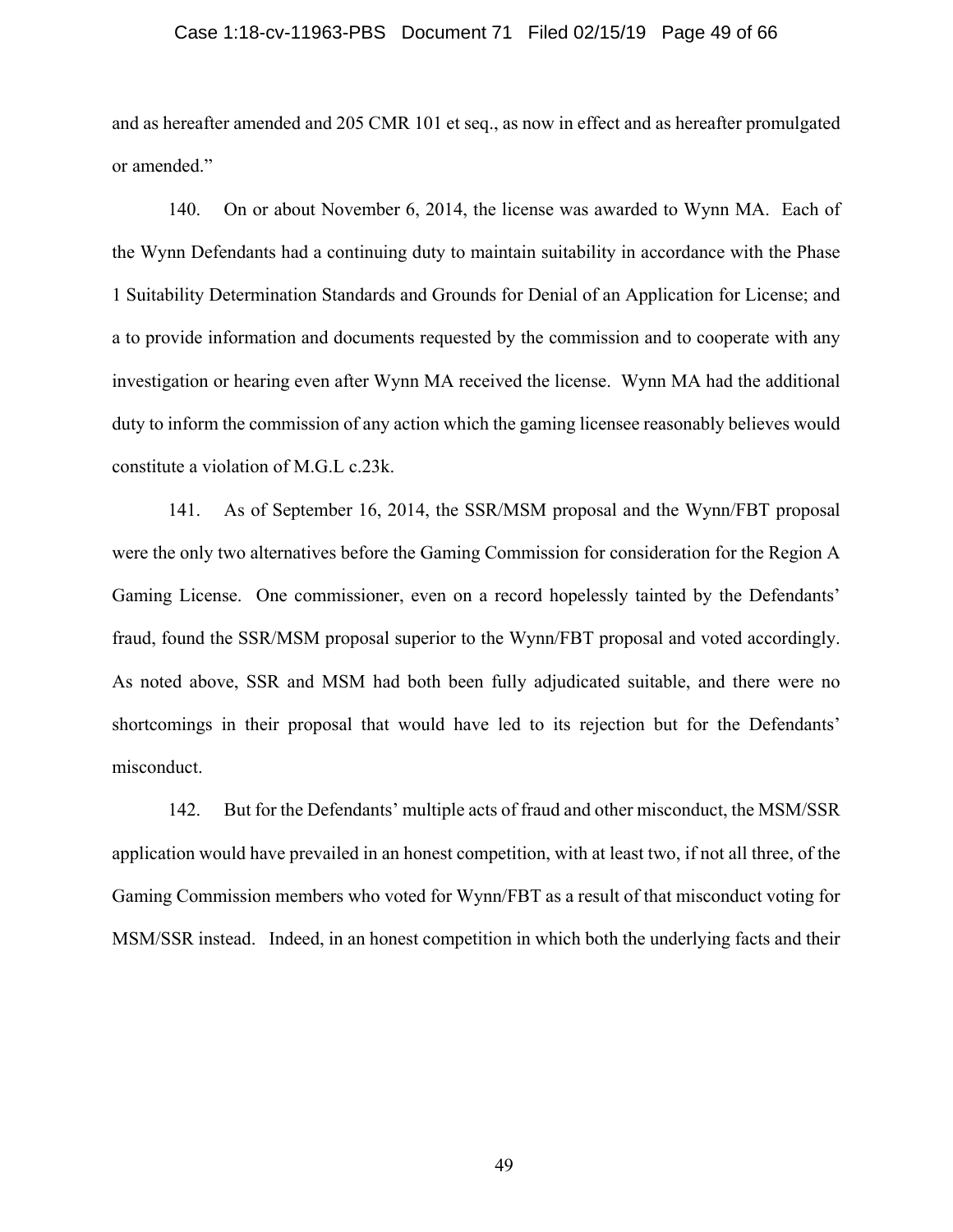#### Case 1:18-cv-11963-PBS Document 71 Filed 02/15/19 Page 50 of 66

fraudulent concealment was known to the Gaming Commission, Wynn/FBT would have been disqualified.

143. Although still subject to the Gaming Act's complete bar on any contribution, however modest, to political candidates in Massachusetts, the Wynn Defendants decided to try to circumvent it. On or about October 1, 2014, Wynn Resorts made a political contribution with the clear intent it be spent in Massachusetts, in violation of the Gaming Act.

144. As noted above, regulators worldwide seek to guard against the easy corruption the gaming industry often inspires by ensuring the suitability of those associated with a casino. The strength of this concern was reemphasized recently when November 2018 press coverage highlighted the Pennsylvania Gaming Control Board's decision to revoke permission for a prominent New York City pizzeria to operate a branch inside a casino in Bensalem, Pennsylvania due to concerns about the pizzeria's owner's associations with reputed organized crime figures.

145. As also discussed above, the Wynn Defendants were unsuitable under Massachusetts law because of their association with FBT and its criminal owners and other associated persons and, for that reason alone, were required under the law to be disqualified. The Wynn Defendants' affirmative lies about, fraudulent concealment of, that association should have sealed their fate if such association were not sufficient by itself.

146. The Wynn Defendants' application was also at all times fraudulent and misleading by failing to disclose the payment (disguised via the use of shell companies) of hush monies, including an astonishing \$7.5 million to one victim of Steve Wynn's sexual misconduct in about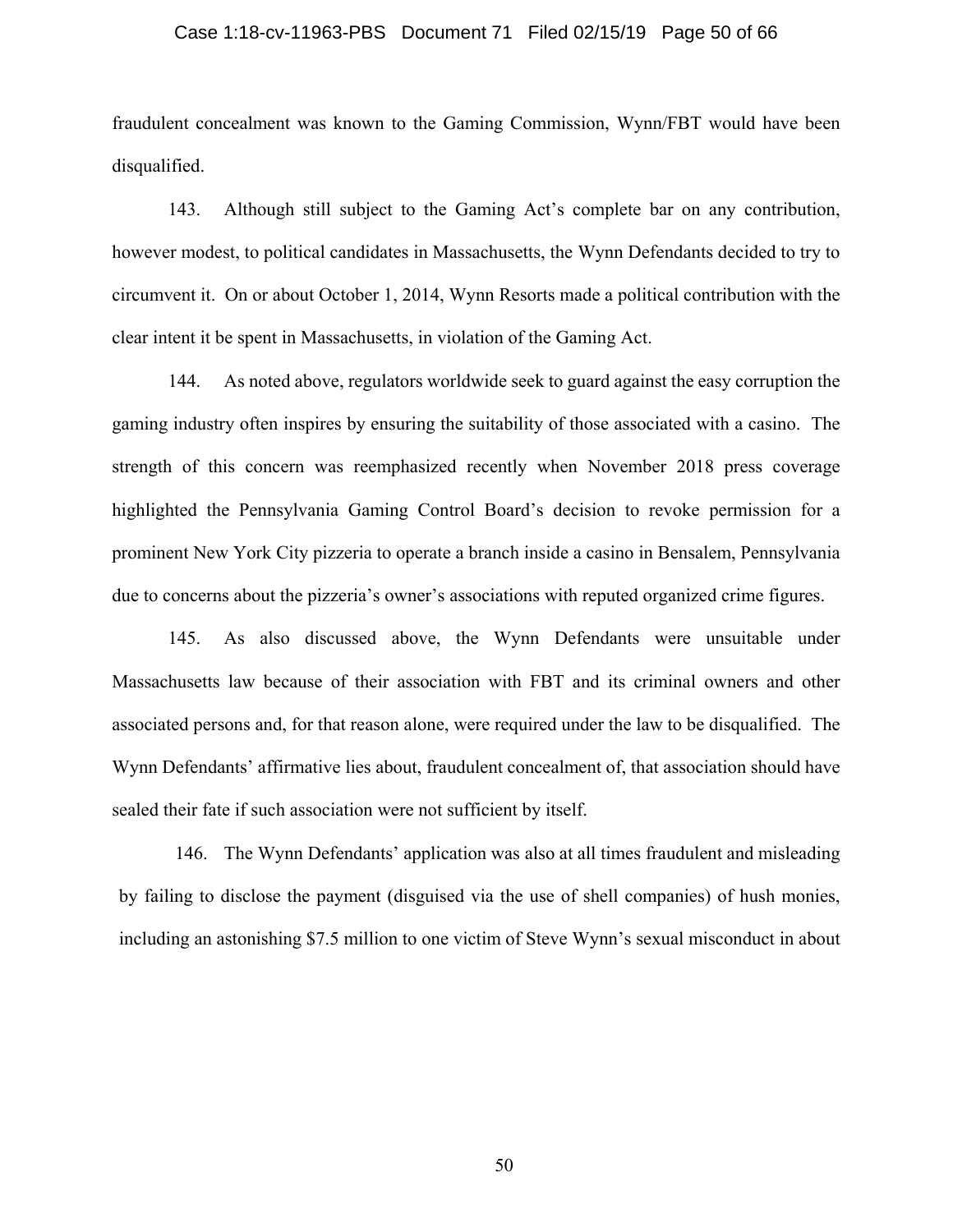#### Case 1:18-cv-11963-PBS Document 71 Filed 02/15/19 Page 51 of 66

2005 – a payment that Sinatra, who was closely involved with the Massachusetts license application process, had personally known about since at least 2009.

147. Significantly, because of the continuing, ongoing senior roles and in connection with the proposed casino, Wynn, Maddox and Sinatra have been required to show their suitability as individual qualifiers. In particular, the personal RFA-1 submitted by Steve Wynn to the Gaming Commission in or about January 2013 was required to identify any company in which he had held an ownership interest of 5% of more during the prior 20 years, yet he omitted to disclose the wholly-owned shell company, Entity Y LLC, he had used for the \$7.5 million payoff. Disclosure of his interest in that shell company could have course led to further unwelcome inquiries about its activities. As the furor surrounding the subsequent public revelation of those activities revealed, and as Wynn Resorts' public admission that those activities violated Nevada's gaming regulations confirmed, this intentional omission was highly material.

148. The ongoing violations of Nevada statutes and Nevada Gaming Commission Regulations after the November 2014 issuance of the Gaming License now publicly admitted to were also violations of the analogous Massachusetts statutes and Gaming Commission Regulations that impose a continuing duty upon applicants and qualifiers to maintain suitability and subject licensees to disciplinary action. *See* NRS 463.170(8), NGCR 5.010, NGCR 5.011, M.G.L c.23k § 23, 205 CMR 115.01(4) and 205 CMR 132.00.

149. Many of the Wynn Defendants' communications to the Gaming Commission, both before and after the November 2014 issuance of the Gaming License, were ex parte and are still not part of the public record or available to SSR. Plaintiff believes that discovery is likely to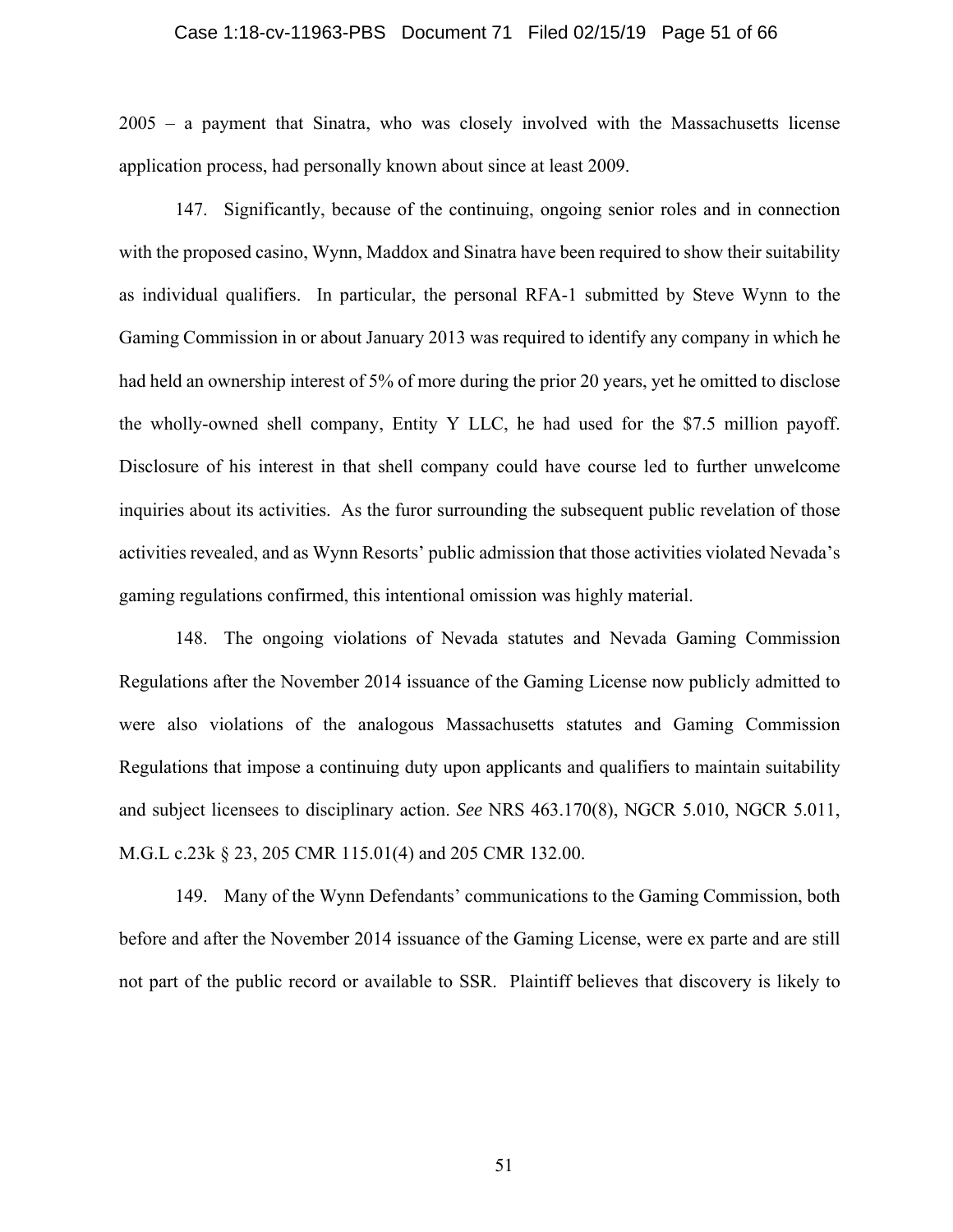#### Case 1:18-cv-11963-PBS Document 71 Filed 02/15/19 Page 52 of 66

reveal further false statements, material omissions, and/or other predicate acts in addition to those set forth herein, possibly covering a much wider timespan.

150. Obtaining the Gaming License in November 2014 was not the end of the Wynn Defendants' scheme, but merely the beginning of the next phase of the scheme, during which they would be constructing their casino on the Everett Site. They needed to keep their past (and ongoing, in Nevada and Massachusetts) misconduct concealed as long as possible, because as the casino approached the completion of the construction stage it necessarily became more and more of a fait accompli, making it more challenging as a practical matter for the Gaming Commission to start over on a blank slate if the commissioners learned they had been hoodwinked. The Wynn Defendants were, at a minimum, prepared to commit such additional predicate acts of fraud and deception as might be necessary to retain their ill-gotten gains.

151. Because its original horse-racing business was no longer economically viable, in May 2017, SSR sold Suffolk Downs to a developer who planned non-casino uses for it for dramatically less than the property would have been worth with the casino license or, put another way, for dramatically less than the present value of the future revenue stream SSR would have received had the casino license been issued. The Wynn Defendants' successful ongoing fraudulent concealment of their systematic violation of Nevada and Massachusetts law had thus reached the milestone of eliminating the Suffolk Downs site as a readily-available alternative for a casino in Region A should the truth be revealed and political pressure lead to reexamination of the Wynn Defendants' suitability to retain the Gaming License and open their casino on the Everett Site.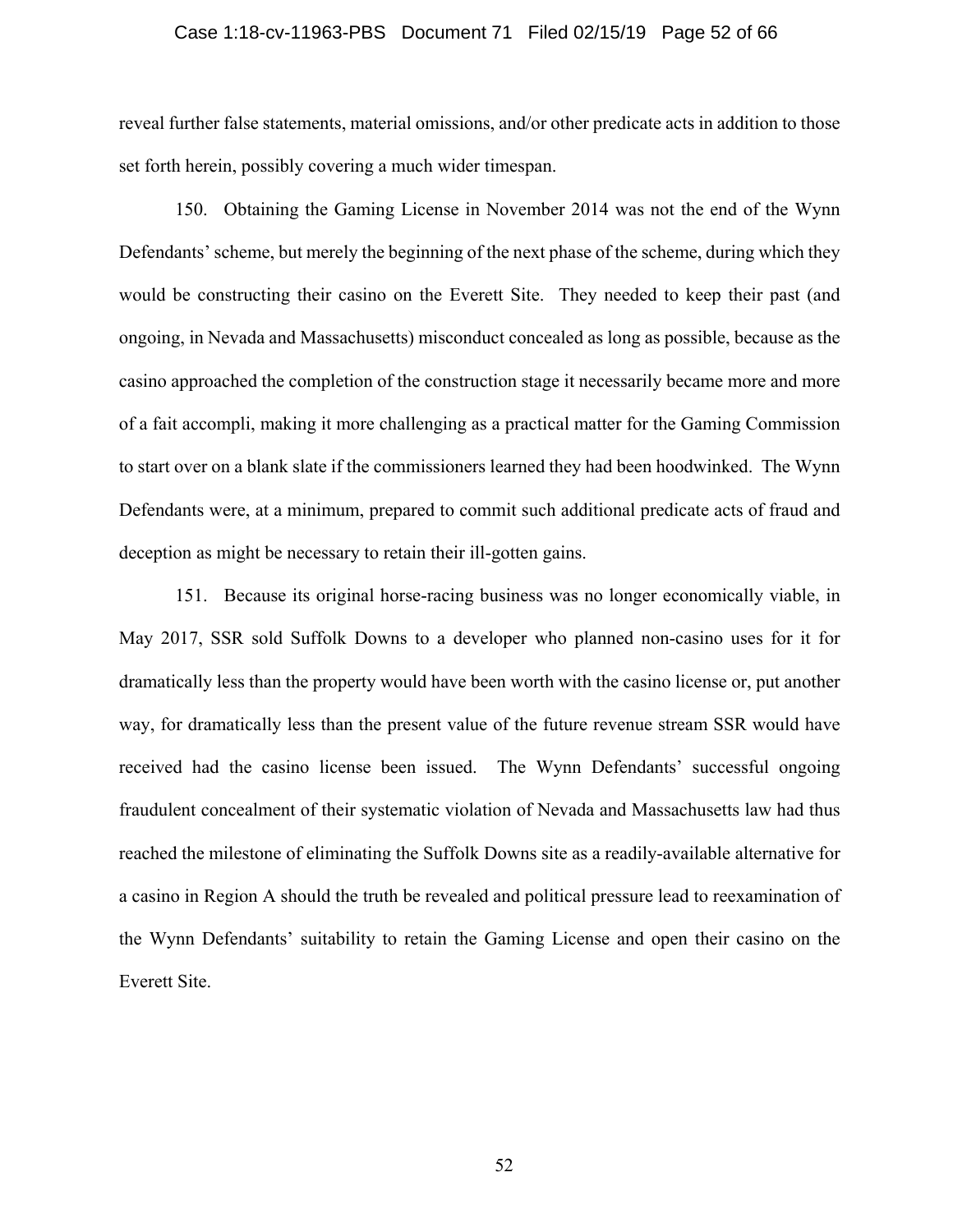## **CAUSES OF ACTION**

# **First Claim for Relief (Against All Defendants) (Violation of RICO, 18 U.S.C. 1962(c))**

152. Plaintiff realleges and incorporates all the allegations of paragraphs 1 through 151, above, as if fully set forth again herein.

153. For purposes of this First Claim for Relief, all Defendants are persons under 18 U.S.C. § 1961(3), as defined in 18 U.S.C. § 1961(3).

154. The Defendants combined together as an association-in-fact enterprise within the meaning of 18 U.S.C. § 1961(4) engaged in and affecting interstate commerce, to achieve common goals they could not achieve lawfully, and could not achieve without each other's collusion and cooperation. This enterprise had a purpose, namely construction and operation of a casino at the Everett Site with corresponding financial benefits that could not be otherwise or lawfully obtained thus accruing to FBT as well as the Wynn Defendants, relationships among those associated with it. The enterprise had longevity sufficient to permit those associates to pursue, and indeed achieve, the enterprise's primary purpose, which extended beyond obtaining the Gaming License to the construction and operation of a casino on the Everett Site without that venture being endangered by exposure of their prior misconduct.

155. The Defendants conducted and participated in the conduct of the association-infact-enterprise's affairs through a pattern of racketeering activity within the meaning of 18 U.S.C. § 1961(5) over an extended period of time, including:

> a. Multiple felony violations of the Massachusetts Gaming Act, thus constituting "act[s] or threat[s] involving . . . gambling . . . chargeable under State law and punishable by imprisonment for more than one year" and thus "racketeering activity," by knowingly making false, misleading, and/or omissive statements in connection with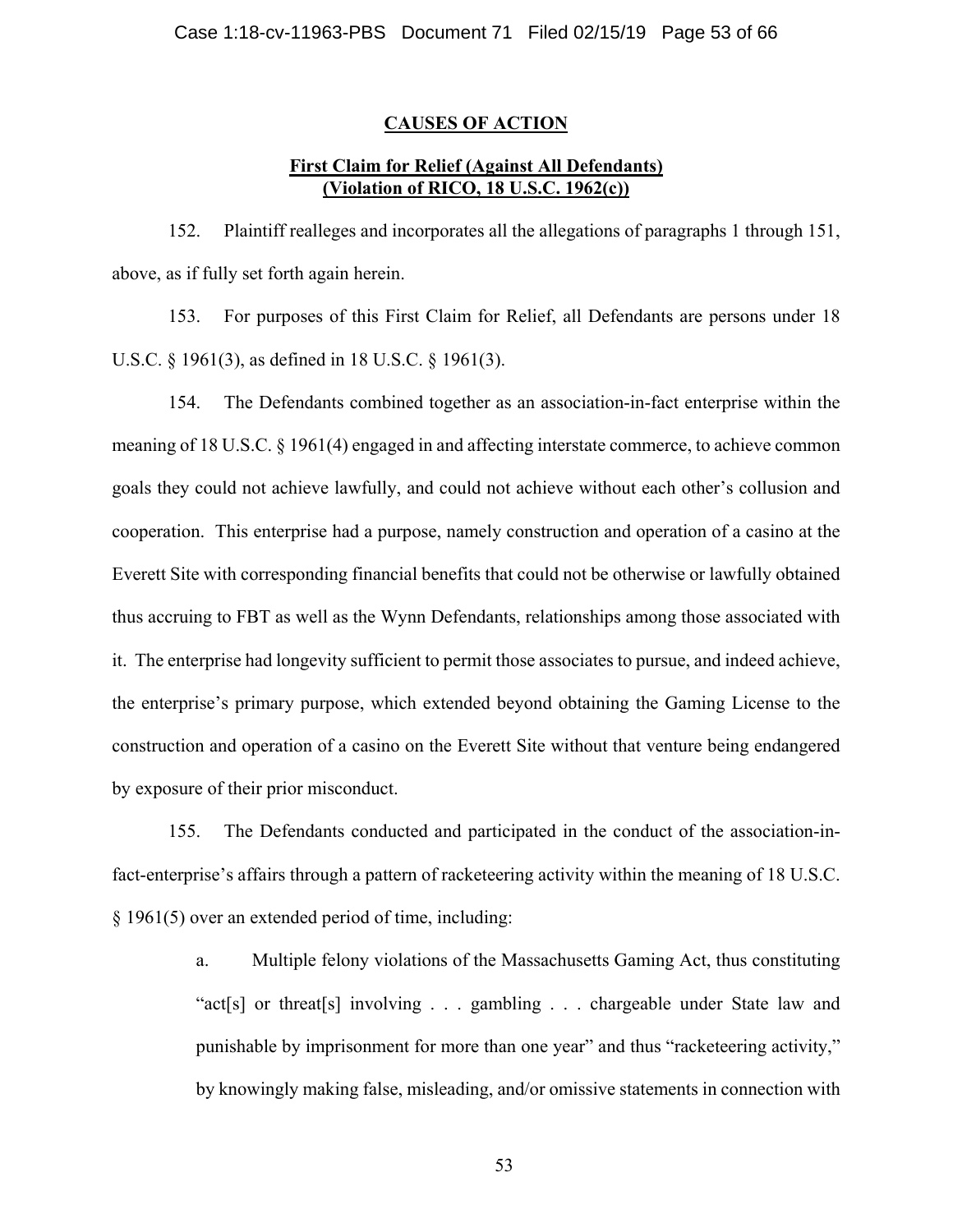the Wynn/FBT license application on multiple occasions from January 2013 through September 2014, and/or preparing or directing the preparation of false documents with the knowledge that they would submitted to the Gaming Commission. These false, misleading, and/or omissive statements variously:

> 1. Concealed and/or misrepresented the then-current and/or previous ownership and/or financial interest of convicted criminals in the Everett Site.

> 2. Falsely represented that none of the proceeds from the Wynn Defendants' purchase of the Everett Site would be shared with convicted criminals.

> 3. Falsely represented that the "revised" deal with FBT Everett was being adhered to by failing to disclose the secret side deal with Gattineri to give him extra compensation in return for his signature on one of the needed false certifications.

b. Multiple criminal violations of 18 U.S.C. §§ 1341 and 1343 by knowingly making false, misleading, and/or omissive statements as specified above in connection with the Wynn/FBT license application on multiple occasions from January 2013 through September 2014, and/or preparing or directing the preparation of false documents with the knowledge that they would be submitted to the Gaming Commission, as set forth above, by using the mail and/or wires to transmit such statements and documents as part of a scheme or artifice to fraudulently deprive SSR of, and fraudulently obtain for themselves, the money, property, and other benefits of the license that would otherwise have accrued to the MSM/SSR proposal, all via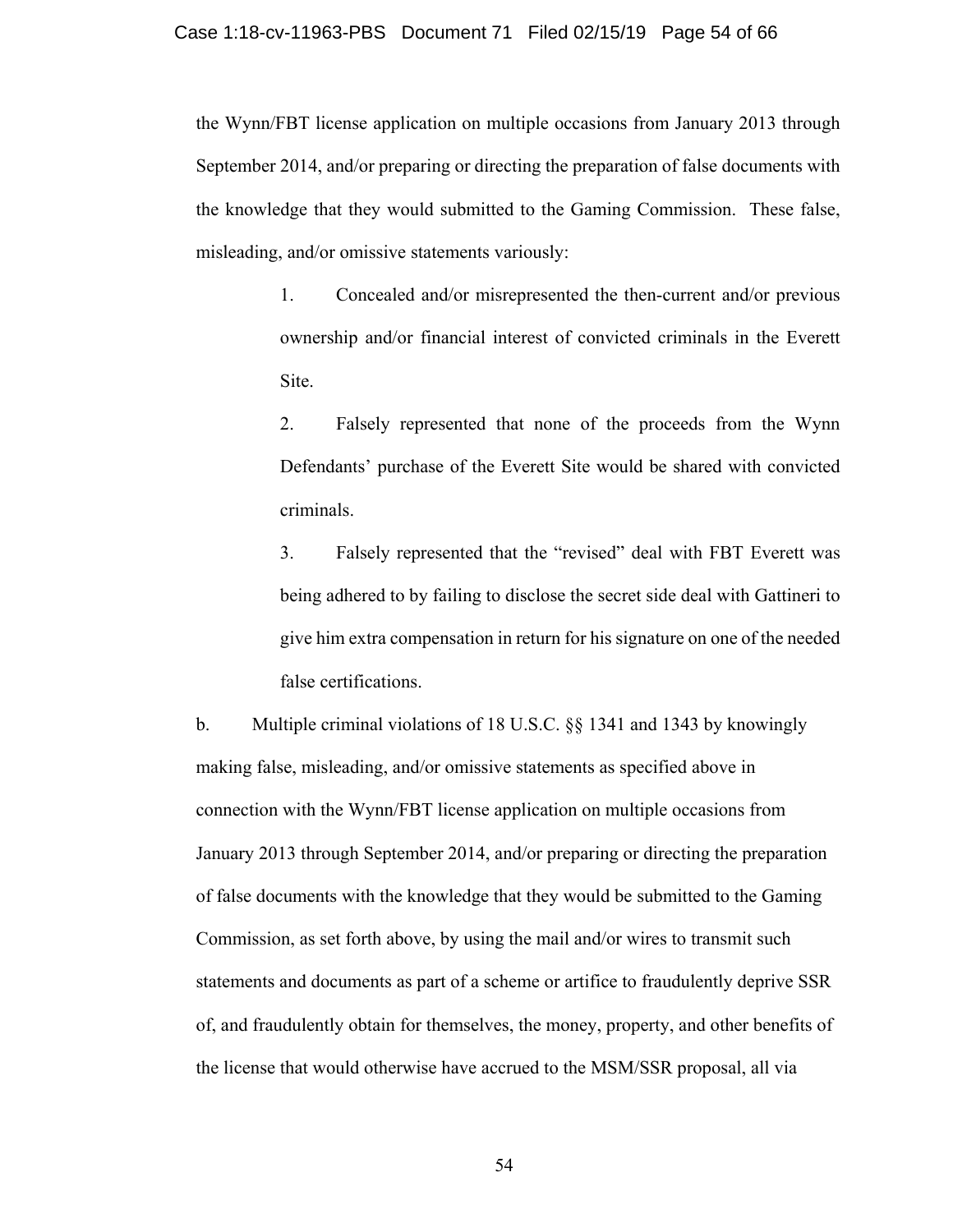#### Case 1:18-cv-11963-PBS Document 71 Filed 02/15/19 Page 55 of 66

deceiving the non-defendant members of the Gaming Commission into granting the Wynn/FBT group's license application and as an inevitable consequence denying the MSM/SSR license application.

c. Additional violations of 18 USC 1341 and 1343 by using the mails and/or wires in pursuit of the scheme to fraudulently deprive the public of its intangible right to honest services by causing Mayor DeMaria to abuse the powers of his public office for the benefit of the Wynn Defendants and FBT in return for payment from the Wynn Defendants funneled to DeMaria via FBT and Russo.

d. Multiple criminal violations of 18 U.S.C. § 1952 by travel by or on behalf of the Wynn Defendants in interstate commerce and/or use of the mails and other facilities in interstate commerce with the intent to promote, carry on, or facilitate the promotion or carrying on of unlawful activity, i.e. a business enterprise involving gambling but violation the provisions of the Massachusetts Gaming Act as described herein –by among other things, traveling to Massachusetts to conspire with FBT regarding the preparation of false documents, traveling to Massachusetts to give false testimony, and traveling to California to conspire with Gattineri, with such travel occurring as early as November 2012 and as late as June 2014.

e. The details of these predicate acts are set forth above.

156. As a direct and proximate result of the Defendants' racketeering activities and violations of 18 U.S.C. § 1962(c), SSR has been injured in its business and property. Specifically:

> a. SSR has been deprived of the substantial future revenues it would have received from MSM per the terms of its binding contract with MSM had the MSM /SSR license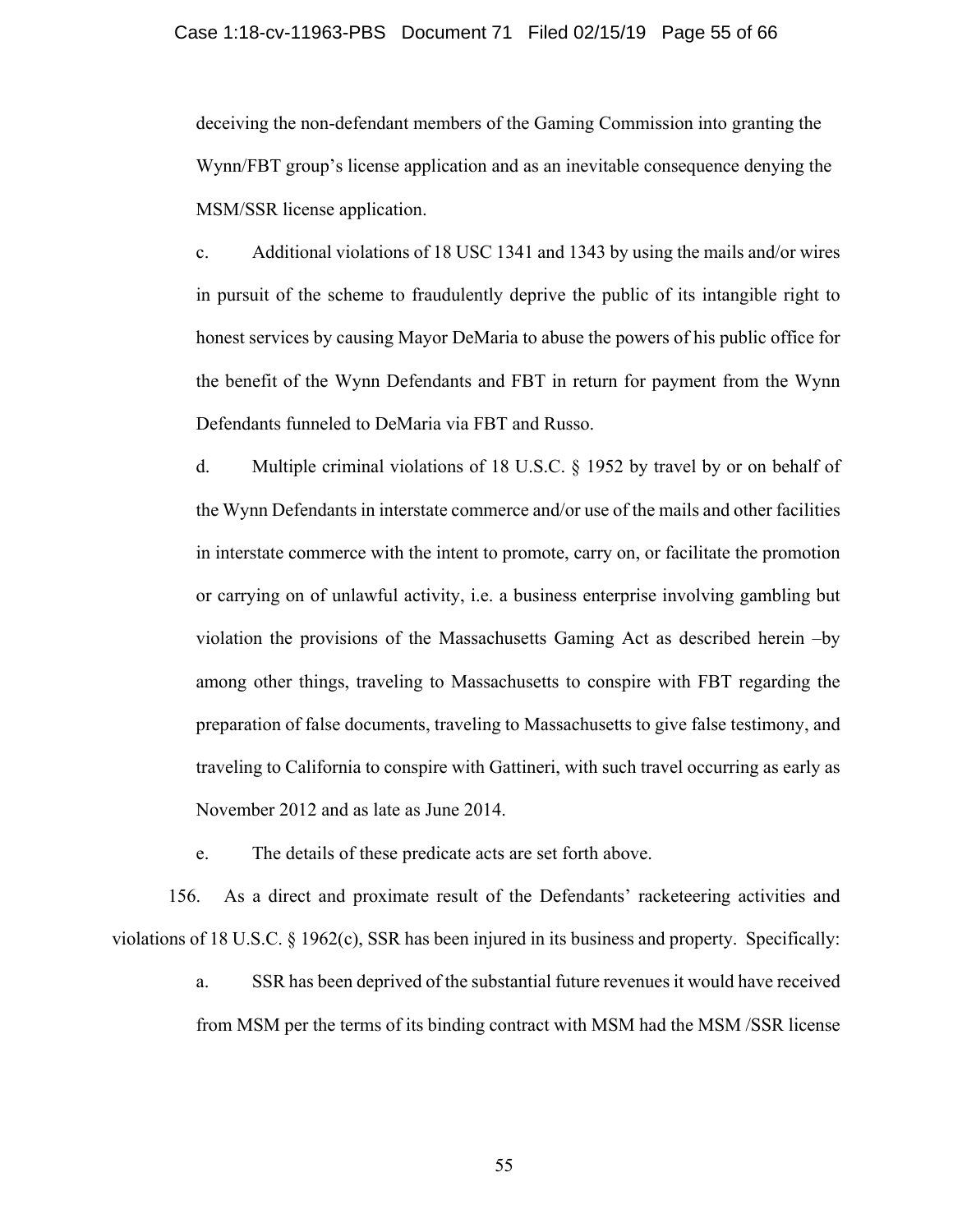#### Case 1:18-cv-11963-PBS Document 71 Filed 02/15/19 Page 56 of 66

application been granted, as it would have but for the Defendants' unlawful misconduct;

b. SSR ultimately sold the Suffolk Downs property for dramatically less than it would have been worth had had the MSM/SSR license application been granted, as it would have but for the Defendants' unlawful misconduct; and

c. SSR and certain of its members and/or affiliates incurred substantial expenses in connection with its license application which were lost as a direct result of the Defendants' unlawful misconduct.

157. As a result, SSR and its members suffered actual damages in an amount to be determined at trial, but believed to be over \$1 billion dollars. Moreover, SSR is entitled to recover treble the actual damages sustained, plus costs of suit, including reasonable attorneys' fees, in accordance with 18 U.S.C. § 1964(c).

### **Second Claim for Relief (Against Wynn, Wynn Resorts, Maddox, and Sinatra) (Violation of RICO, 18 U.S.C. 1962(c))**

158. Plaintiff realleges and incorporates all the allegations of paragraphs 1 through 157, above, as if fully set forth again herein.

159. Defendants Wynn, Wynn Resorts, Maddox, and Sinatra (the "Wynn MA Control Defendants," who are all of the Wynn Defendants other than Wynn MA) all constitute persons within the meaning of 18 U.S.C. § 1961(3).

160. In addition to the association-in-fact enterprise set forth above, Wynn MA (not sued as a defendant for this claim for relief) was at all relevant times an enterprise within the meaning of 18 U.S.C. § 1961(4) engaged in and affecting interstate commerce.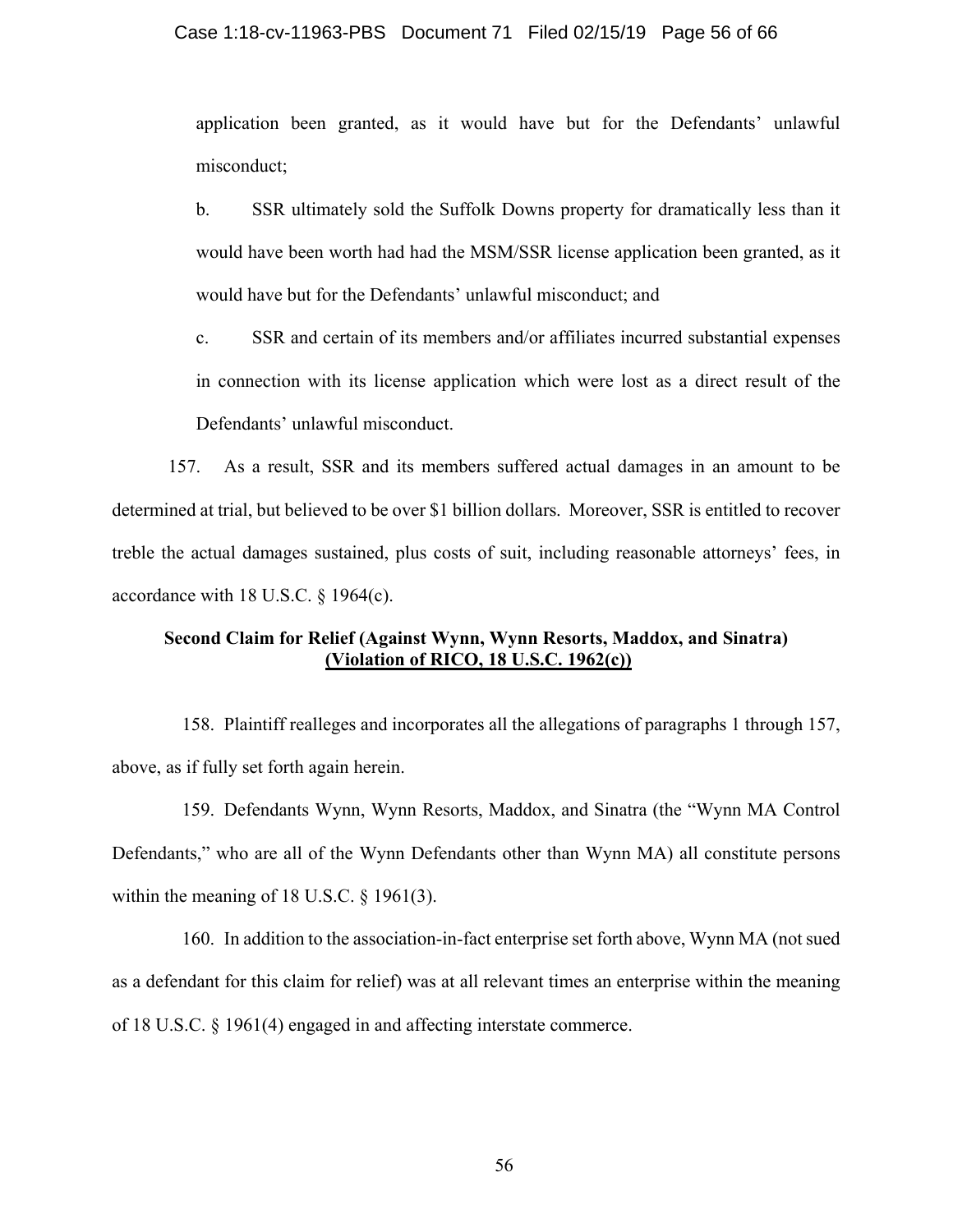#### Case 1:18-cv-11963-PBS Document 71 Filed 02/15/19 Page 57 of 66

161. The Wynn MA Control Defendants conducted and participated in the conduct of Wynn MA's affairs through a pattern of racketeering activity within the meaning of 18 U.S.C. § 1961(5) over an extended period of time, including:

a. Committing or causing to be committed the predicate acts referenced above;

b. Committing or causing to be committed additional predicate crimes, including felony violations of the Massachusetts Gaming Act, 18 U.S.C. §§ 1341, 1343, and 1952 in connection with false statements concerning and/or fraudulent concealment of Steve Wynn's sexual predation and the Wynn MA Control Defendants' Nevada law violations a referenced above.

c. Committing or causing to be committed additional predicate crimes, including felony violations of the Massachusetts Gaming Act, 18 U.S.C. §§ 1341, 1343, and 1952 in connection with false statements concerning and/or fraudulent concealment of the Wynn MA Control Defendants' unsavory activities and organized-crime affiliations in Macau, as referenced above.

d. Committing additional concealed violations of 18 U.S.C. § 1952 in connection with their violations of the Nevada suitability statutes, as specified above.

e. The details of these predicate acts and the roles of the individual defendants in committing these predicate acts and/or causing them to be committed are set forth above.

162. As a direct and proximate result of the Wynn MA Control Defendants' racketeering activities and violations of 18 U.S.C. § 1962(c), SSR has been injured in its business and property. Specifically: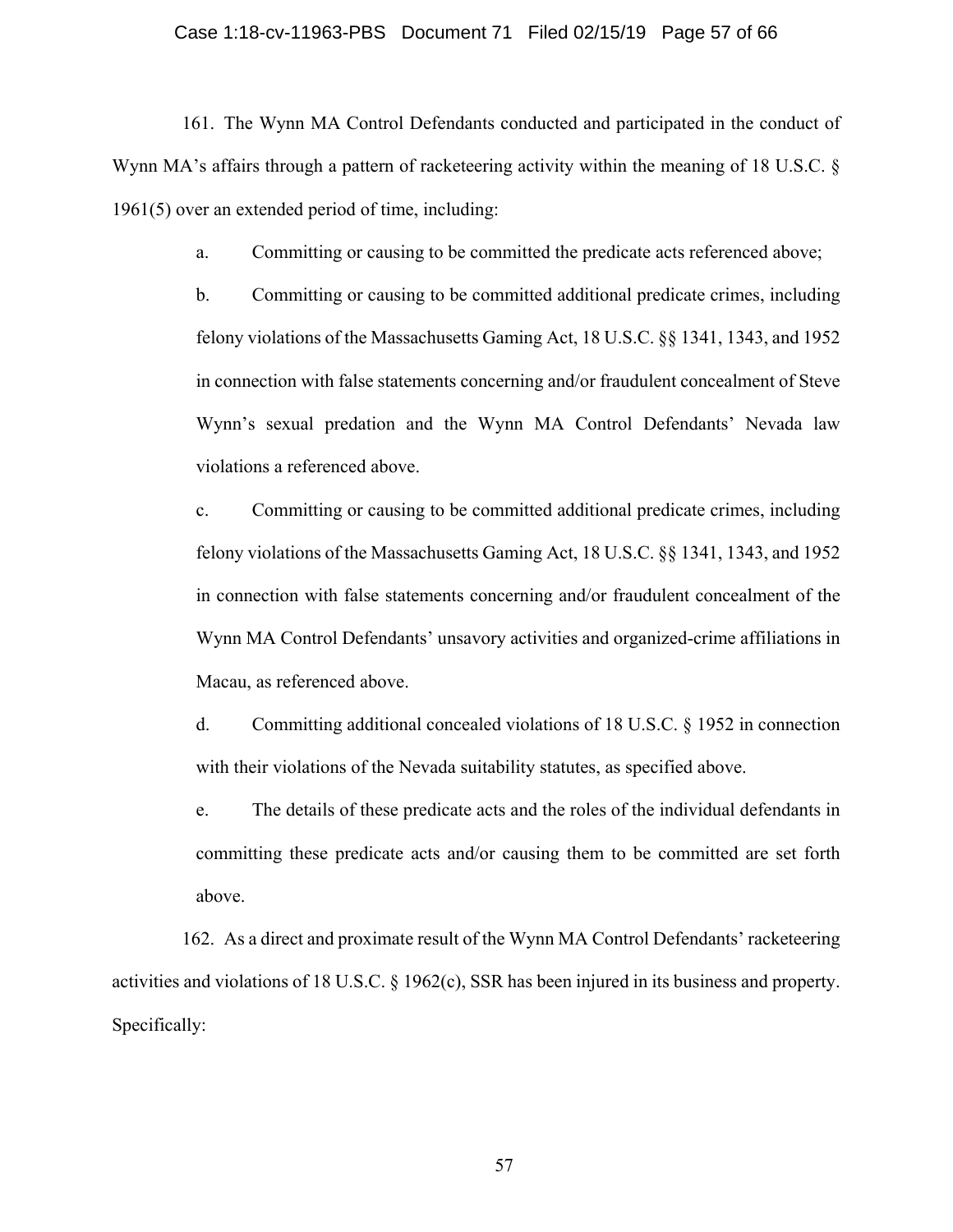### Case 1:18-cv-11963-PBS Document 71 Filed 02/15/19 Page 58 of 66

a. SSR has been deprived of the substantial future revenues it would have received from MSM per the terms of its binding contract with MSM had the MSM /SSR license application been granted, as it would have but for the Defendants' unlawful misconduct;

b. SSR ultimately sold the Suffolk Downs property for dramatically less than it would have been worth had had the MSM/SSR license application been granted, as it would have but for the Defendants' unlawful misconduct; and

c. SSR and certain of its members and/or affiliates incurred substantial expenses in connection with its license application which were lost as a direct result of the Defendants' unlawful misconduct.

163. As a result, SSR and its members suffered actual damages in an amount to be determined at trial, but believed to be over \$1 billion dollars. Moreover, SSR is entitled to recover treble the actual damages sustained, plus costs of suit, including reasonable attorneys' fees, in accordance with 18 U.S.C. § 1964(c).

# **Third Claim for Relief (Conspiracy to Violate RICO, 18 U.S.C. 1962(d) Against All Defendants)**

164. Plaintiff realleges and incorporates all the allegations of paragraphs 1 through 163, above, as if fully set forth again herein. As set forth above, all of the Defendants agreed and conspired to violate 18 U.S.C. § 1962(c), by forming the illegal association-in-fact enterprise set forth above and conducting and participating in the conduct of its affairs through a pattern of racketeering activity.

165. Each Defendant, as set forth above, committed one or more overt acts in furtherance of the conspiracy.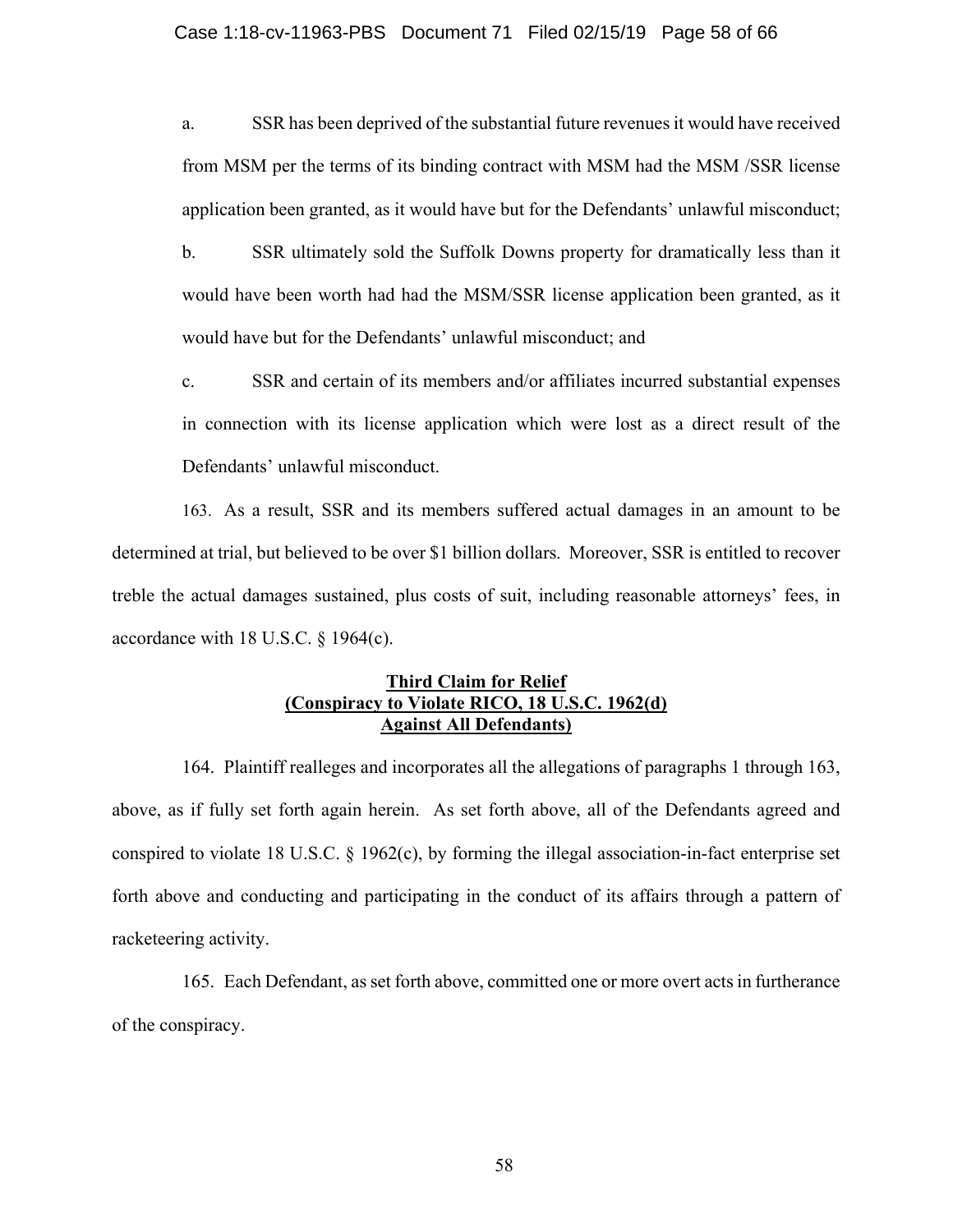#### Case 1:18-cv-11963-PBS Document 71 Filed 02/15/19 Page 59 of 66

166. Each Defendant necessarily recognized, given the objective of the conspiracy, and agreed that the conspiracy would commit at least two predicate acts.

167. In addition to this conspiracy, all of the Wynn MA Control Defendants agreed and conspired to violate 18 U.S.C. § 1962(c),by conducting and participating in the in the conduct of Wynn MA's affairs through a pattern of racketeering activity, and each Wynn MA Control Defendant, as set forth above committed one or more overt acts in furtherance of the conspiracy and necessarily recognized, given the objective of the conspiracy, and agreed that the conspiracy would commit at least two predicate acts.

168. As a direct and proximate result of Defendants' conspiracy, their overt acts taken in furtherance thereof, and their violations of 18 U.S.C. § 1962(d), SSR has been injured in its business and property. Specifically:

a. SSR has been deprived of the substantial future revenues it would have received had the MSM/SSR license application been granted, as it would have but for the Defendants' unlawful misconduct;

b. SSR ultimately sold the Suffolk Downs property for dramatically less than it would have been worth had had the MSM/SSR license application been granted, as it would have but for the Defendants' unlawful misconduct; and

c. SSR and certain of its members and/or affiliates incurred substantial expenses in connection with its license application which were lost as a direct result of the Defendants' unlawful misconduct.

169. As a result, SSR suffered actual damages in an amount to be determined at trial, but believed to be over \$1 billion dollars. Moreover, SSR is entitled to recover treble the actual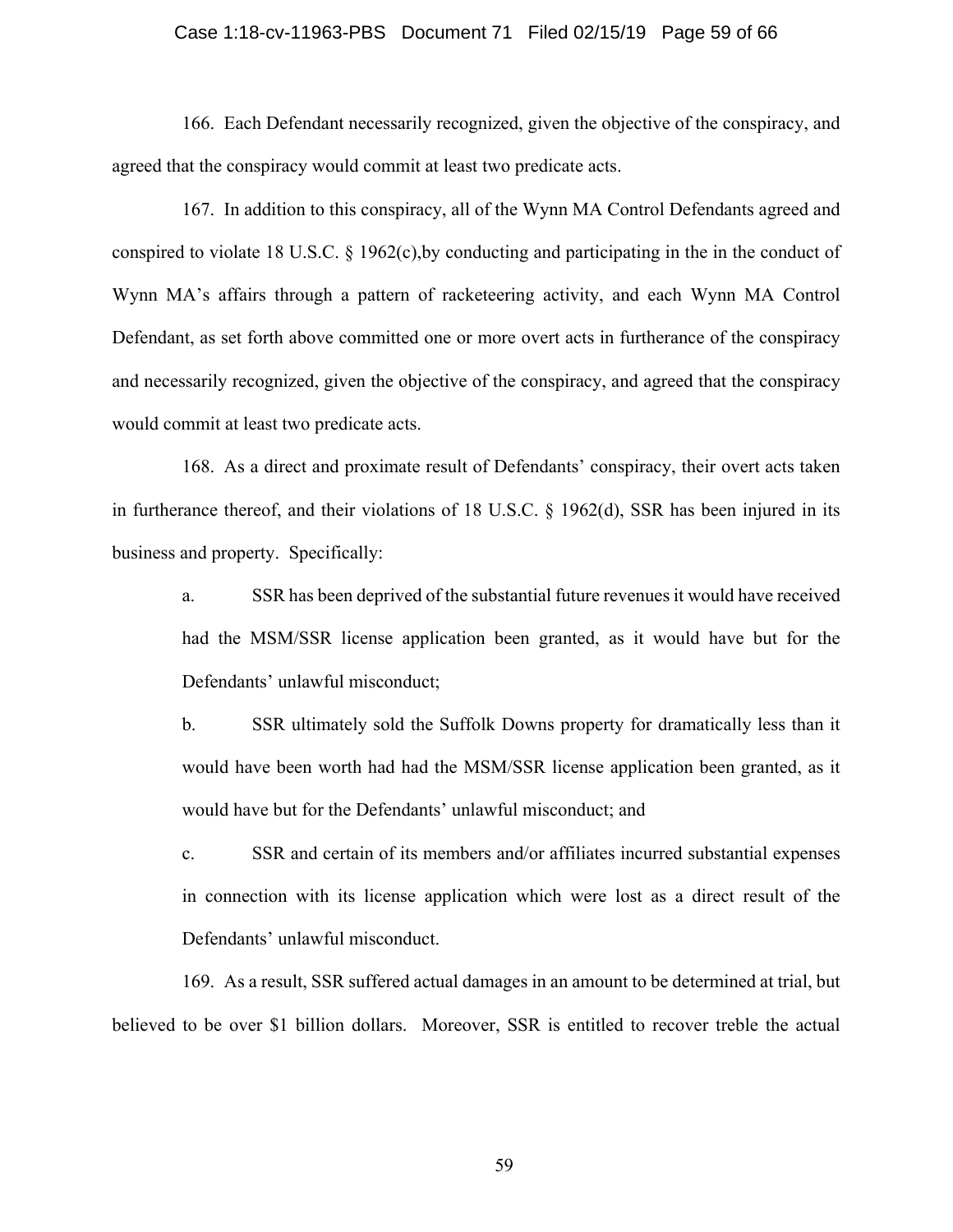damages sustained, plus costs of suit, including reasonable attorneys' fees, in accordance with 18 U.S.C. § 1964(c).

# **Fourth Claim for Relief (Mass. G.L. 93A, section 11, Against All Defendants)**

170. Plaintiff realleges and incorporates all the allegations of paragraphs 1 through 169, above, as if fully set forth again herein.

171. SSR was at all relevant times a person engaged in the conduct of trade or commerce. The Defendants were at all relevant times persons engaged in the conduct of a trade or commerce. Moreover, each of the defendants was a competitor of SSR's. FBT was a competitor of SSR because only one parcel of real estate in Region A could benefit from receiving additional revenue by being used for a casino, and both FBT and SSR actively sought that use for their real estate. Because SSR was not selling its real estate and its future income stream under its contract with MSM would depend (beyond the guaranteed minimums) on the revenues of the casino intended to be built on its Suffolk Downs site, Wynn MA (which hoped to profit from building and operating a casino) and the Wynn MA Control Defendants (who all stood to profit from the success of Wynn MA's intended casino), all of the Wynn Defendants were also competitors of SSR's.

172. The Defendants' acts as described above constituted unfair methods of competition and/or unfair and/or deceptive acts and practices, all aimed at unfairly obtaining the Region A casino license for the Wynn/FBT group to operate at the Everett Site at the expense of, and to the damage of, SSR, all in violation of Mass G.L. 93A.

173. The Defendants knew that the SSR application (whether partnered with Caesar's or MSM) would have prevailed in a fair, lawful, and untainted process, and their violations of the statute were willful and/or knowing.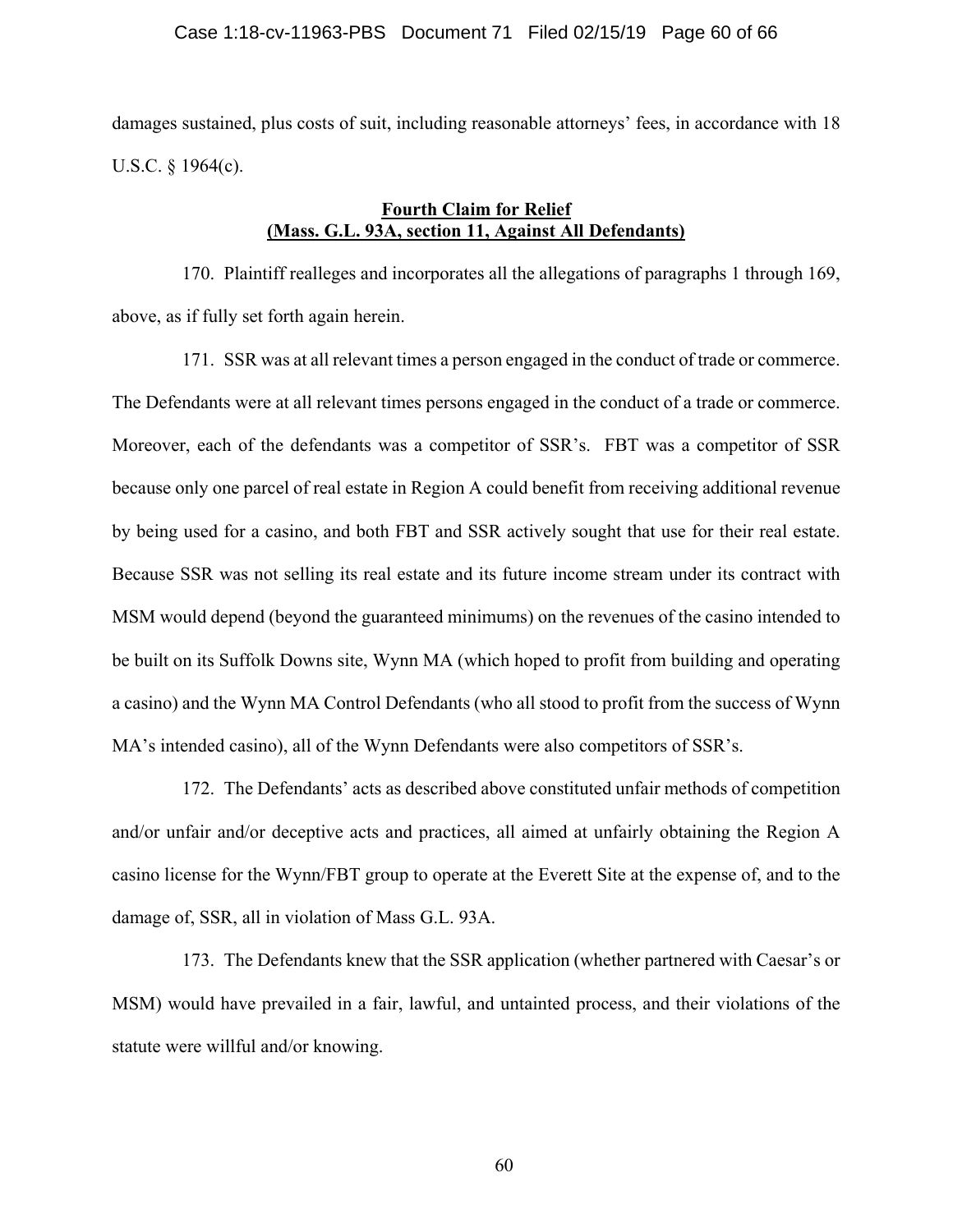#### Case 1:18-cv-11963-PBS Document 71 Filed 02/15/19 Page 61 of 66

174. The Wynn Defendants' violations of the statute caused SSR loss of money and/or property, as set forth in detail above.

175. As a result, SSR suffered actual damages in an amount to be determined at trial but believed to be over \$1 billion dollars. Moreover, SSR is entitled to recover treble the actual damages sustained, plus costs of suit, including reasonable attorneys' fees, in accordance with section 11 of the statute.

### **Fifth Claim for Relief (Tortious Interference with Advantageous Business Relations, Against All Defendants Other Than FBT)**

176. Plaintiff realleges and incorporates all the allegations of paragraphs 1 through 175, above, as if fully set forth again herein.

177. SSR had a business relationship of economic benefit with a third party, MSM, by way of the relationship contemplated in their partnership to submit the MSM/SSR gaming license application.

178. The Wynn Defendants knew of this business relationship generally and their partnership, specifically.

179. The Wynn Defendants knowingly interfered with this relationship and rendered performance under this relationship impossible, and otherwise prevented MSM and SSR from performing under their agreement, through the above-described conduct, including but not limited to their failure to properly disclose to the IEB and to the Commission Steve Wynn's long-standing pattern of sexual predation and Wynn Resorts' related long-standing violations of Nevada gaming law.

180. As described above, the Wynn Defendants' interference was through improper motive and means, including but not limited to the fact that their improper fraudulent concealment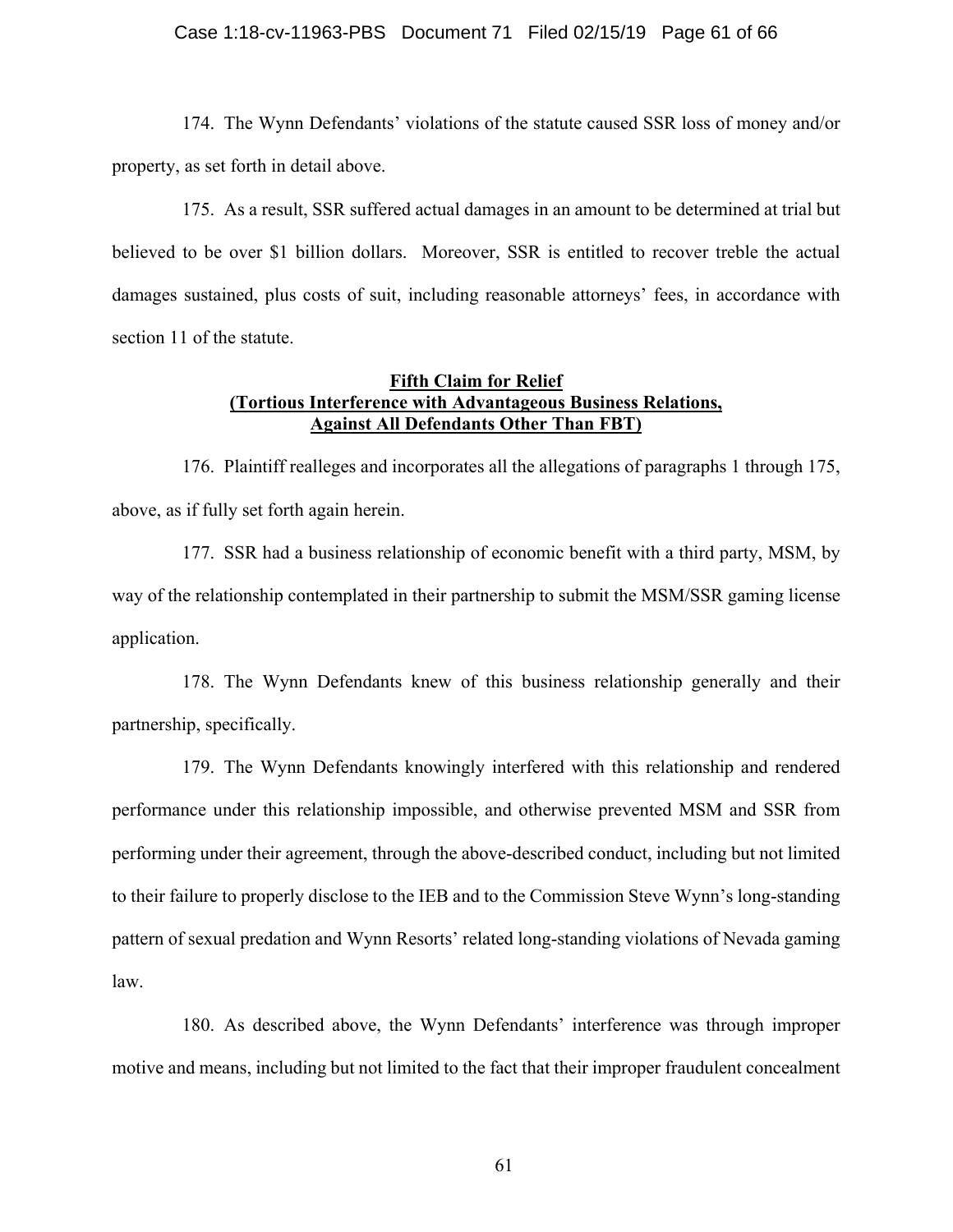#### Case 1:18-cv-11963-PBS Document 71 Filed 02/15/19 Page 62 of 66

of, and failure to disclose, disqualifying information to the IEB and the Gaming Commission was in violation of Massachusetts statute and regulations, was done with the knowledge that proper disclosure would result in a finding of non-suitability by the Commission, and was done in order to obtain the Gaming License in Region A of Massachusetts to which Wynn MA was not entitled and to thereby prevent MSM and SSR from performing under their agreement.

181. SSR was not aware of, and could not in the exercise of reasonable diligence become aware of, this misconduct by the Wynn Defendants prior to January 2018.

182. SSR's loss of advantageous business relations with MSM, resulted directly from the Wynn Defendants' conduct.

183. As a direct and proximate result of the Wynn Defendants' interference, SSR has and will continue to suffer damages in an amount to be proven at trial.

## **Sixth Claim for Relief (Tortious Interference with Contractual Relations, Against All Defendants Other Than FBT)**

184. Plaintiff realleges and incorporates all the allegations of paragraphs 1 through 183, above, as if fully set forth again herein.

185. SSR and MSM executed an agreement under which SSR agreed to lease the portion of Suffolk Downs in Revere to MSM for a term of 99 years in exchange for minimum rental payments of \$35 million per year. The agreement provided for annual payments that could have exceeded \$100 million per year based on MSM's net revenues.

186. The Wynn Defendants were aware of the agreement between SSR and MSM.

187. The Wynn Defendants intentionally and improperly interfered with the performance of the agreement, rendering performance under the agreement impossible and otherwise preventing MSM and SSR from performing under the agreement.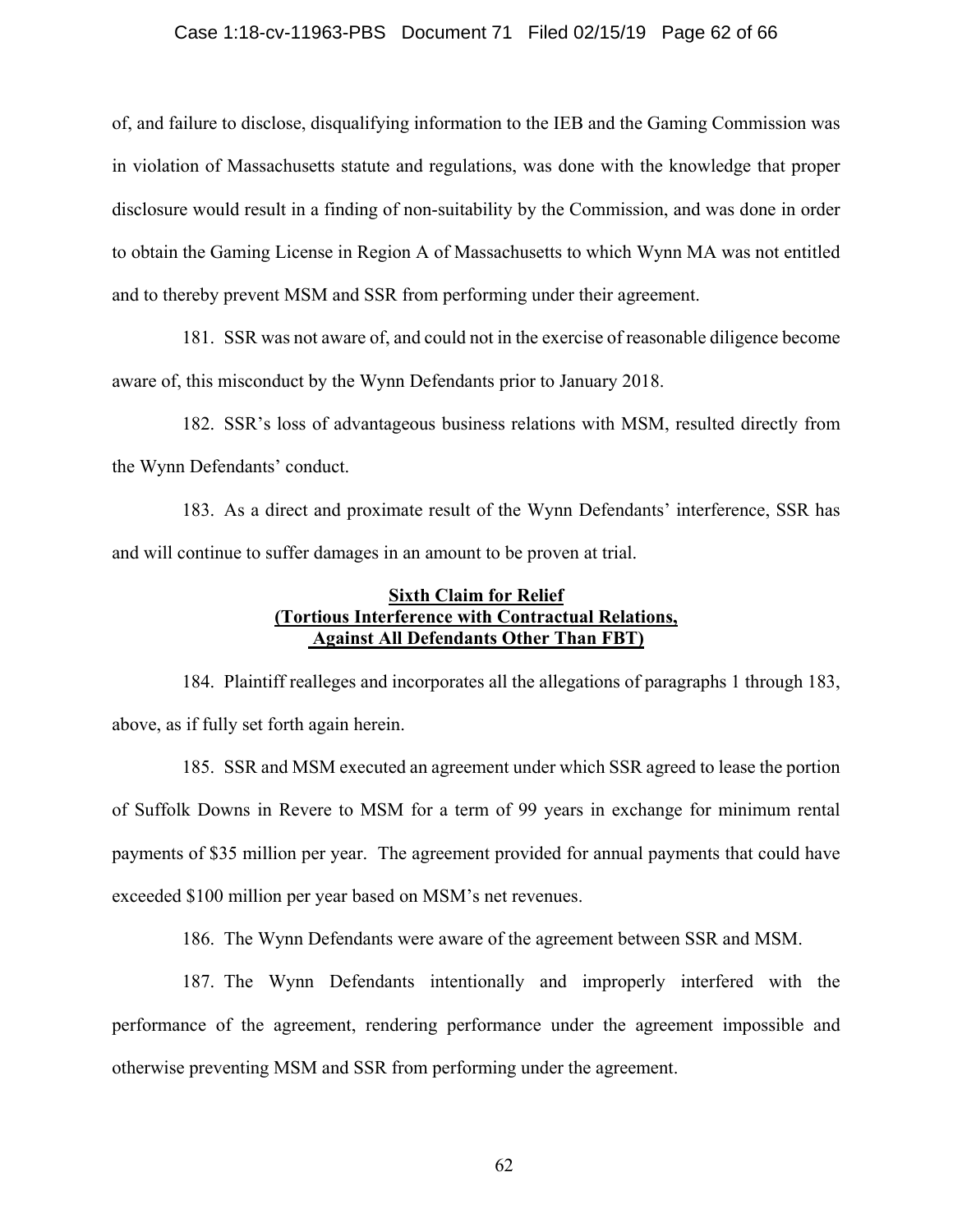#### Case 1:18-cv-11963-PBS Document 71 Filed 02/15/19 Page 63 of 66

188. As described above, the Wynn Defendants' interference was through improper motive and means, including but not limited to the fact that their improper fraudulent concealment of, and failure to disclose, disqualifying information to the IEB and the Gaming Commission was in violation of Massachusetts statute and regulations, was done with the knowledge that proper disclosure would result in a finding of non-suitability by the Commission, and was done in order to obtain the Gaming License in Region A of Massachusetts to which Wynn MA was not entitled and to thereby prevent MSM and SSR from performing under their agreement.

189. SSR's loss of the advantages of the agreement with MSM, including but not limited to minimum rental payments of \$35 million per year, resulted directly from the Defendants' conduct.

190. SSR was not aware of and could not in the exercise of reasonable diligence become aware of, this misconduct by the Wynn Defendants prior to January 2018.

191. As a direct and proximate result of the Wynn Defendants' interference with the agreement between SSR and MSM, SSR has and will continue to suffer damages in an amount to be proven at trial.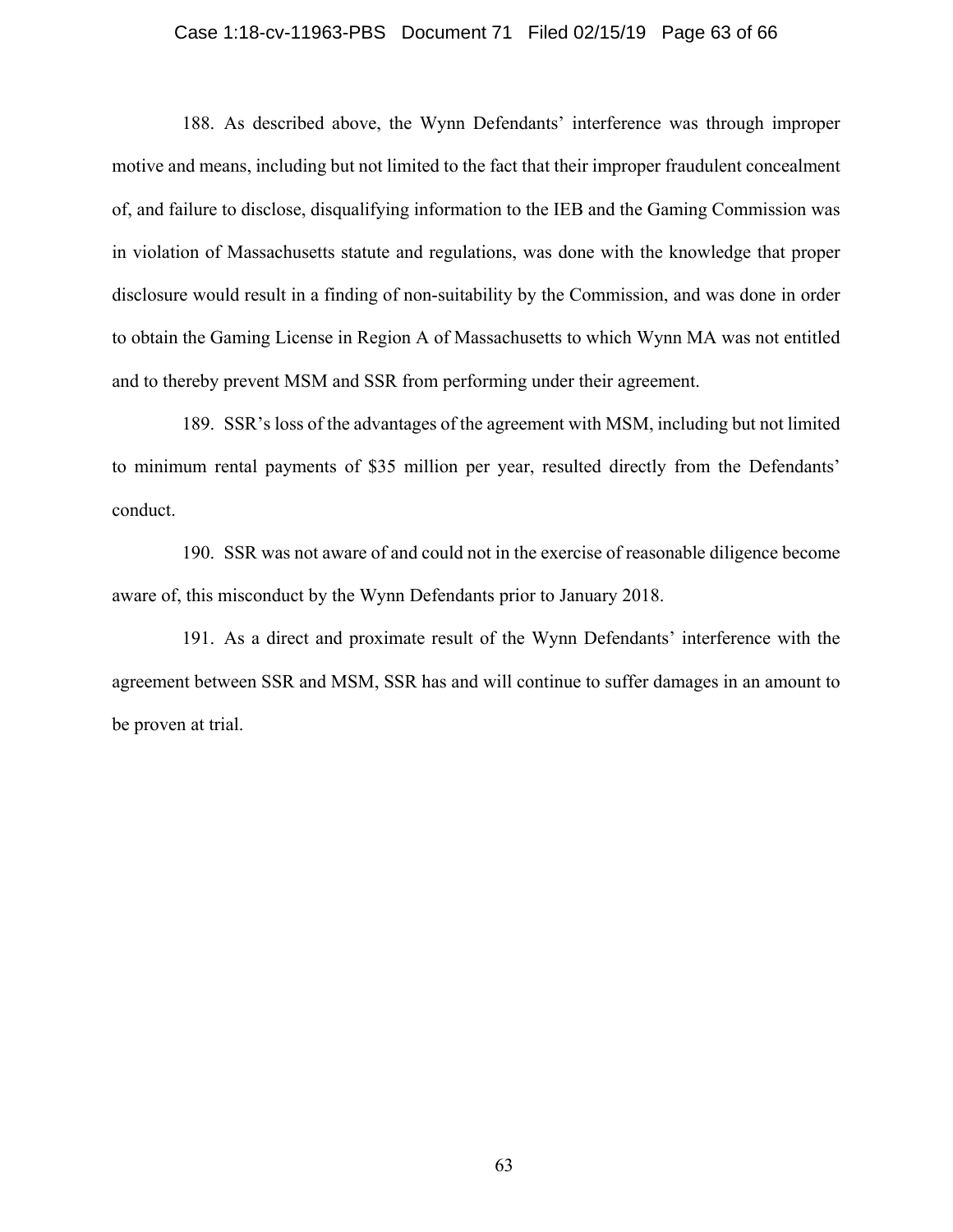# Case 1:18-cv-11963-PBS Document 71 Filed 02/15/19 Page 64 of 66

WHEREFORE, SSR seeks judgment against the Defendants as follows:

- a. Compensatory damages in an amount to be determined at trial, but believed to exceed \$1 billion;
- b. Treble damages as provided for under both federal and Massachusetts law;
- c. Its costs of suit, including reasonable attorneys' fees, as provided for under both federal and Massachusetts law; and
- d. Such other and further relief as may be just.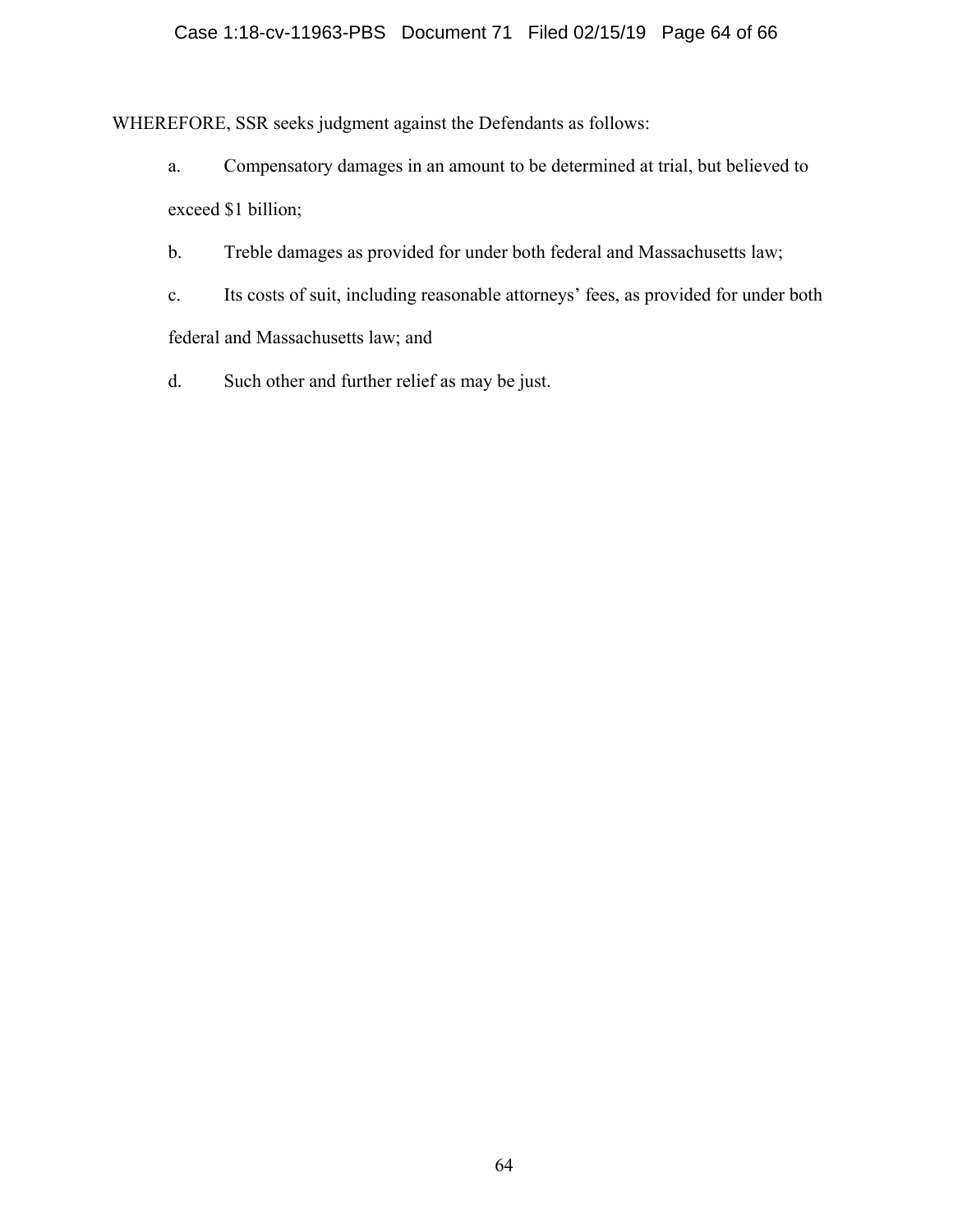Case 1:18-cv-11963-PBS Document 71 Filed 02/15/19 Page 65 of 66

### **JURY DEMAND**

Plaintiff Sterling Suffolk Racecourse, LLC hereby demands a trial by Jury.

Dated: February 15, 2019 STORCH AMINI PC

By: /Steven G. Storch Steven G. Storch (admitted *pro hac vice*) 2 Grand Central Tower 140 East 45<sup>th</sup> Street, 25<sup>th</sup> Floor New York, NY 10017 Telephone: (212) 490-4100 Email: sstorch@storchamini.com

> Joseph R. Donohue (BBO# 547320) DONOHUE & ASSOCIATES The Charlestown Navy Yard Shipway Place Unit C2 Boston, Massachusetts 02129 Telephone: (508) 641-8848 Email: jrdonohuelaw@gmail.com

 *Attorneys for Plaintiff Sterling Suffolk Racecourse, LLC*